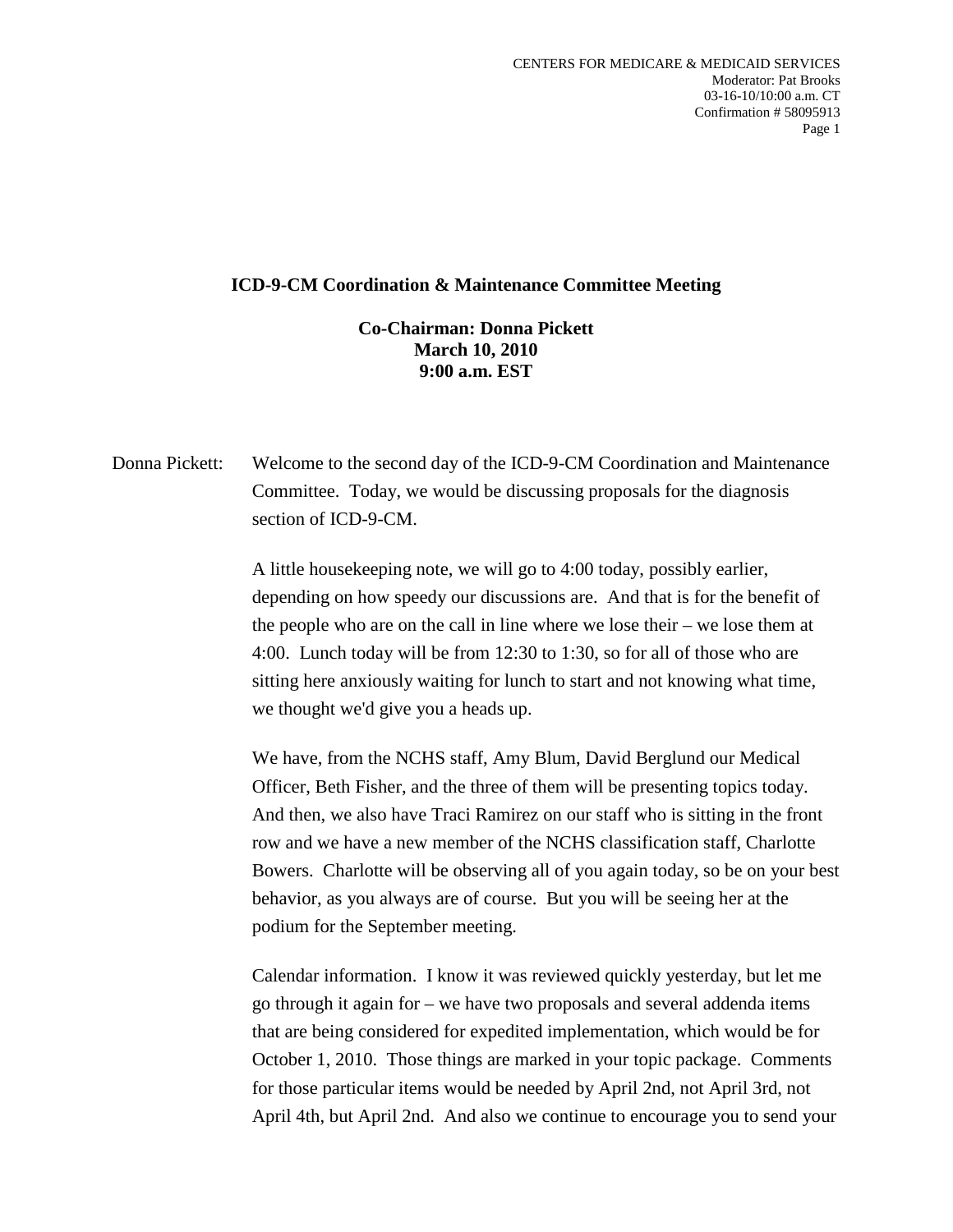comments via e-mail, or if, you know, budget allows, Federal Express, but please, do not consider regular snail mail, U.S. Postal mail, as the way to get your comments to us because we can guarantee you that we will never get them on time.

And I know, you know, it's very disheartening when somebody says, "Well, I sent you the comments," then, you know, five weeks later and we still haven't gotten it through the door. So again, e-mail or any other expedited way of sending it, but please, no snail mails.

And also just going through the topic package, for those of you who are interested in submitting proposals for the September meeting, you have until July 15th to get those new proposals into us. As Pat mentioned yesterday, online registrations for the September meeting does not open until August 13. Do not call NCHS, do not call CMS, please do not call Mady Hue.

If you try to register prior to that date, if you go to the Web site, it will tell you that it's closed. It doesn't mean that you've missed the opportunity to register, it just means it's not open yet. So just a heads up because, boy, do we get phone calls, and Mady gets most of them, but the overflow sometimes hits us.

For the proposals that are being presented today that are for consideration for the October 2011 update, we would like to have your comments to us by June 11. And again, the reason we ask for the comments to come in by that time is to give us time to consider your comments on the proposal and also see if there are some that actually may have to come back to the September meeting. So this gives us time to do due diligence to make sure that we've got an ample opportunity to review every – all the comments and either follow-up with other groups as necessary. So again, the comment deadline for those is June 11.

OK. As noted yesterday, it's not clear whether we will have an opportunity to have call-in lines for the September meeting, but, you know, check the NCHS and CMS Web sites, and as soon as we know whether we'll be able to do it, we'll post that information to the Web site.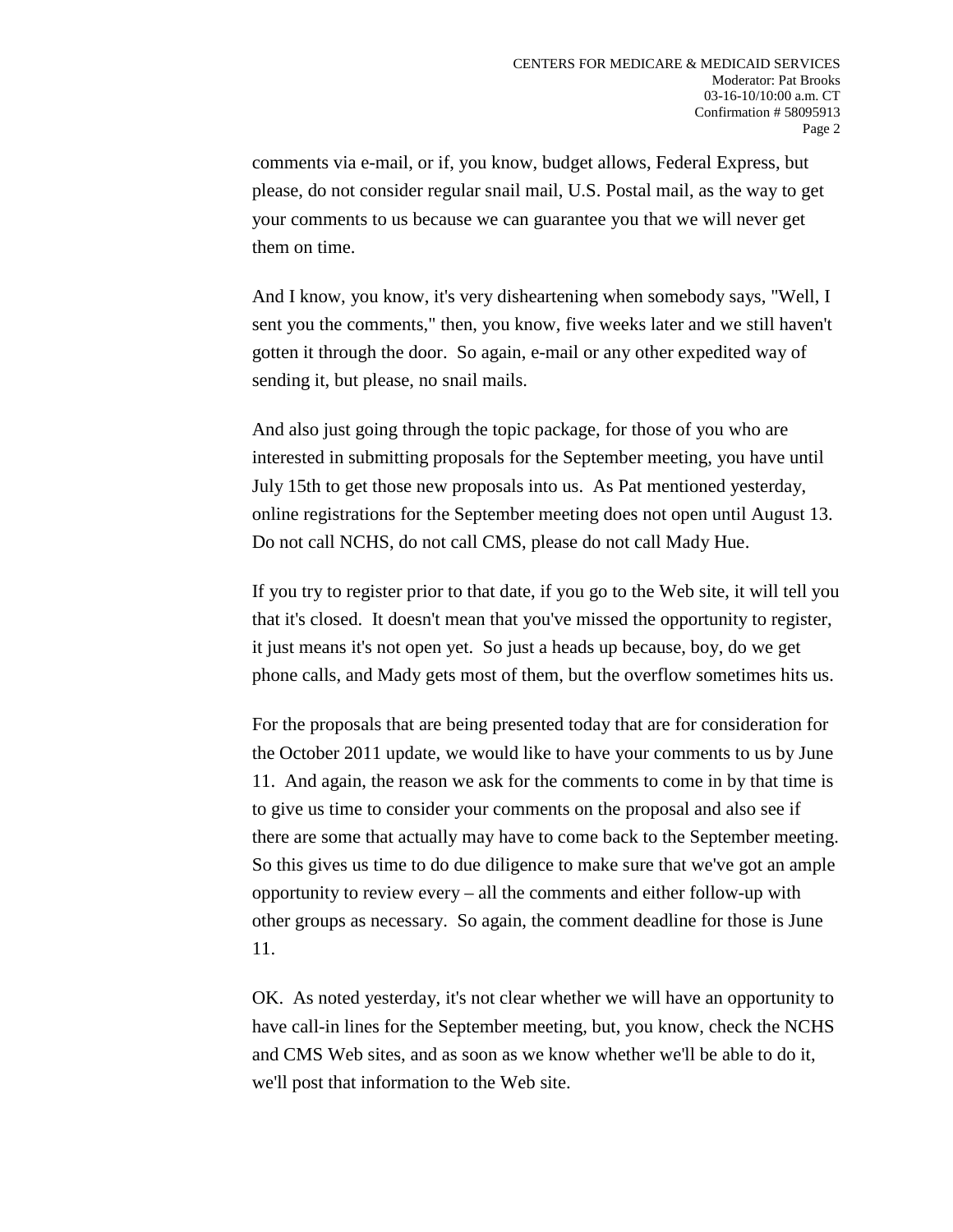Yesterday, for those of you who weren't here, we did announce that an addenda is available for ICD-10-CM that's tabular addenda and also an alphabetic index. We're not able to post those files on our NCHS Web site at this time, but for those of you who are interested in receiving those files, we can send it to you electronically, so you can send us an e-mail, and again, in your topic package, you have all of our contact information. So if you would like the 10-CM addenda that coincides with what was posted at the end of 2009, feel free to e mail us and we can get those things out to you, and we do hope to be able to post the files on our Web site shortly.

Just as a reminder, CEU credits, we are no longer giving out certificates for that. You can use your topic package as a way of indicating your attendance at the meeting and work with your professional organizations in terms of how to report the credits for attendance at the meeting.

And lastly, as we start to do the presentations, and you have comments and of course, we know you'll have comments, please remember to go to the microphone. We do have people listening in on the call-in line and they cannot hear anyone unless you actually go to the microphone. I know everybody gets passionate and wants to speak from their seat but please go to the microphone.

And with that, I will now turn the podium over to Amy Blum who will do the first set of presentations. Amy?

- Amy Blum: OK. Good morning. We are going to go to page we're going to start with page 20, Exposure to Uranium. OK. So how do I make this thing change? No, that's not right. How do  $I - Oh$ , thank you. Page 20. And, whoever's out there, could you open the phone lines, please? We want to try to call New Mexico now. They're on. OK. Patrick, are you there?
- Male: (They'll won't get in) until the operator opens up for questions.

Amy Blum: Operator?

Operator: Yes?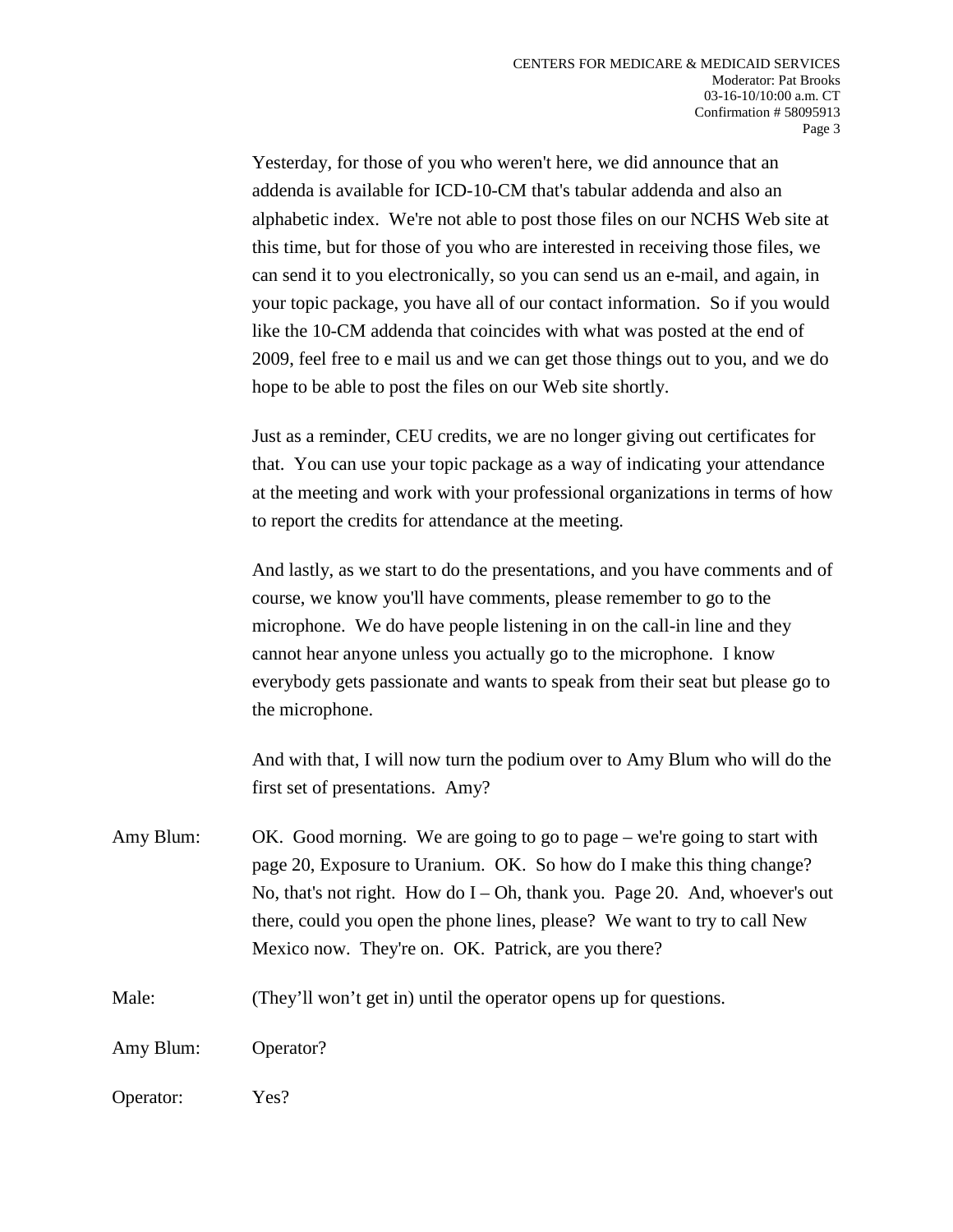Amy Blum: Can you open the phone lines, please.

Operator: Certainly.

Amy Blum: Thank you. That's the one with (inaudible), page 20. That was the one. That one, right. Do you have to do that or can I do that myself? Oh, I have a – OK. Thank you. Patrick, are you out there?

Patrick Young: Good morning.

Amy Blum: Good morning. Are Parker or Heidi available also?

Patrick Young: I don't know. I don't believe so unless they respond?

Amy Blum: OK. Can more than one person respond at a time? OK. Very good. All right. So Patrick, we're going to just put your topic up first, since you are waiting and that way we don't have to keep you waiting this morning, is that all right?

Patrick Young: Fantastic.

Amy Blum: All right. Very good. OK, so the first topic we're going to have today is Exposure to Uranium. The person we have on the line is Patrick Young. He's with CDC out in New Mexico, and they're working with – well, the Environmental Protection Agency in conjunction with the Agency for Toxic Substances and Disease Registry, and the New Mexico Department of Health, is investigating uranium exposure, both occupational and non-occupational.

> The NMDH now lists uranium exposure as a reportable disease if found in the urine at certain levels. Natural uranium mineral deposits are concentrated in northeastern Santa Fe County, the Grants-Gallup area, and other areas in the state of New Mexico. These mineral deposits can leach uranium into ground water. Other sources of exposure include contamination of sites from historical uranium mining and milling.

> The ATSDR Regional Office in Dallas, Texas and the NMDH requested a new ICD-9 code for exposure to uranium to assist with tracking this exposure.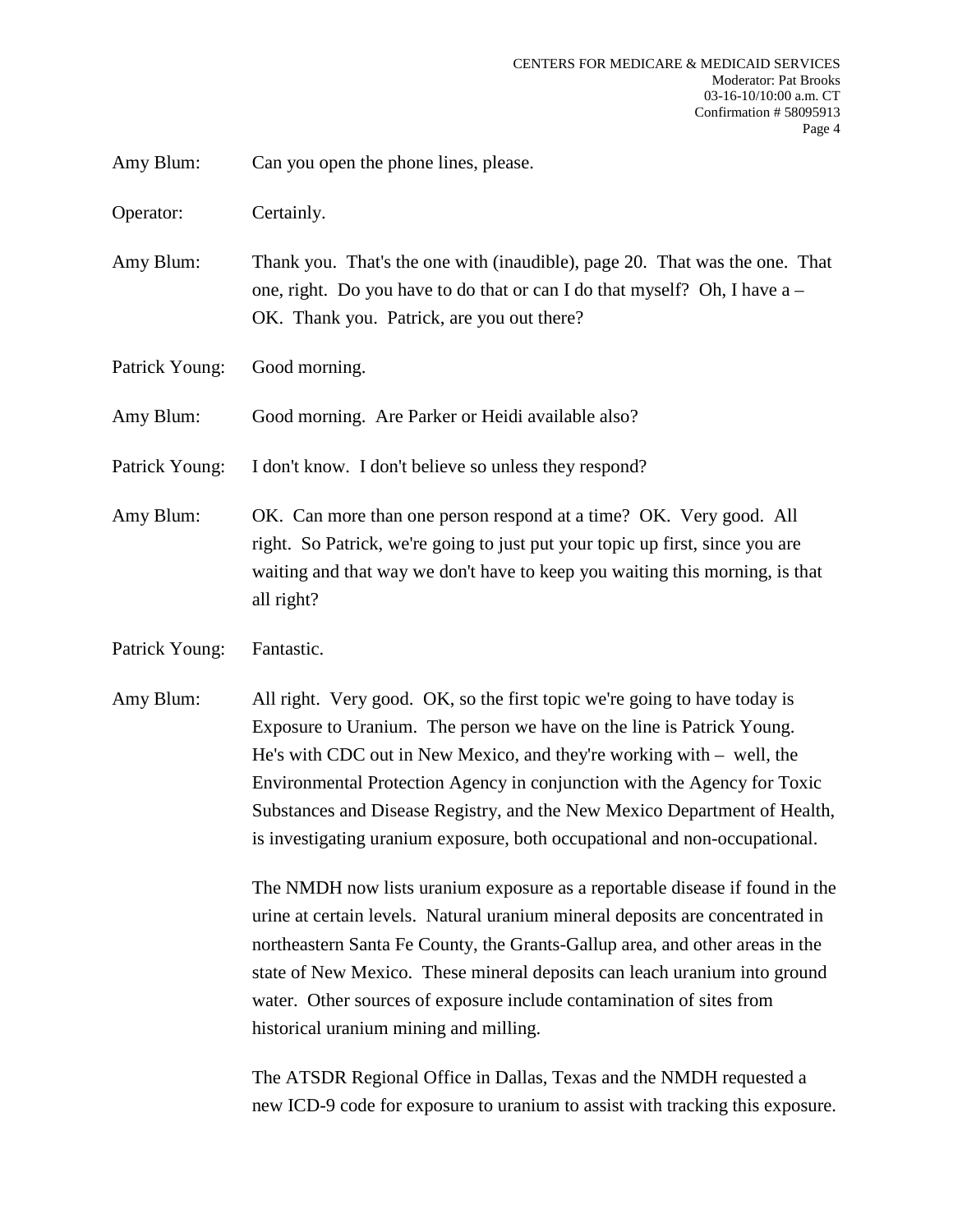So what we are proposing is new code V87.02, contact with and suspected exposure to uranium. Patrick, did you want to add anything?

Patrick Young: No, you did a really good job.

Amy Blum: OK. Does anyone have any comments? Oh, here comes Dr. Linzer. Oh no, Dr. Linzer is just moving his feet, never mind. Dr. Linzer represents the American Pediatrics Association.

Jeffrey Linzer: Well, it's American Academy of Pediatrics.

Amy Blum: Oh, I'm sorry. American – that's true. AAP.

Jeffrey Linzer: Yes. That's another group. I was just asking Dr. Berglund, it seems to me we had gone through a list of new codes for contact with radioactive materials that I think is supposed to come out in the next edition.

Amy Blum: Yes.

Jeffrey Linzer: And this – the way this code is – falls out of that code set, so it should probably be placed in that same code set that we've already developed.

Amy Blum: OK. We'll look at that. I think that this particular request somehow fit better here, but we'll go look and see. We already have (leadiness) and arsenic in the V15. You know, we had already made codes for those so we'll have a look and see if it may be as better with some of the new codes that we've created.

Jeffrey Linzer: Which was something we developed with DOD.

Amy Blum: Yes, I remember those. Yes. OK, then. So I guess, that'll be that. There's no other comment. So Patrick, you can go back to sleep or whatever you're doing out in New Mexico with this time of the morning.

Patrick Young: I'm saving the day, thank you very much.

Amy Blum: Great. Thank you so much. Bye-bye. OK, then. Oh, operator, you can turn this off now. Let's keep this on, whichever.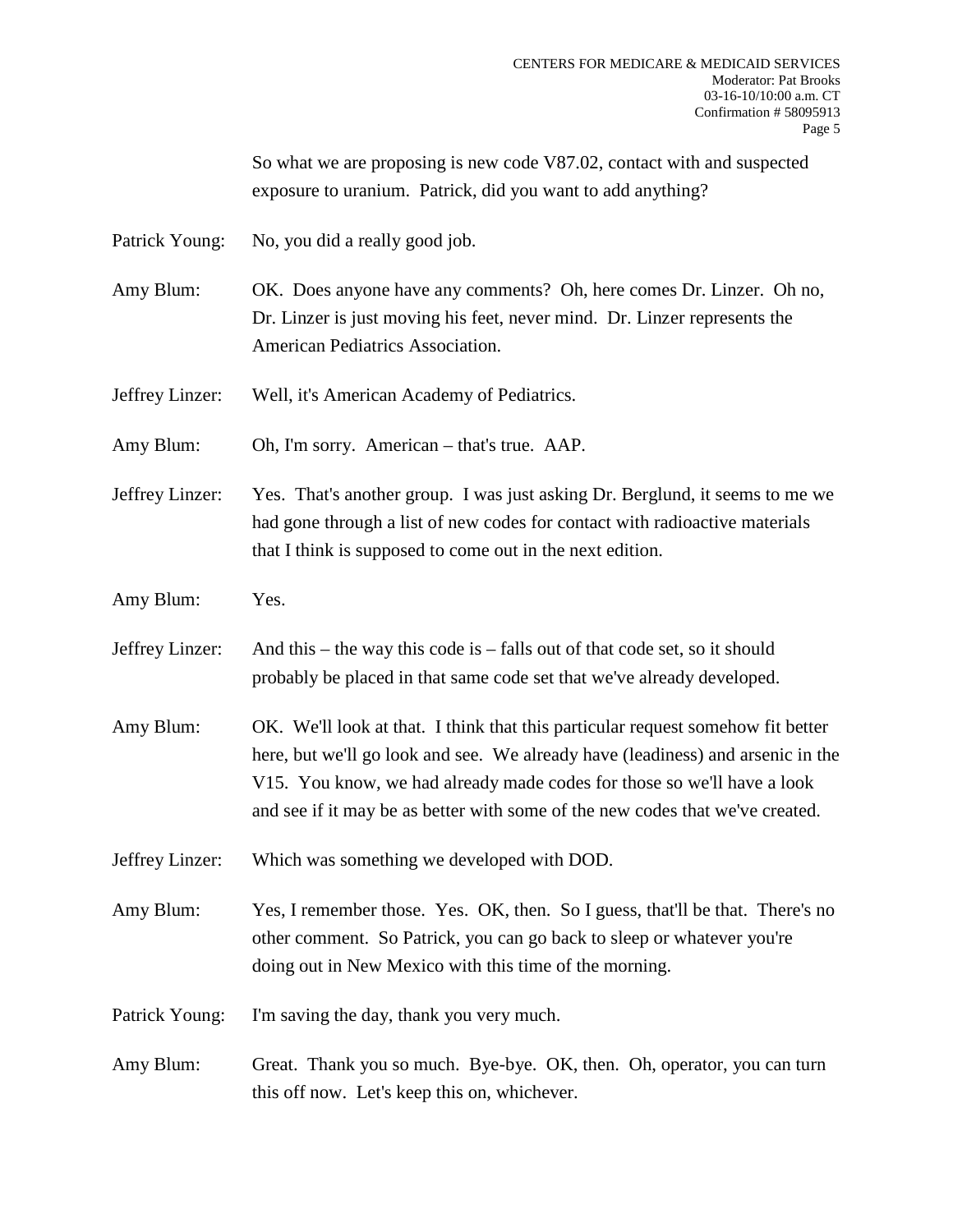We're going to go back up to  $-$  oh, are there any other comments from the phone line, on the uranium?

Male: We can go on mute, then.

Amy Blum: OK. All right, so we're going to go back to the beginning. The first topic is Influenza with Pneumonia. And this is one of the two topics that we are considering for implementation this October 1, so we do need to get your copies by April 2nd. Codes 488.0, influenza due to identified avian influenza virus and 488.1, influenza due to identified novel H1N1 influenza virus, do not provide the additional specification as the codes under category 487, influenza.

> To allow for consistent coding of all forms of influenza with pneumonia, NCHS is proposing that codes 488.0 and 488.1 to be expanded to match the codes at 487. A review of all tabular instructional notes related to category 487 and 488 was done in conjunction with this proposal. Revisions to these notes are already – also being proposed at this time. This proposal is being considered for expedited review to allow implementation on October 1, 2010.

So what we've done is simply mirrored what's in 487 at the existing codes 488.0 and 488.1. So what we're proposing is that 488.0 to have a new code 488.01 influenza due to identified avian influenza virus with pneumonia, with the equivalent inclusion terms, a new code 488.02 influenza due to identified avian influenza virus with other respiratory manifestation, and 488.09 – not the best way of displaying it – influenza due to identified avian influenza virus with other manifestations. And then, we have an exactly equivalent extension at the 488.19.

So if you compare these codes to what is 487, you'll see they're exactly the same. But then, the remainder of the tabular would also need to be modified. So there's a lot of note that we would just need to update to show that we are expanding the range of wherever 488.0 and 488.1 are now identified in the tabular.

But one important thing to look at and decide upon, if we go down the proposal to 480, 484, 486, – right here. Right now, at 487, we have, at the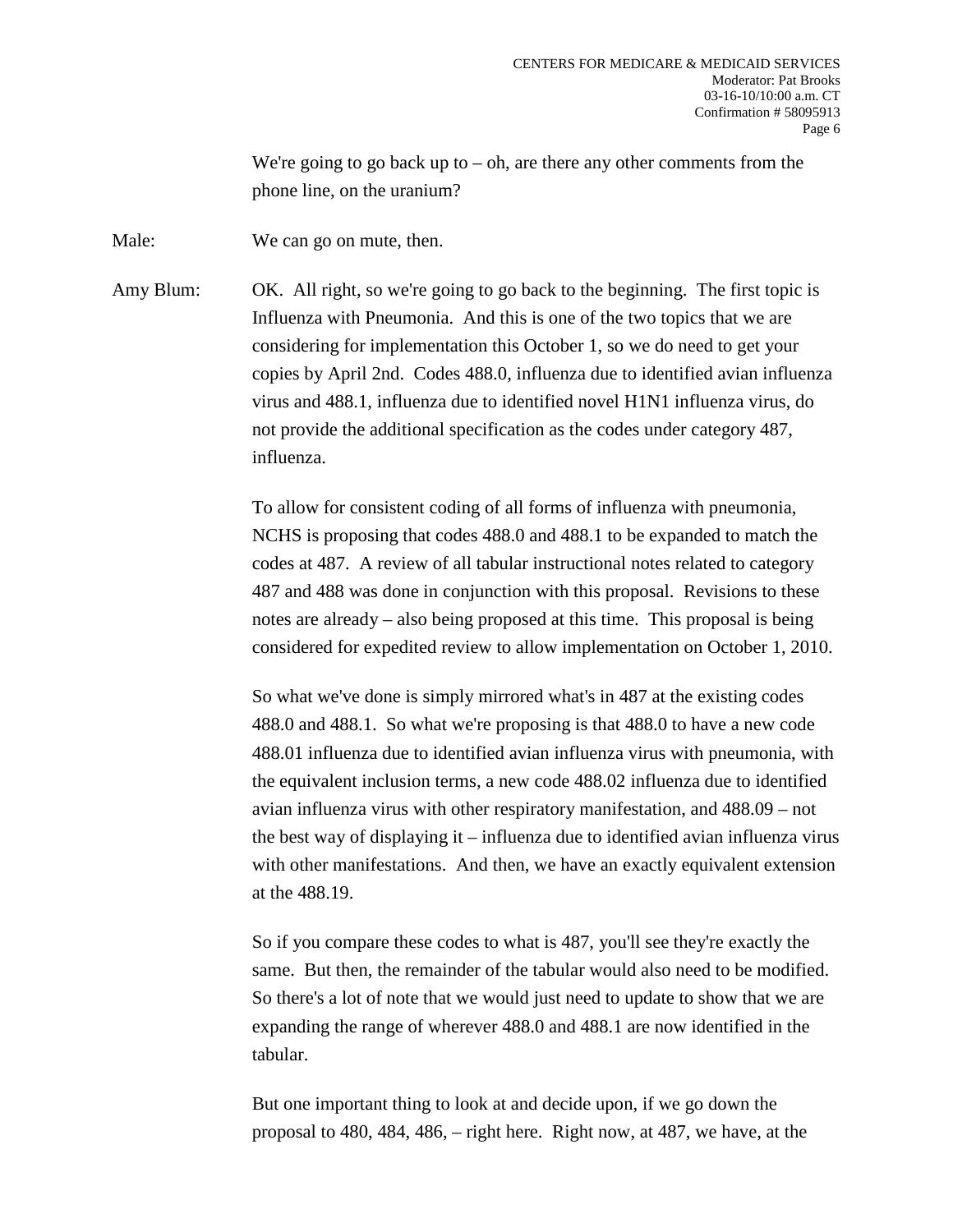influenza with pneumonia code; we have a "Use additional code" note to specify the type of pneumonia. And then, up at these other codes, at 480, 484, and 486, we have excludes notes which say, "Viral pneumonia excludes influenza with pneumonia." A pneumonia infectious disease is classified elsewhere, excludes pneumonia with influenza. This 487 are excluded from all of the categories we're telling people to use as secondary code.

And number one, we think that's maybe confusing because, of course, the 9- CM, we don't have two different types of excludes notes like we have with 10 CM. But also we have the question that if you're supposed to use the secondary code, then we shouldn't have an excludes note here. But then, there's also the question that we really want to have a secondary code, or at 487, just like at the new codes 488.0 and 488.1, maybe, we shouldn't even have that "Use additional code note, because – or perhaps a different kind of instructional note because right now, if you've got influenza with pneumonia, the most likely probability is that the pneumonia is the viral pneumonia. And it's probably a rare case or an additional condition if you also have a superimposed bacterial pneumonia.

So we were thinking, just get rid of all the notes. In that way, if you use the influenza with pneumonia code, that code is telling you that the type of pneumonia that you have is the viral disease that's causing the influenza. If you want to use a secondary code for any other additional kind of pneumonia the person may have, fine, but there's no restrictions or instructions to do that with the – with the tabular.

So that's what we're proposing, to get rid of the "Use additional code note" at 487.0, not to include that use additional code note in the new codes that we're creating, and get rid of all those excludes notes up at the other pneumonia codes, in that way, there's sort of no limitations on how you code pneumonia or influenza with pneumonia. So it might take you all a little bit of time to go through this proposal, but if anybody has any comments right now – no? OK. Jeffrey Linzer:? (Linda) you better keep up.

Jeffrey Linzer: Thank you so much. We, actually, with the H1N1 this year saw quite a bit of staph pneumonia as an additional pneumonia. So I think that removing the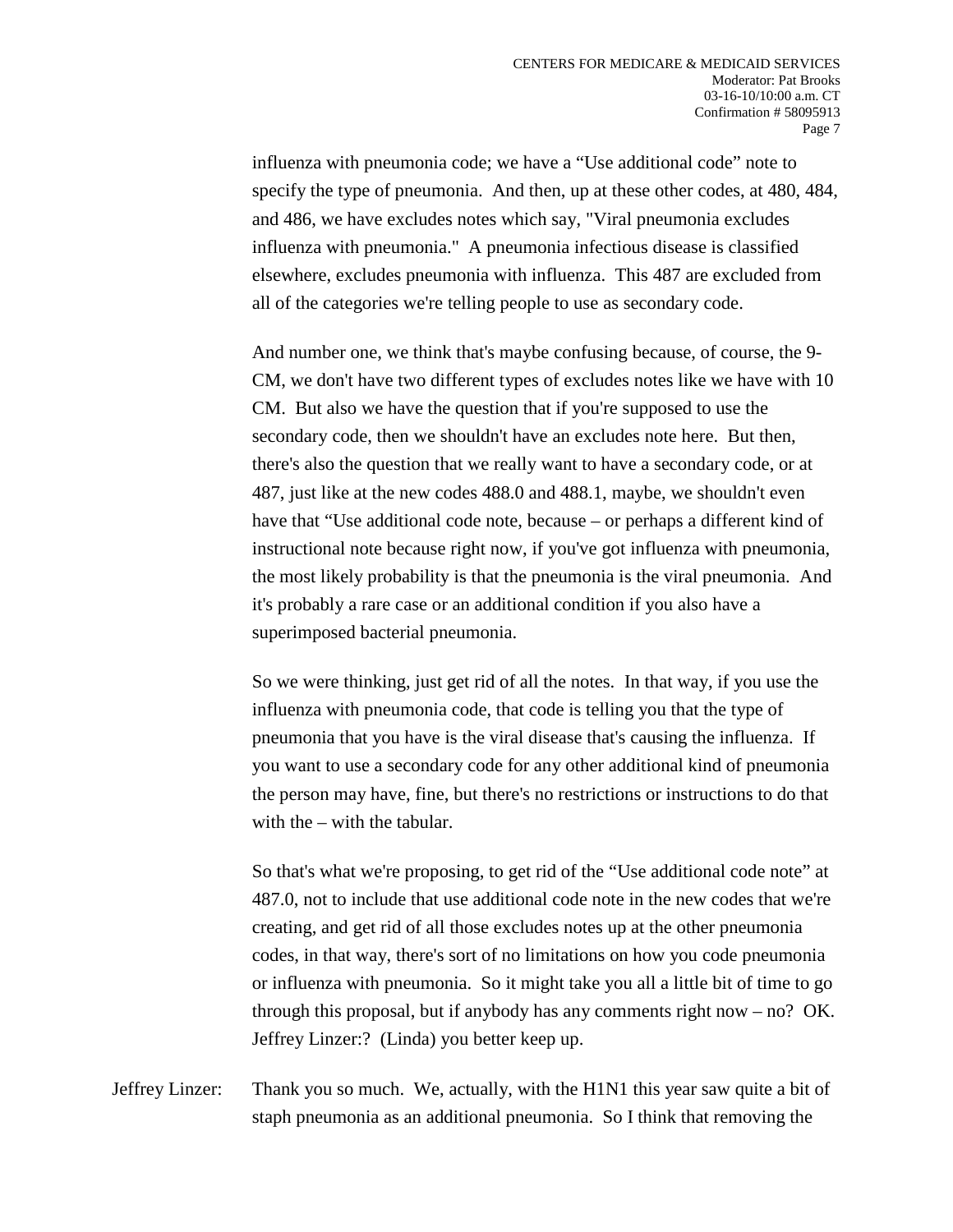"Excludes notes" in the pneumonia section may make it clearer to the coder that it's OK to use both codes. And you may need – I'm not sure about the (leading) that use additional code, part of 487, because you should somehow be able to tell the coder it's OK, if the physician says there's influenza with pneumonia and a staph pneumonia for example, or an additional pneumonia. There should be some direction that is OK to code for both.

- Amy Blum: OK. Yes. Well, we were thinking that maybe instead of a code first note some note or some instruction that would say, if there's another bacterial pneumonia also code that.
- Jeffrey Linzer: Right. The other thing is this would be an opportune time at the 487.9 and the (488x9) that really covers a ton of territory. And it would be nice to see that split out into an encephalopathic condition, a gastrointestinal condition, and leave the 09 for a broader category. They're – this is very difficult for a physician to be able to document. And you know, they'll say "influenza with encephalopathy," and it gets bunched into the same code that could be gastrointestinal symptoms or some other – other than respiratory.
- Amy Blum: Well, I think that's something we might need to bring back for September because we'll have to give it a little bit of thought, so we can put a proposal for expanding the 0.9 for next time and so right now, we can focus on the "With pneumonia" and go from there.

The next person that goes up to the mic, could you please make sure it's on? I can't – I just couldn't hear him very well. Maybe, you're just too tall for the microphone. OK. Any other comments on this proposal? Anybody out in the online world? Ma'am, could you open the lines again, please?

Operator: Yes. The lines are open.

Amy Blum: Are there any comments on the influenza with pneumonia proposal? All right then. Well then, I'm going to turn the podium over to Beth Fisher for our other topic that's being considered for this October, the fluency disorder.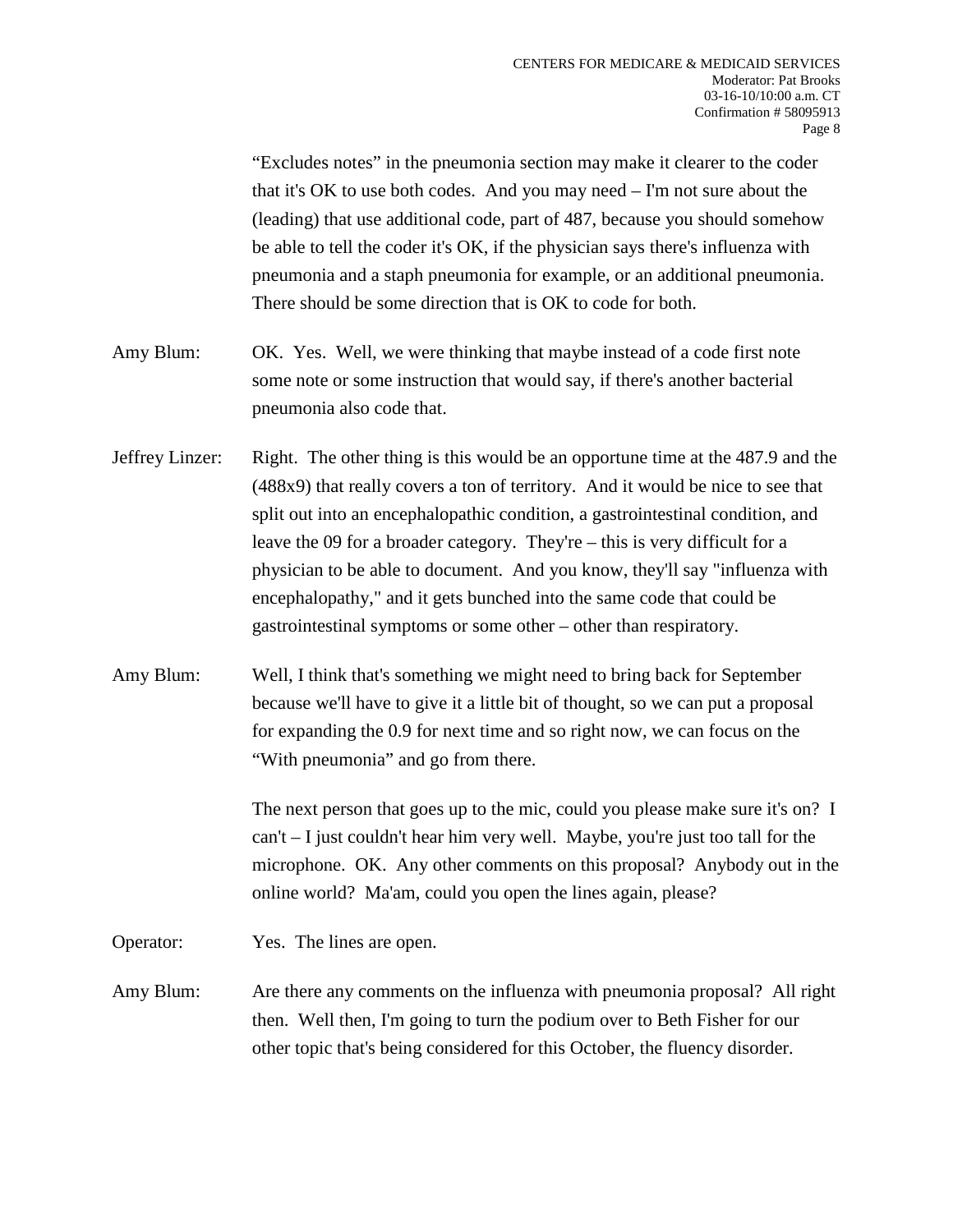Beth Fisher: Good morning. Moving along to page 10, we'll discuss Fluency Disorder. Putting the topic packet on screen here for anyone who didn't download it ahead of time but it is in our Web site, if you didn't get it before this meeting.

> Fluency disorder. This topic has been presented a couple of times. It was presented once at September '08, and then we re-presented it last September. And there were still some concerns about some of the code titles especially. So we worked – it felt pretty hard, between the American Speech-Language-Hearing Association and the American Psychiatric Association and try to come to an agreement of how to place this. And I do have representatives from the American Speech-Language-Hearing Association here in the audience in case there are any further, especially clinical questions.

This proposal is being considered for implementation this October, so we will need comments by April 2nd, as it says there on the bottom of that first page of the proposal. If you want some details about the previous presentation there in – on our Web site in the previous CNM topic packet so you can review that there. What we're proposing, and this (could you go around?) is on page 11, to modify the existing code 307.0, which right now is titled "Stuttering" to be adult-onset fluency disorder. I think the previous presentation, we had a kind of a different title that was kind of hard to figure out, who, when, and where, and who didn't.

And with all of these revisions or new codes, we are trying to exclude where it would be classified elsewhere. If it's, for instance, the childhood-onset fluency disorder, we're proposing a new code 315.35. So under 307.0 we're proposing to exclude it from 307.0. As well as fluency disorder that's due to a late effect of CVA, which went into place, I think, a year or so ago, 438.14, and then fluency disorder and conditions classified elsewhere. So, basically, it kinds of separate out the adult-onset from the childhood-onset, which from our previous presentations is the more common presentation of this fluency disorder.

And we're also going to move the inclusion term cluttering and stuttering to – proposing to move them to 315.35. So that would default stuttering to the more common occurrence of this disorder. And further down, and we, again,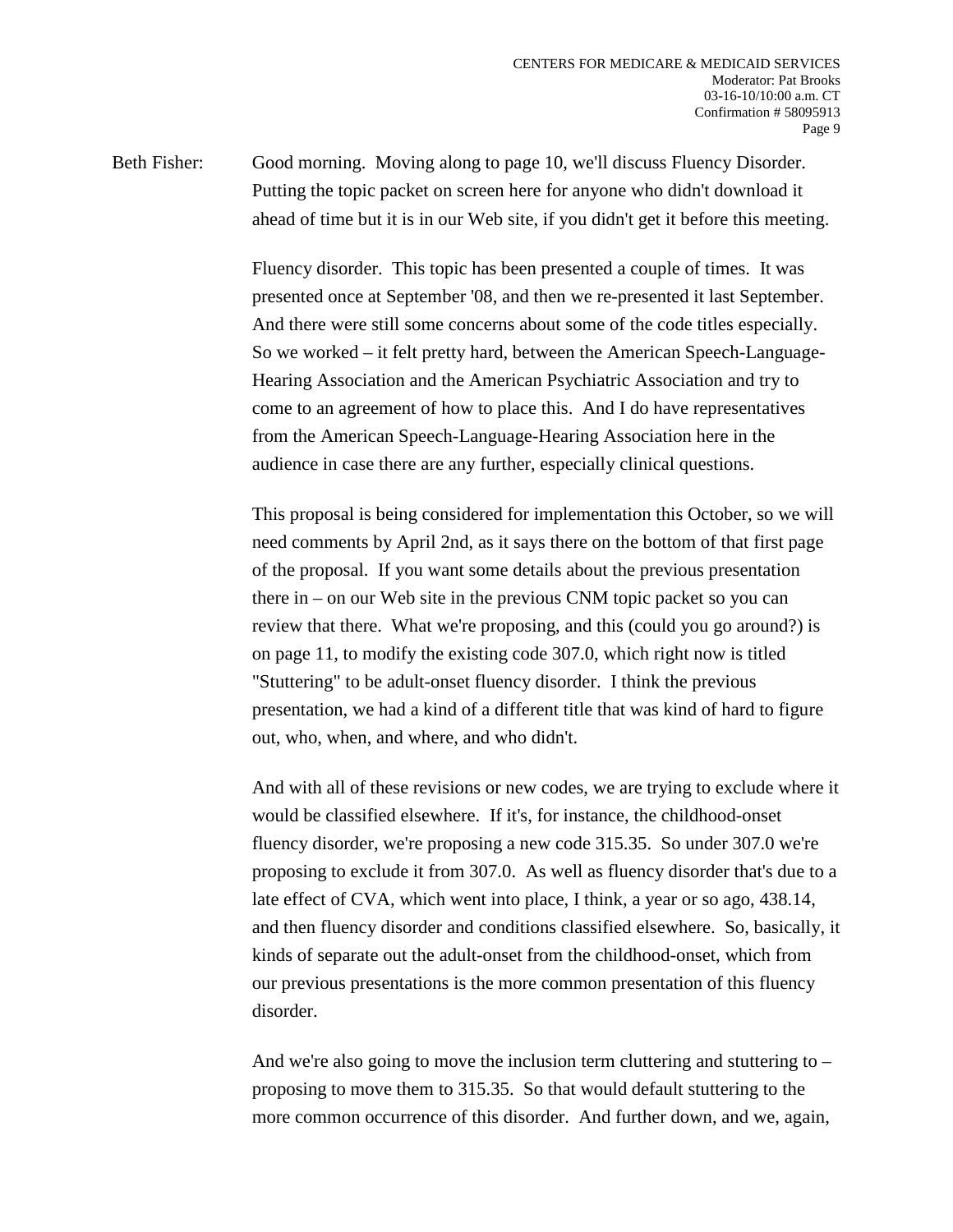are proposing excludes notes under the new code. We are also proposing just a slight change to the inclusion term under 438.14 to be clear that it's stuttering due to the late effect of a CVA, not just stuttering NOS.

And then on the next page,  $12 -$  just lay that there, the third new – second new code we're proposing is 784.52, which is the fluency disorder in conditions classified elsewhere, which was another concern brought up with this proposal was that there is – there is stuttering or fluency disorder that's caused by other diseases such as Parkinson's. So we're proposing a code, first note there to indicate you would code the underlying disease, and that is 784.52 also with it's appropriate excludes notes.

And at the bottom of that page, we just tried to show you some of the indexing changes that would take place mostly that we might try and show the default change. We got some other index entries centered. Thirty plus years old don't even ask me what the word "balbuties" mean, but it is indexed to 307.01 to be clear that we wanted people to look under the main term disorder, fluency before they, you know, went ahead, and just assign that code.

So after digesting that three pages, are there any comments here in the audience about this proposal? In the audience here at the auditorium? Dr. (Paulen).

(Paulen): We support the proposal, but I think – I think one of the things that I'm tasked with now, is to go back to the neurologist and say, "Well, don't use the term stuttering loosely."

> For instance, and you know, obviously, in Parkinson's, it's not really stuttering, it's palilalia whatever, but not to use the term loosely, because if you do, you – if a person comes in with a fluency disturbance or a speech disturbance, and you say it's stuttering, and you just say stuttering, it – and it's (held on to) so it automatically goes to a psychiatric code. And so, unless you're pretty sure that that's the origin of the problem, then you should be using some other term or some less specified term. But basically, I support this.

Beth Fisher: OK.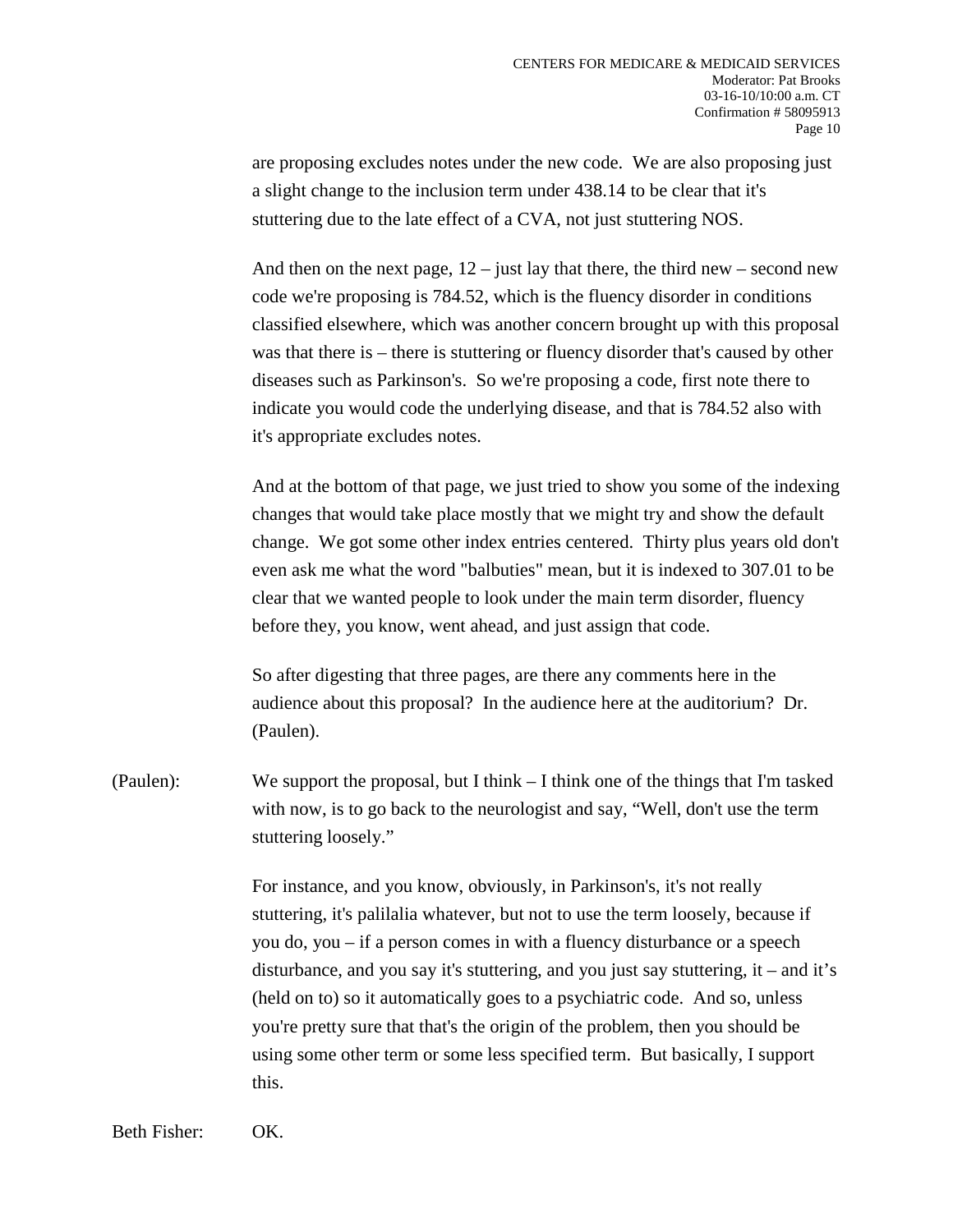| (Paulen):           | That's fine $-$ that's fine.                                                                                                                                                                                                                                                                                                                                          |
|---------------------|-----------------------------------------------------------------------------------------------------------------------------------------------------------------------------------------------------------------------------------------------------------------------------------------------------------------------------------------------------------------------|
| Beth Fisher:        | (Default is in) concern.                                                                                                                                                                                                                                                                                                                                              |
| Jeanne Yoder:       | Hello. Hi, Jeanne Yoder, the Military Health System. $\mathbf{I'm} - \mathbf{I}$ know you just<br>explained why you have cluttering going to 307 instead of 315, where it's not<br>otherwise specified, but could you explain that one more time. Why are you<br>sending it to the cluttering, and you're sending it right to the mental health<br>section instead of |
| Beth Fisher:        | Well, right now, it is indexed to 307.0. And we're actually proposing to move<br>it to 315.35.                                                                                                                                                                                                                                                                        |
| Jeanne Yoder:       | Oh. OK.                                                                                                                                                                                                                                                                                                                                                               |
| Beth Fisher:        | Yes, sorry. Which I hope is $-$ no, I'm sorry, you're right. I see on the index<br>modifications, we needed to modify that it shouldn't go to 307.0. You're<br>correct. We're proposing to send that to 315.35. Thank you for asking that.                                                                                                                            |
| Jeanne Yoder:       | Is that for the stammering, is that what you're saying, because that – because<br>that one defaults to the adult code where the stuttering goes to the childhood<br>code. But you said you intended that they both go to childhood?                                                                                                                                   |
| Beth Fisher:        | We intended. Yes. Basically                                                                                                                                                                                                                                                                                                                                           |
| Jeanne Yoder:       | Oh, OK.                                                                                                                                                                                                                                                                                                                                                               |
| <b>Beth Fisher:</b> | where they have the stammering and stuttering default to the 315.35. And<br>the cluttering.                                                                                                                                                                                                                                                                           |
| Jeanne Yoder:       | OK. Because I have the same                                                                                                                                                                                                                                                                                                                                           |
| <b>Beth Fisher:</b> | My intent was to show that we were going to send you to disorder fluency to<br>see the various breakouts. So we didn't fully make those changes. But we'll<br>fix that, put it online so you can see the proper breakout – proper indexing.                                                                                                                           |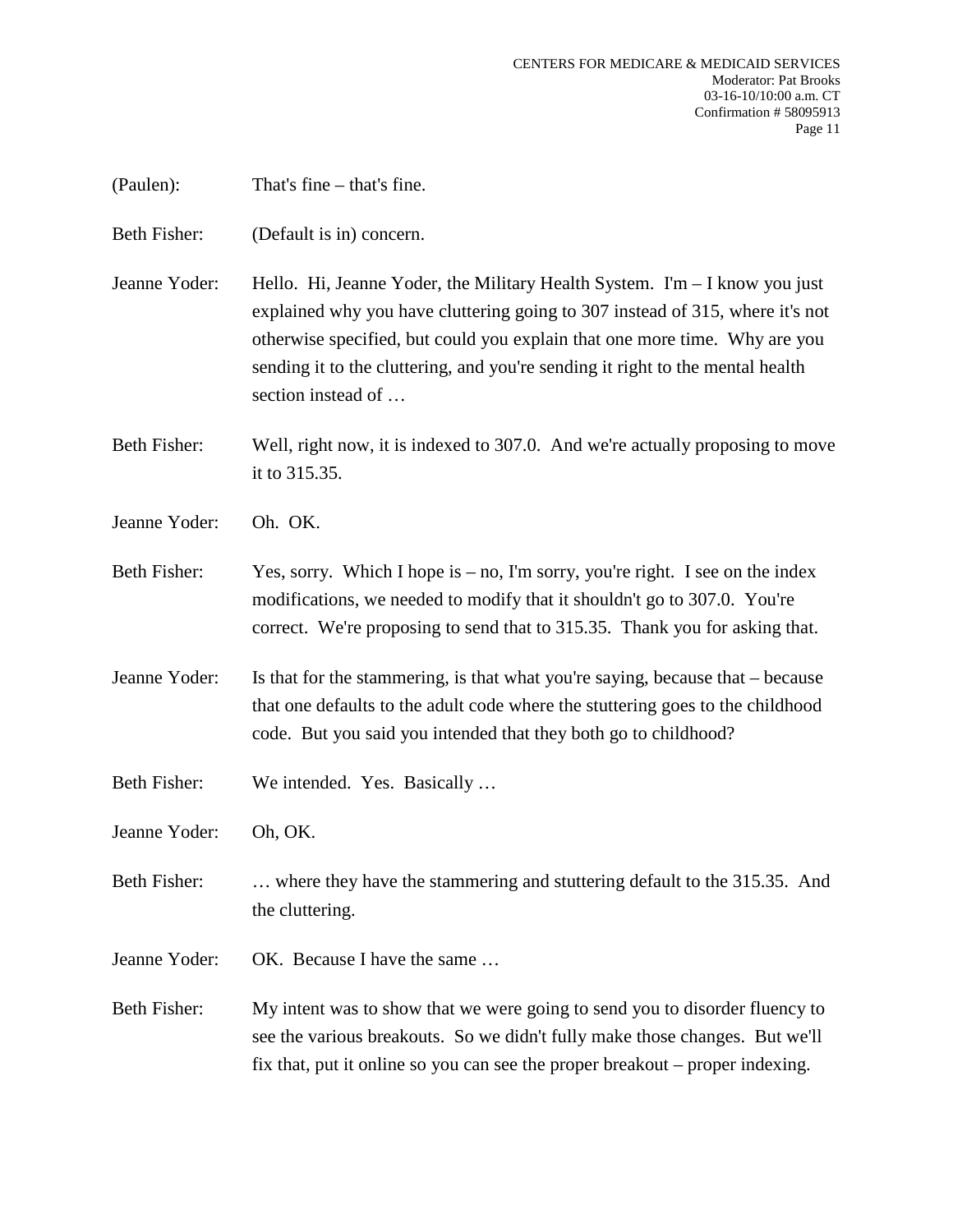Any further comments here in the auditorium? OK then, operator, if you could open the phone lines for any comments?

Operator: Yes. The lines are open.

Darrell Regier: Yes. This is Darrell Regier and from American Psychiatric Association and we're happy to support the proposed – the proposed change as well.

Beth Fisher: Thank you, Dr. Regier. So, any further phone comments? OK, then, if not, we'll move on to the next proposal, which is the E. coli infection on page 13 – (you blocked the light up here). This is another request that we did present a year ago, March '09. It was really sort of just proposed to us. Can you just expand 041.4 so we can have a code for the O157:H7 strain of E. coli. So we presented that and there were a lot of comments we received about just the way E. coli is classified in general.

> I was concerned about representing Shiga toxins producing appropriately. So there's a big narrative right up there on page 13 describing E. coli in very much detail and I can read it verbatim. So if you'll permit me then, just to go on to page 14, which is actually the proposal we're presenting here – we'll need to set up.

> And this proposal originally did come from Jeffrey Linzer:'s group, the AAP. So I'm sure if there's anything you want to add at some point about the proposal, you'll provide that for us.

So what we're proposing here is to create a breakout – more breakouts at 041.4, which right now is just E. coli bacterial infection. To have 041.41, the – for Shiga toxin-producing E. coli with many inclusion terms there. We worked quite a bit also with our colleagues at CDC that work on recording of E. coli and Shiga toxin-producing E. coli, and these inclusion terms come, I think a lot, from their work. So you got many different ways of saying STEC, or Shiga toxin O157.

Then, we have 041.42, which is the other Shiga toxin producing that would be not the O157. And then, 041.43, which would be the unspecified Shiga toxin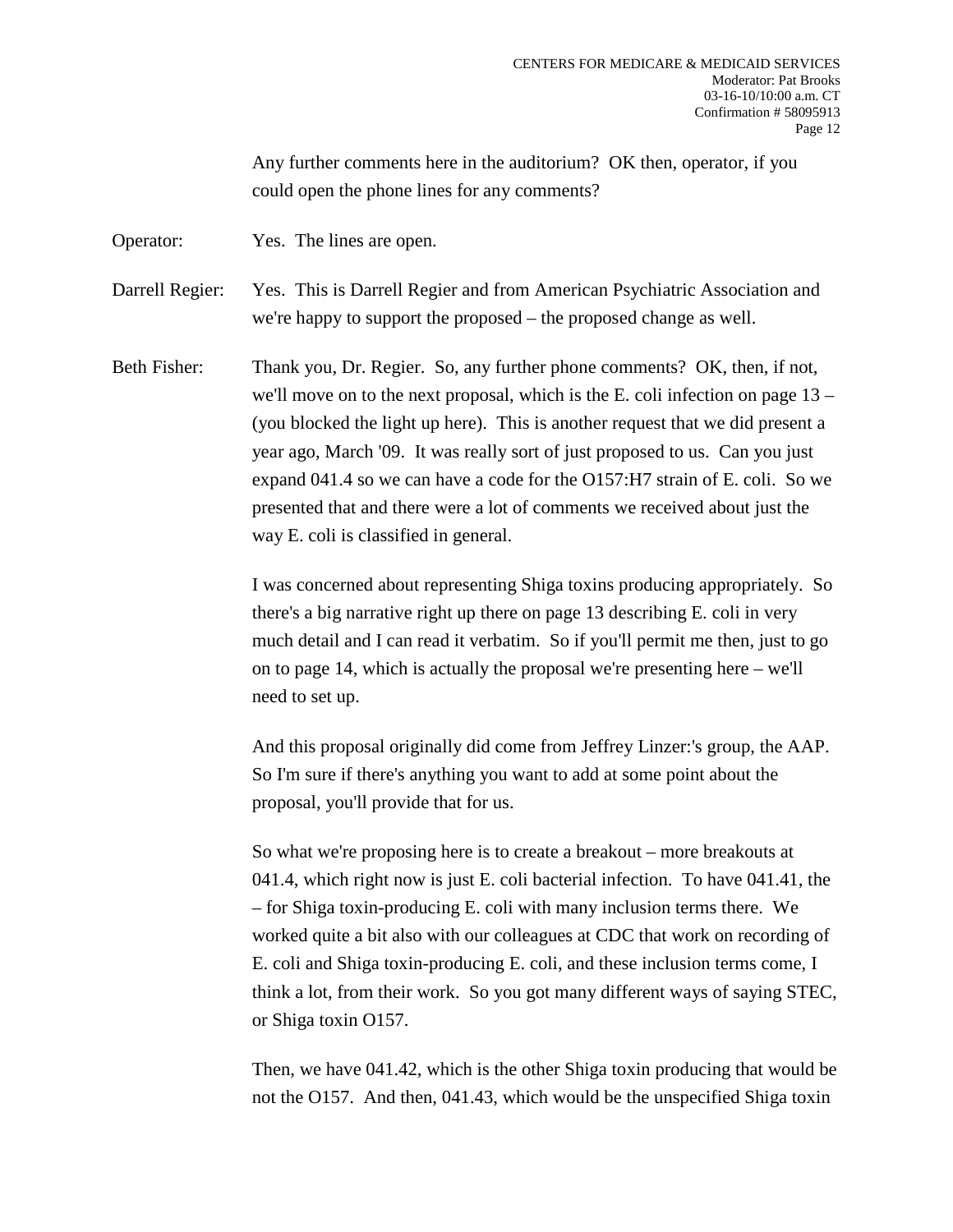producing, not classified either way, and then, other E. coli, the non-Shiga toxin-producing E. coli, 041.49.

And then, on page 15 – I think it's page 15, we are just representing the various "Use additional code" note or other coding instructions that has to be modified, but we're 041.49.

And then, on page 15 – I think it's page 15, we are just representing the various "Use additional code" notes or other coding instructions that has to be modified, but we're also proposing to add some "Use additional code" notes to 283.11, the hemolytic-uremic syndrome, which was something that can develop after you have the O157 E. coli infection, to just alert you to use those additional codes as well.

So that's what we have here. We also had worked a little bit on the code 008, with some concern about the breakout there also for E. coli, but we've decided to postpone that until September because it needs a little bit further review. But either way, these  $-$  both these  $-$  I mean, this proposal and then one that we will present in September would both be for October 1, 2011.

So we thought we would at least present this breakout that was originally submitted to us and get any comments that you might have, so that we can  $-$  if we have to, we could work on this further for September. So I would like the audience in the auditorium and we got Jeffrey Linzer.

Jeffrey Linzer: Well, the Academy wants to thank the contribution, the hard work from the enteric disease branch of the CDC on working with us on this proposal to make it as clear and straightforward as possible. It seems like there's a lot of inclusion terms, but these are terminology that are going to be commonly used through various parts of the medical record, and will make it much clear for the coder to be able to extract this information.

> We know how devastating O157:H7 can be, especially in the pediatric population, and to be able to now separate out this particular organism, since this is normally identified in the microbiology screening, will be very helpful for tracking more closely the severity of this particular organism.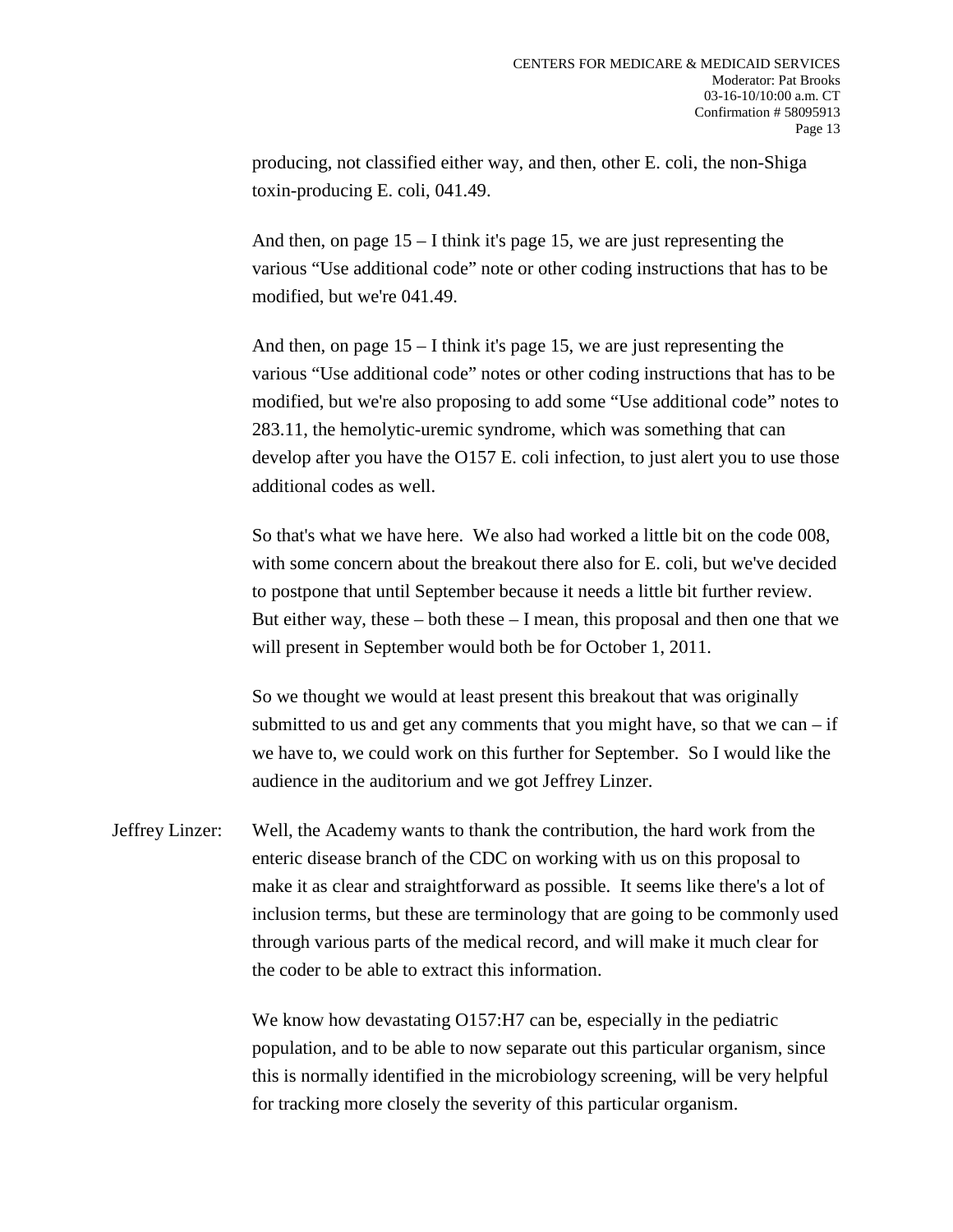The only other comment, I know our colleagues at the CDC like the VTEC terminology and at the 041.41, you may just want to add that VTEC is an inclusion term.

- Beth Fisher: OK. So what is the VTEC again.
- Jeffrey Linzer: The VTEC …
- Beth Fisher: Oh, the verotoxin.
- Jeffrey Linzer: Right.
- Beth Fisher: OK.
- Jeffrey Linzer: OK. Don't go anywhere.
- Beth Fisher: (Inaudible)

Female: I like the proposal, overall. I just have to say, I'm a little concerned about the documentation. I have to say, I myself have never seen these terms used in the medical record, and that includes coding at children's hospital and things like that. It may be that I'm just fortunate, and have never seen people who've had these devastating types of infection. But I guess I'm concerned too that what I might see in the progress notes is E. coli, and then, when I look on, you know, the microbiology report, it'll tell me, it's O157:H7 but I can't pick that up from the microbiology report. I have to go back to the physician and say, "I see the microbiology report as O157:H7. Do you wish to confirm that this was the type of E. coli? Yes or no?" You know, I can't – I can't just pick it up from there without a query.

> So I guess my question to you is, are you going to ask every other physician in your Academy to document O157:H7, so I don't have to send a query on this?

Jeffrey Linzer: Actually, the Academy has a program to make it as difficult as possible for the coders to find the information. Yes. That's part of the educational program that the Academy carries on with these codes, we ask the pediatricians, the pediatric community to document this. Yes.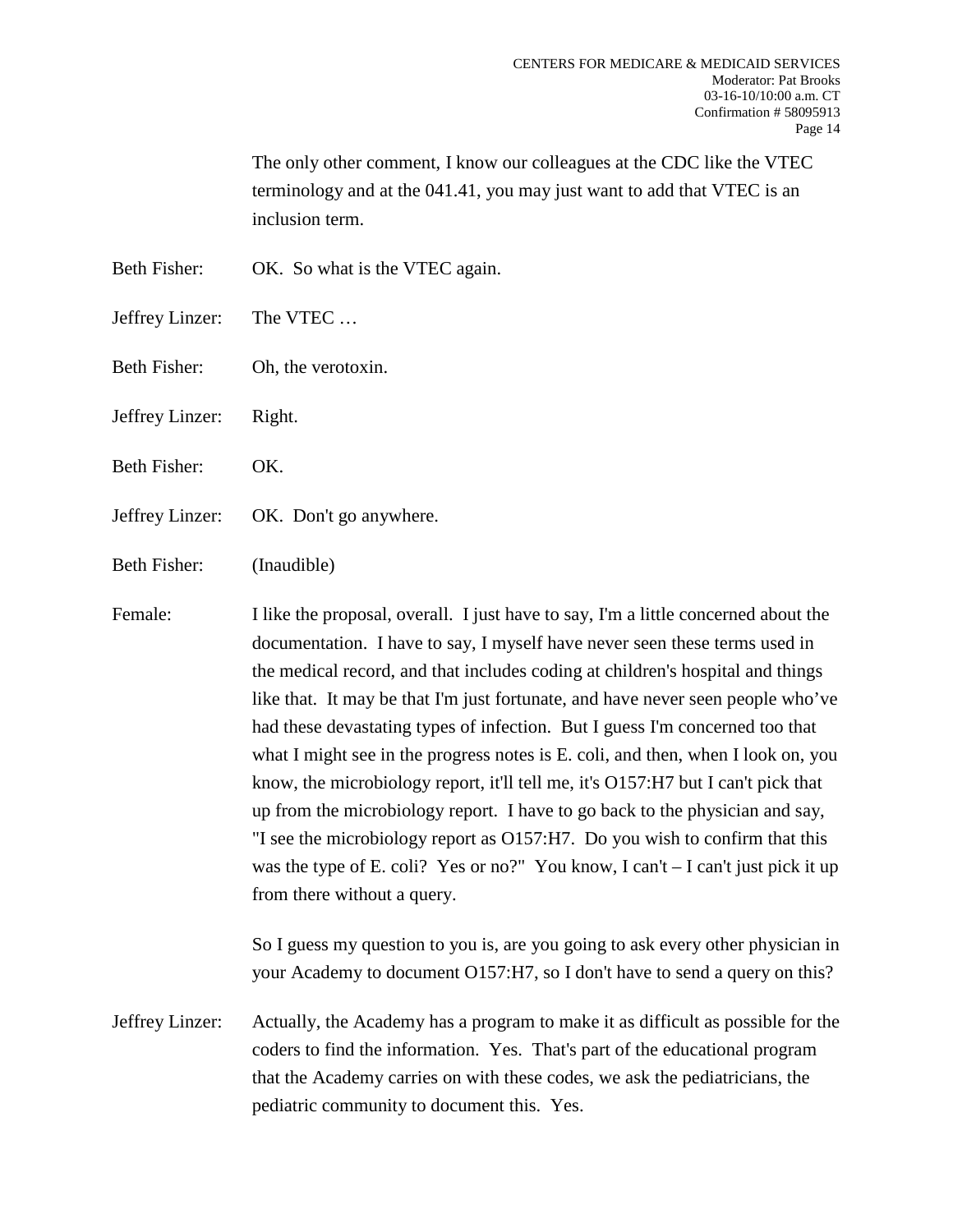I tried to sit down. I tried.

Beth Fisher: Yes. If you're going to talk, would you just speak in the microphone, please.

Jeffrey Linzer: It's like Martin and Lewis.

Beth Fisher: Sidebar is to be taken out the hall.

- Female: But much funnier. Actually, I just I didn't really have a chance to quickly read through the clinical background paper. Can you just speak to that? What these organisms are and why they're different? You know, how they are more virulent or whatever than typical E. coli?
- Jeffrey Linzer: Yes. It makes you really, really sick. Yes. And the EH1 the O157:H7 is much more virulent and is more likely to lead to permanent renal damage with hemolytic-uremic syndrome as opposed to a cystitis or UTI, which is really generally going to be from a non-O157:H7 E. coli.
- Female: OK.
- Female: Now, I probably have the same question, as we fight for the microphone, where would unspecified go?
- Beth Fisher: E. coli unspecified?
- Female: Yes.

Female: Well, that's going to be assumed to be non ...

- Beth Fisher: It should probably go to the 49. Yes, you're right. We need to make sure we index that. Any other questions here in the auditorium? Hi, (Linda).
- Linda Holtzman: Actually, if we're going to send unspecified to 041.49, maybe the title should say, other and unspecified.

Beth Fisher: Other and unspecified. OK. We can look at that. Yes.

Amy Blum: (If you have the convention that you don't have an unspecified...)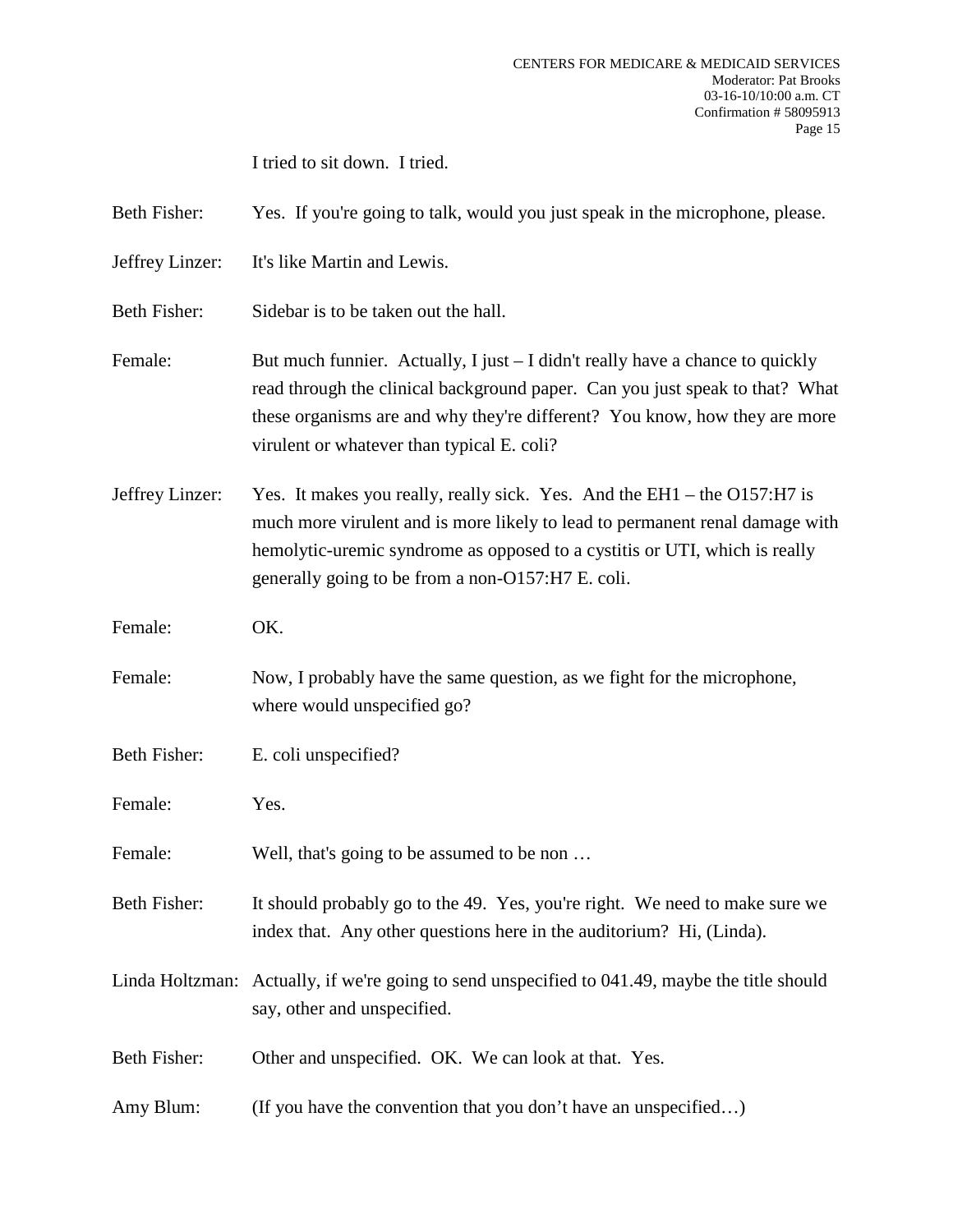Beth Fisher: Well, Amy, we can't hear you unless you're in the microphone. But we will look at that. And the titling or whether we need to create a different code. OK, operator, are there any comment from the phone lines?

Operator: If you have a comment, just please speak up.

Beth Fisher: OK. Hearing none, we'll move on to page 16, acquired absence of joint – (see the day) of re-presentation. This one – we have also presented a couple of different ways and we're hoping (that their try) makes us – passes the test.

> You know, this originally came up, how do you code somebody coming in that's had their joint prosthesis removed, usually because of an infection, now they're coming in to usually to have those joints – the new joint prosthesis put in. And we presented a number – a couple of different ways, March '08 and March '09. Again, those proposals are on our Web site for you to review to see the comparison.

> So what we're proposing today is to  $-1$  think – first, the concern was we were just proposing, I think, awaiting joint prosthesis and people wanted to have a differentiation between you've – you had it out and you're coming back in with maybe you're not having this joint prosthesis surgery yet, we want to differentiate the person coming in for the replacement.

> So last time, I think we had it just in the aftercare and there was concern about that. So today, what we're proposing is to keep the proposed V54.82 for aftercare following explantation of a joint prosthesis. And this would include, we've got including terms there, that it could be  $-$  it could be the person coming in to have the joint prosthesis re-inserted.

> And then, the inclusion term saying aftercare following explantation of joint prosthesis staged procedure was suggested by the American Academy of Orthopedic Surgeons, who looked at this proposal and that included Dr. Bocek. I don't know if you remember, he was the one that initially proposed those codes for complications with joint prosthesis a few years back. So those inclusion terms are at that proposed code.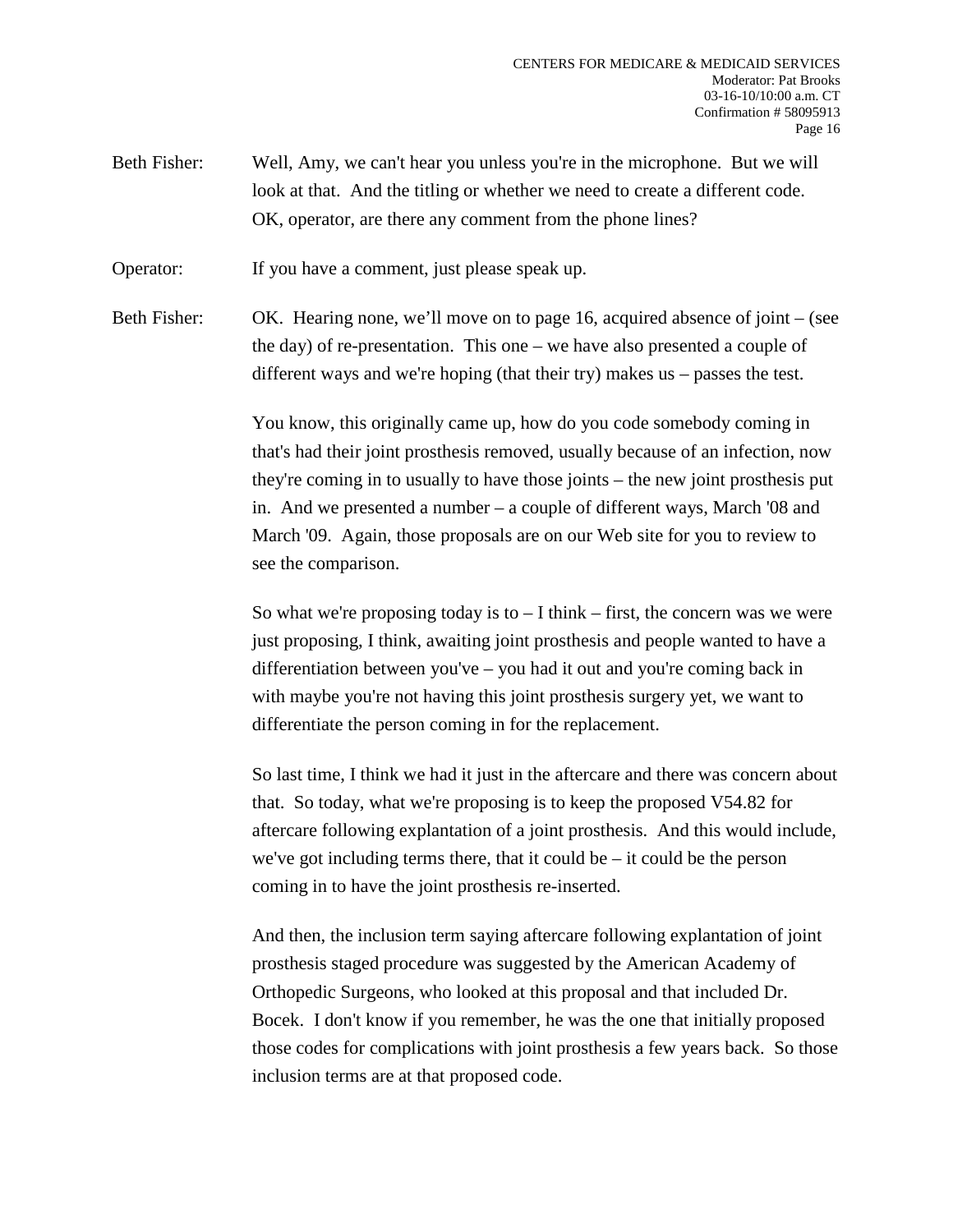And then what we were proposing to do with the person which is to have an acquired absence of the joint or the joint prosthesis is to create the codes at V88.2, which I think V88 is where we've created newly acquired absence of some organ – I can't remember, but we have V88 now in the classification, I think, this October. And the V88.21 would be for acquired absence of hip, V88.22, acquired absence of the knee joint, and the V88.29 for acquired absence of other joint.

And I think that's it for that proposal. Are there any comments from the auditorium here on that?

Female: My one concern is about the first inclusion term under V54.82. I hope, you know, there won't be confusion and the people thinking that because it says this is a staged procedure that this code is supposed to be used for both stages. You know, you have the prosthesis taken out, and then, when we have a new one put in, because I'm not sure how the (term health) would be used of this particular code.

Beth Fisher: OK. We can think about that little bit. All right. Any other comments here in the auditorium? No? How about any comments from our phone participants? OK.

> Then, we'll move on to page 17, Brain Death. This proposal came from the National Association of Children's Hospitals and Related Institutions, NACHRI, requesting a new unique code for brain death.

So currently, that term is indexed to 348.89, other conditions of the brain, and in their review of hospital data, children with brain injuries, they've identified a subset within that code that had a high mortality rate, and relatively short length of stay, and they reviewed charts revealing these children often had brain death declared early in the course of the hospital stay, and that once set was declared life support removed within a short period of time.

So they feel it will be helpful to recognize this patient population with a unique code and would like to be able to identify it for epidemiological studies. Currently, there are a lot of non-definable groups that this code, both recoverable and non-recoverable components. We also did have the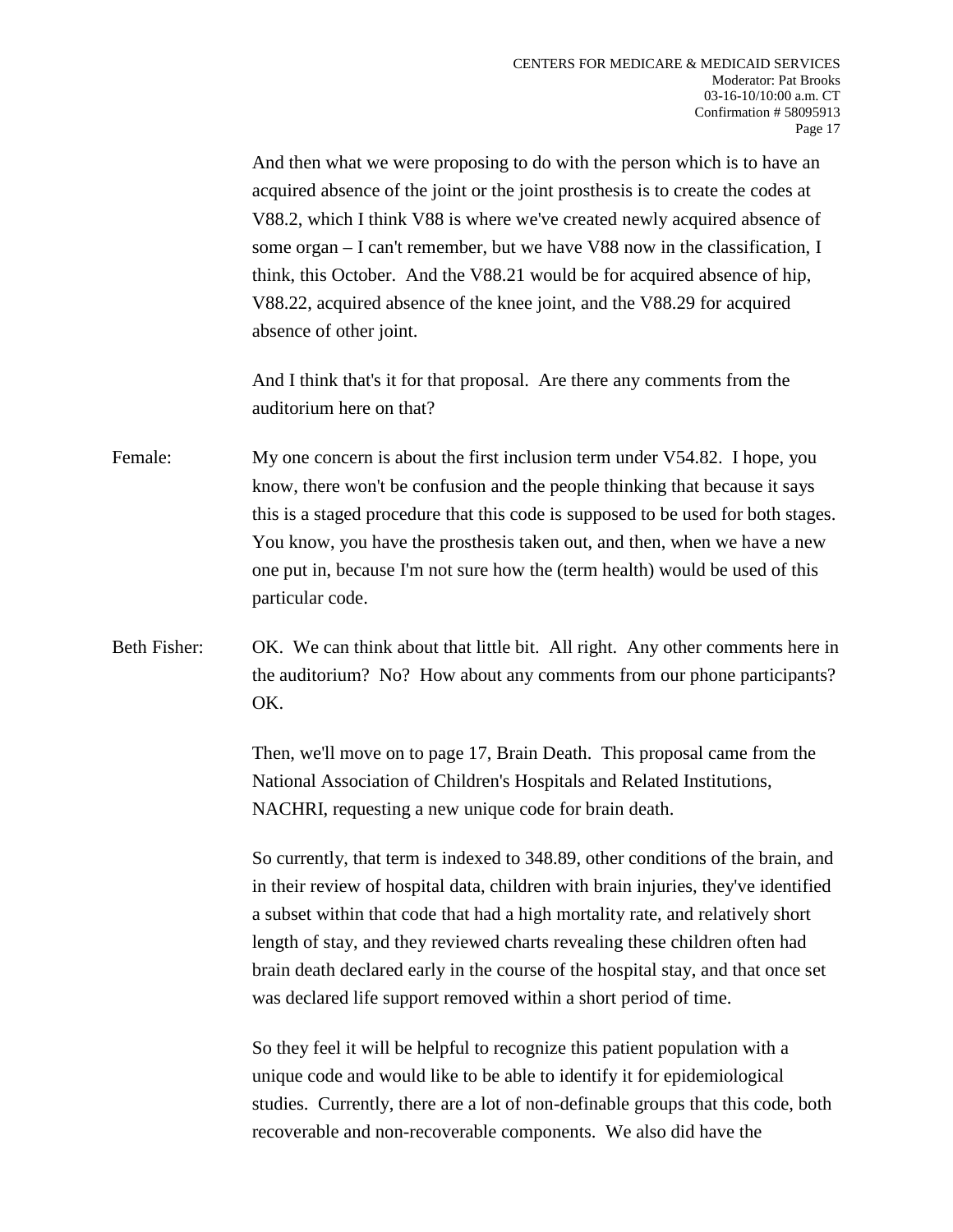|                     | American Academy in Neurology review the proposal and they indicated their<br>support.                                                                                                                                                                                                                         |
|---------------------|----------------------------------------------------------------------------------------------------------------------------------------------------------------------------------------------------------------------------------------------------------------------------------------------------------------|
|                     | There is one term currently indexed to 348.89, it's called "flat EEG," and they<br>just requested that we leave that at 348.89, and not move it to brain death.<br>We did have several additional letters of support from the organizations you<br>see in this proposal, various organ donation organizations. |
|                     | So we're proposing the new code, 348.82, title of "Brain Death," and move –<br>and indicating the revision of a couple of index entries there for brain death.<br>Are there any comments in the audience here, on the auditorium, on this<br>proposal?                                                         |
| Female:             | I just want to comment a strong support for creating this code. I think it<br>would be $-$ oh, wait, I yield. I think it would be very helpful in analyzing<br>mortality data, to have this code available.                                                                                                    |
| Beth Fisher:        | OK, but you know, mortality is coded with ICD-10.                                                                                                                                                                                                                                                              |
| Female:             | Yes, I know.                                                                                                                                                                                                                                                                                                   |
| Beth Fisher:        | OK.                                                                                                                                                                                                                                                                                                            |
| Female:             | But I guess $-$ I guess it's better to say                                                                                                                                                                                                                                                                     |
| <b>Beth Fisher:</b> | Within the hospital.                                                                                                                                                                                                                                                                                           |
| Female:             | Right. And also, with – for example, there are media reports of mortality<br>rates, you know, at local hospitals, and things like that, and it will be helpful<br>to have this code available, so that there could be further analysis within those<br>reports.                                                |
| <b>Beth Fisher:</b> | OK. Dr. Linzer:.                                                                                                                                                                                                                                                                                               |
| Jeffrey Linzer:     | I guess my question is how would this interplay $-599$ on the V70.8, which are<br>organ donor and examination for potential organ donor. Certainly, the<br>specific code for showing utilization of resources is very important. We have<br>not had the opportunity to review this through the Academy.        |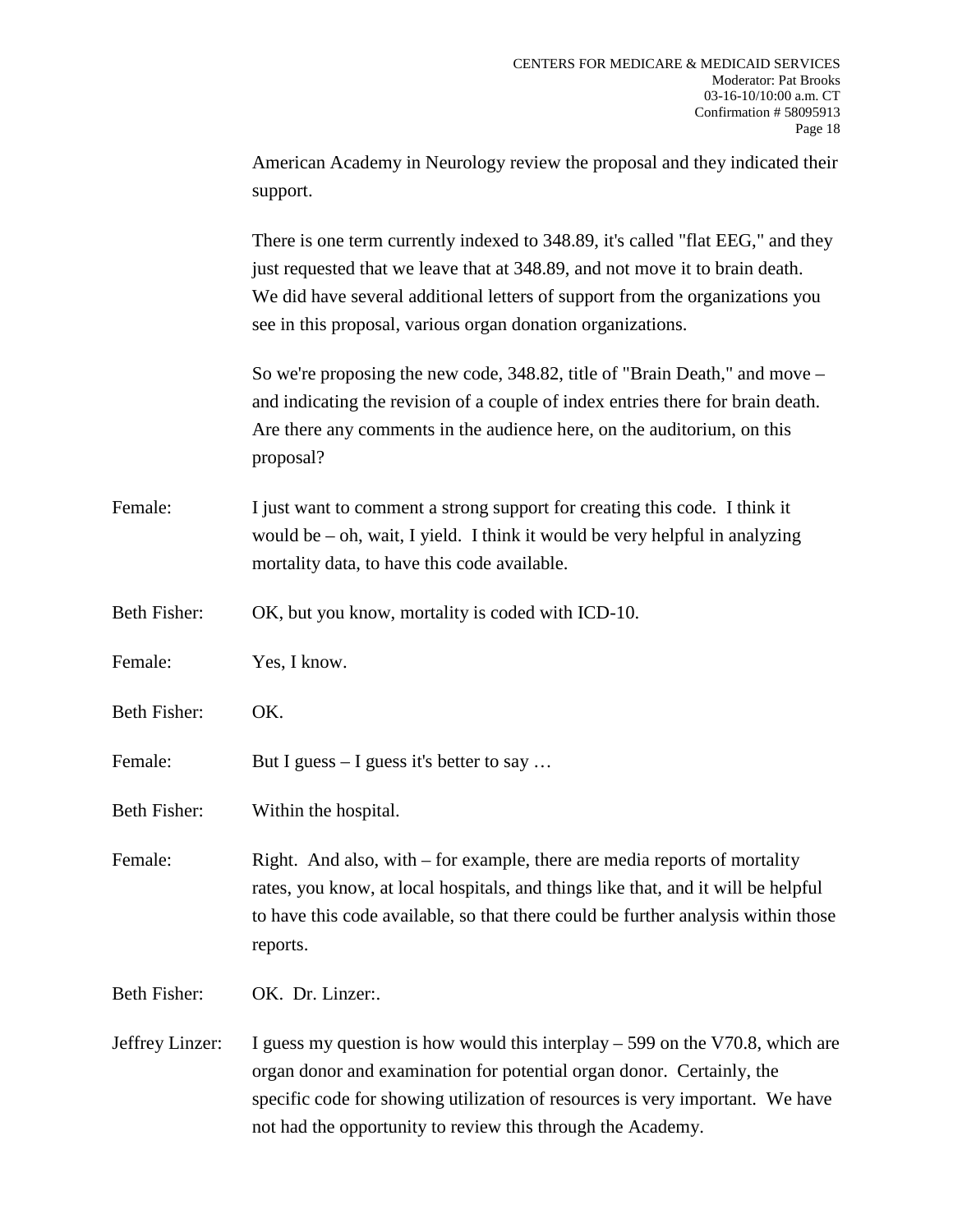- Beth Fisher: Well, so I'm sorry. I thought we have had sent it to you, as well as (inaudible), I think had been in contact with you. I'm sorry, we'll, of course, entertain your comments.
- Jeffrey Linzer: And so, you know, we will take a closer look at this. It certainly the other thing I would wonder is if a patient dies from cardiopulmonary arrest, for example or dies from some other medical complication, I know the intent of the code, but I'm worried whether the code might be misutilized. So, yes, they thought they were brain dead, so we're going to add the brain dead code. Where it's looking a specific type of patient, for example, someone with traumatic brain injury or asphyxia, who is not surviving and maybe utilizing hospital resources as a potential donor, or that is the reason for their passing, as opposed to just a subdural hematoma.
- Beth Fisher: Right. Well would yes, I would assume it wouldn't be of used on every person that expires.
- Female: Dr. Linzer: ...
- Beth Fisher: The same way you don't use cardiopulmonary arrest on every single patient that expires. You know, I mean, you would think that it would be used specifically for those cases that it was intended. But I understand your concern. We'll probably need to get more comments from you as well.
- Female: Well, fine. Let's ask Dr. Tardo for her comments.
- Female: Is this thing on?
- Beth Fisher: Were there further comments? Dr. Tardo, did you have a comment?
- Carmela Tardo: Yes. Carmela Tardo from Child Neurology Society and the American Academy of Neurology. I've often been called to certify brain death, even in cases that are not transplant. This is cases with (inaudible) support. So I think examination for organ transplantation is a discreet thing, but certification of brain death is a different concept.
- Beth Fisher: OK. All right.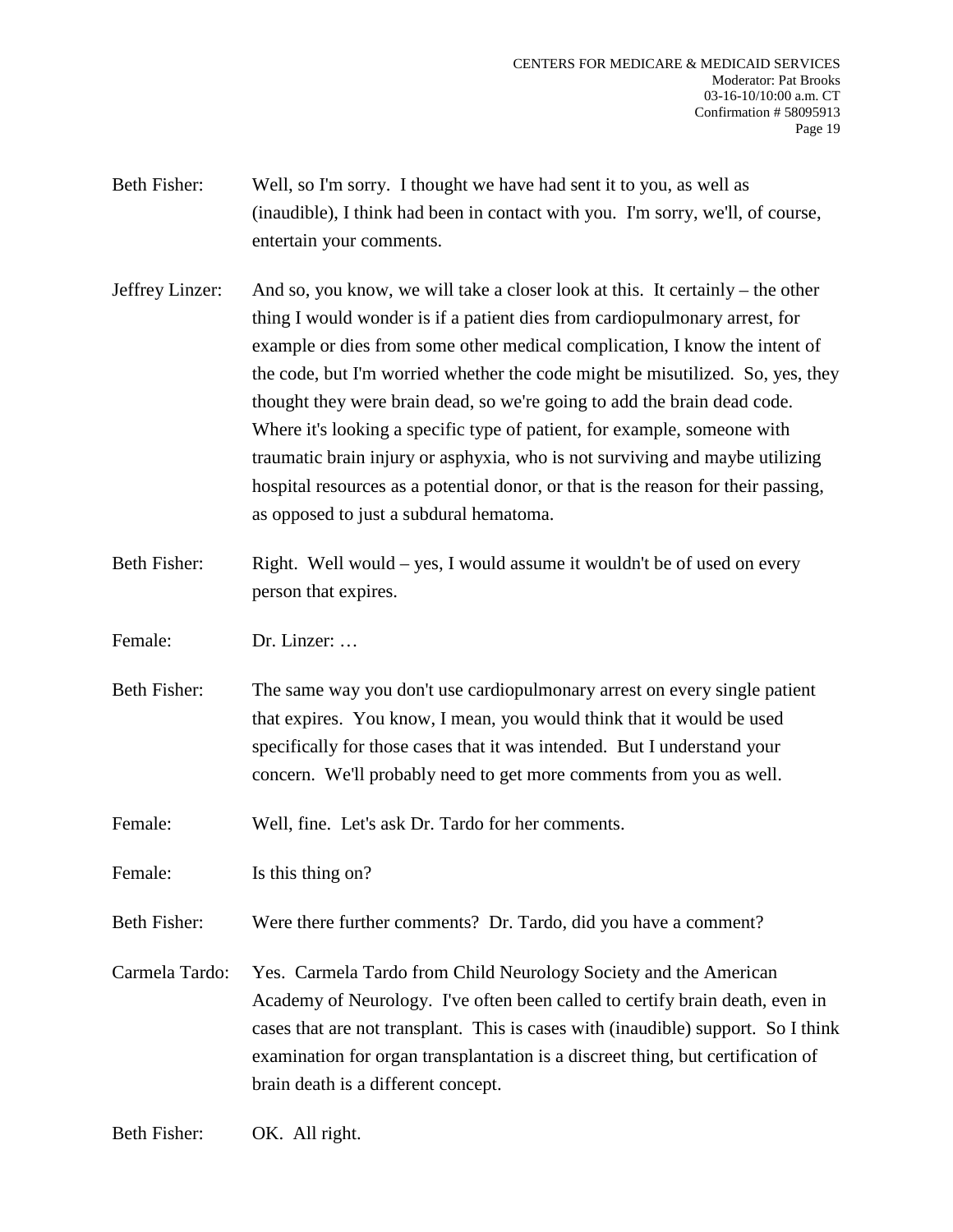- Female: This code will not be used in replace of the diagnosis code. Those would also be coded on the record. Underlying cause of death would not be brain death. They'd have the traumatic brain injury code or whatever other problems. Those would be still the principal diagnosis and whatever other conditions the patient had, is that – was that what your concern was?
- Jeffrey Linzer: Yes. I just hope that that would be the case. I don't know if a note an excluded note would be required certainly, to what my colleague from Neurology Society is talking about is a very important concept, and we just want to make sure that this code would be appropriately applied.
- Beth Fisher: Right. And we can look at that with the guidelines as well, so if necessary. Thank you. Are there any comments from our phone participants?

OK. We'll move on to page 18 then, the Lambert-Eaton Myasthenic Syndrome. This request came to us from the American Academy of Neurology. Lambert-Eaton – actually it's in the classification right now, is Eaton-Lambert, and my understanding is that it's – the term is kind of used interchangeably, but, just recently, I think, in ICD-10, they changed it to Lambert-Eaton. So we were kind of trying to go along with their lead.

Right now, it's classified at 358.1, myasthenic syndromes in diseases classified elsewhere. And there was a request to have a unique code to be able to differentiate, well, actually, a couple of unique codes, to differentiate that one if – in neoplastic disease, and 100 and other diseases. It's got a long description of the disease process at the top of this page, which you can read at your leisure.

And so, what we're proposing to do is to create a new code or three new codes to delete it from 358.1, myasthenic syndromes in diseases classified elsewhere, and to have a new subcategory, 358.3 with 358.30 for unspecified Lambert-Eaton syndrome that when you don't know which is caused by neoplastic or other disease. 358.31, Lambert-Eaton syndrome in neoplastic disease and with a code first note to code first the underlying neoplastic disease, and then, 358.39, Lambert-Eaton syndrome in other diseases classified elsewhere to code first the underlying condition.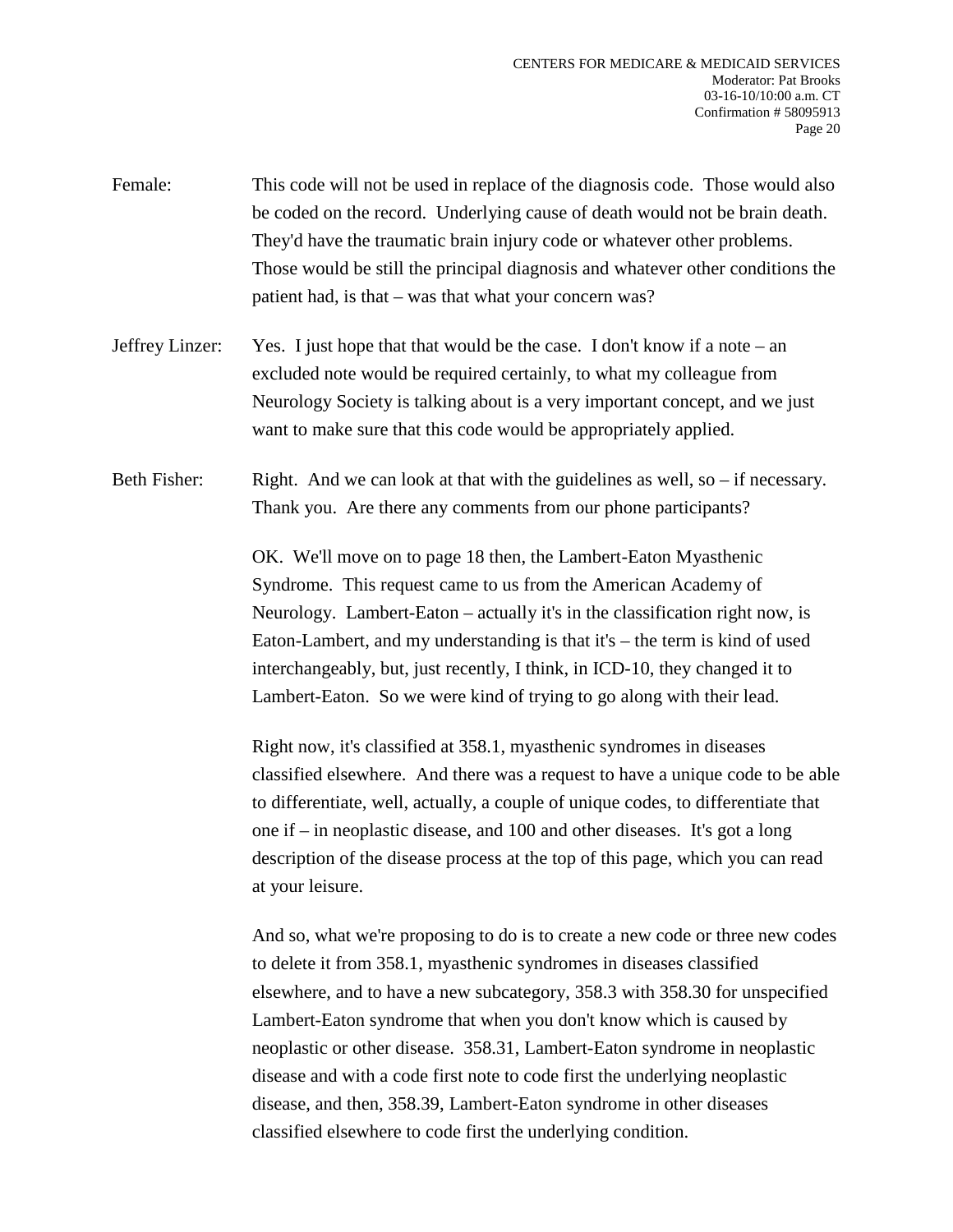Do we have any comments from the audience here in the auditorium? OK. Do we have any comments from our phone participants?

- Female: Amazing you can look into the muscle (inaudible) somehow associated with lung cancer.
- Beth Fisher: OK. Then, we will move on. The next is on page 19, and I'm not sure is that your topic Amy, pelvic fracture?
- Amy Blum: (Inaudible).
- Beth Fisher: I think this is Amy's topic, pelvic fracture. Oh, we have the next topic by either David or Amy.
- David Berglund: All right, we're skipping around a bit here. For those who printed their topics, we're skipping forward to page 21, saddle embolus of pulmonary artery. And let me just – let me see if I can use this keyboard to adjust where we are here. All right.

And if we can (go through just this here), I can look it up. We can – sorry, just (viewing things that way). Well, Charlie, how do I start that slide show? Well, take a quick look there. I was going to see if we can use this – well, all right. We'll let him do it and bring it back. There we go. Thank you. All right.

Saddle Embolus of Pulmonary Artery. These are one of the most severe types of embolism. Basically, a saddle embolus is where you have a very large blood clot that dislodges, and then, goes through the blood stream and lands in a big division of an artery and it can often be fatal. Now, in the aorta, you get this down in the iliac forking the bifurcation of the aorta, and this can be bad news and can cause loss of the lower limb.

The pulmonary artery is another site that's not uncommon and the pulmonary artery that can, of course, essentially block the blood flow into the lungs and be very severe. Whether a complete blockage or even a partial one, it can be very severe.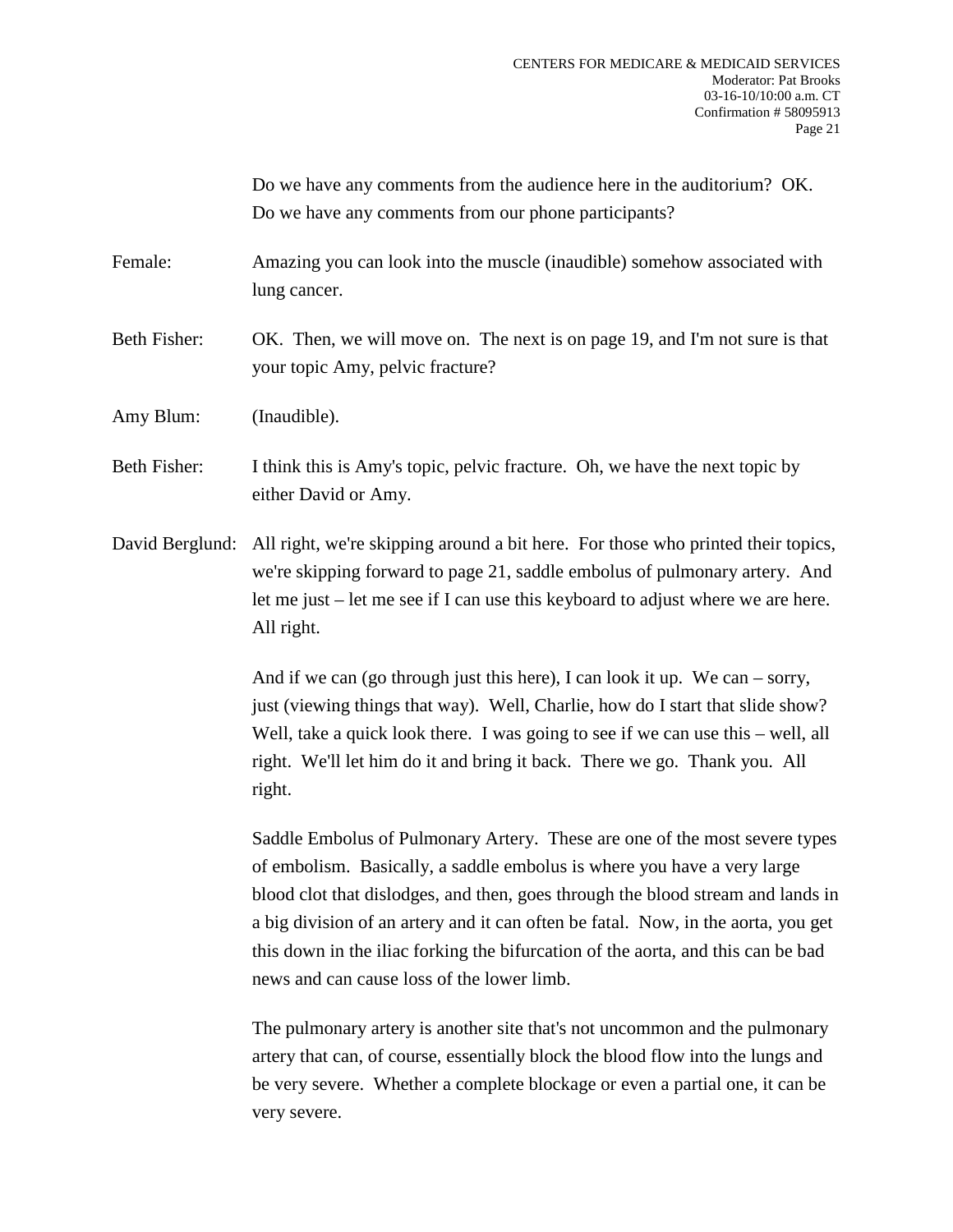At this point in time, a saddle embolus, it was presumed was in the aorta. And we've noted on request on how to code this, that we didn't actually have an index entry for it. So rather than just providing an index entry, we are proposing to have a new code for a saddle embolus to the pulmonary artery and we would also provide specific code for a saddle embolus in the aorta, and that would remain the default as it has been in the past.

So the – again, saddle embolus to the aorta would currently just be an inclusion term at 444.0, arterial embolism and thrombosis of the abdominal aorta. Now, we certainly hope that a saddle embolus in the pulmonary artery wouldn't have been coded there in the past. I don't think that would happen. So, in any case, we're proposing the new codes here, the first one would be, a code at 415.13 for saddle embolus of the pulmonary artery, and this would go under 415.1, pulmonary embolism and infarction.

At the same time, we would also create a new code that's 444.01 for saddle embolus of abdominal aorta. We would, also, including the 444.0, we would provide a code 444.09 for other arterial embolism and thrombosis of abdominal aorta, and this would include aortic bifurcation syndrome, aortoiliac obstruction and Leriche syndrome.

These basically are thromboses involving the bifurcation of the aorta rather than an embolus, for those three inclusion terms, that is. And if you have a thrombosis and atherosclerotic disease that develops over time, that can be more likely to also allow for collateralization and collateral vessels to enlarge, and then, it may not be quite as immediately a problem, although it can certainly still be a problem but it's a bit different than the saddle embolus. So those would be at the other codes.

And then, at 444.8, the arterial emboli of other specified arteries, these – we would add an exclude note for pulmonary also. Sorry, we'd revised the note to reflect their range as shown there. All right, any questions about this?

Female: I'm assuming you'll change the index entries also since the saddle embolus can occur in other sites, because right now, saddle is the main term and aorta – I'm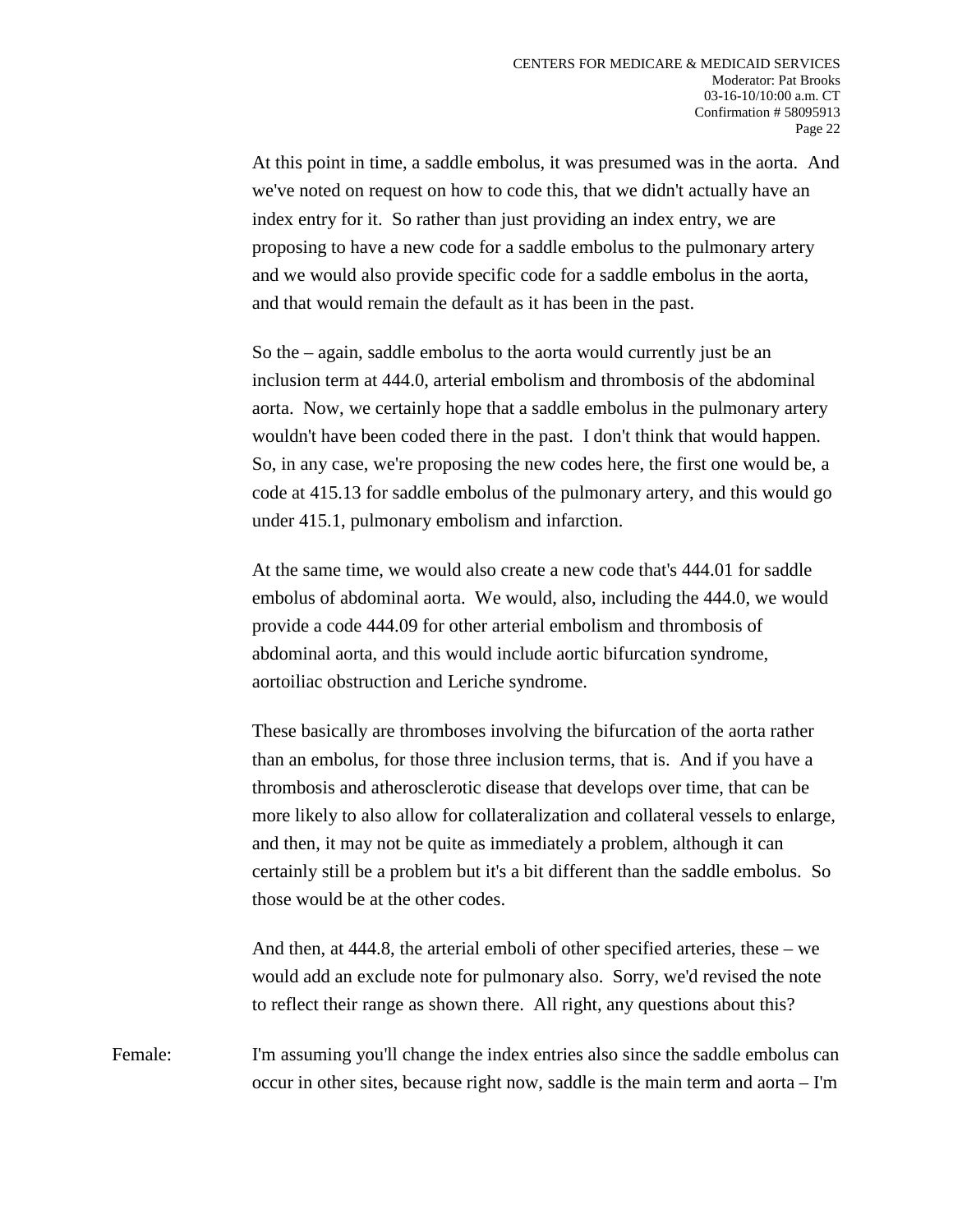sorry, the main term is embolus, and saddle is the – its index and then aorta is actually a non-essential modifier.

David Berglund: That would be something we will need to look at further, too.

Female: OK.

David Berglund: But, yes, certainly, we would be changing index entries related to this also, just considering that. Yes. OK. Other comments or questions, and can we see if there's any questions from the phone line?

Operator: The phone lines are open.

David Berglund: All right, hearing no questions, we will continue on. Thank you. We will next skip forward a bit further, just following along in the handouts, we would skip to page 26, and that is Personal History of Pulmonary Embolism and Anaphylactic Shock.

> Now, with expansions of codes for venous embolism and thrombosis, we'd also noted that there is not an individual code for a personal history of a pulmonary embolism that's currently included V12.51, so that we would know that there was a venous thrombosis or embolism. So we're recommending creation of a unique code for a personal history of a pulmonary embolism.

And it had also been noted that there was not a unique code for a personal history of anaphylactic shock and a new code is being proposed for this, too. And both of these would be proposed as category V12.5, Personal History of Diseases of the Circulatory System. These basically would look like we see on screen here.

We would be – we would have new codes. We would still have V12.51 for venous thrombosis and embolism. We would now add an excludes note for pulmonary embolism that would go to V12.51, and we would add a new code V12. – that should have been changed to 0.55. It should be V12.55, pulmonary embolism, and then, V12.56 anaphylactic shock.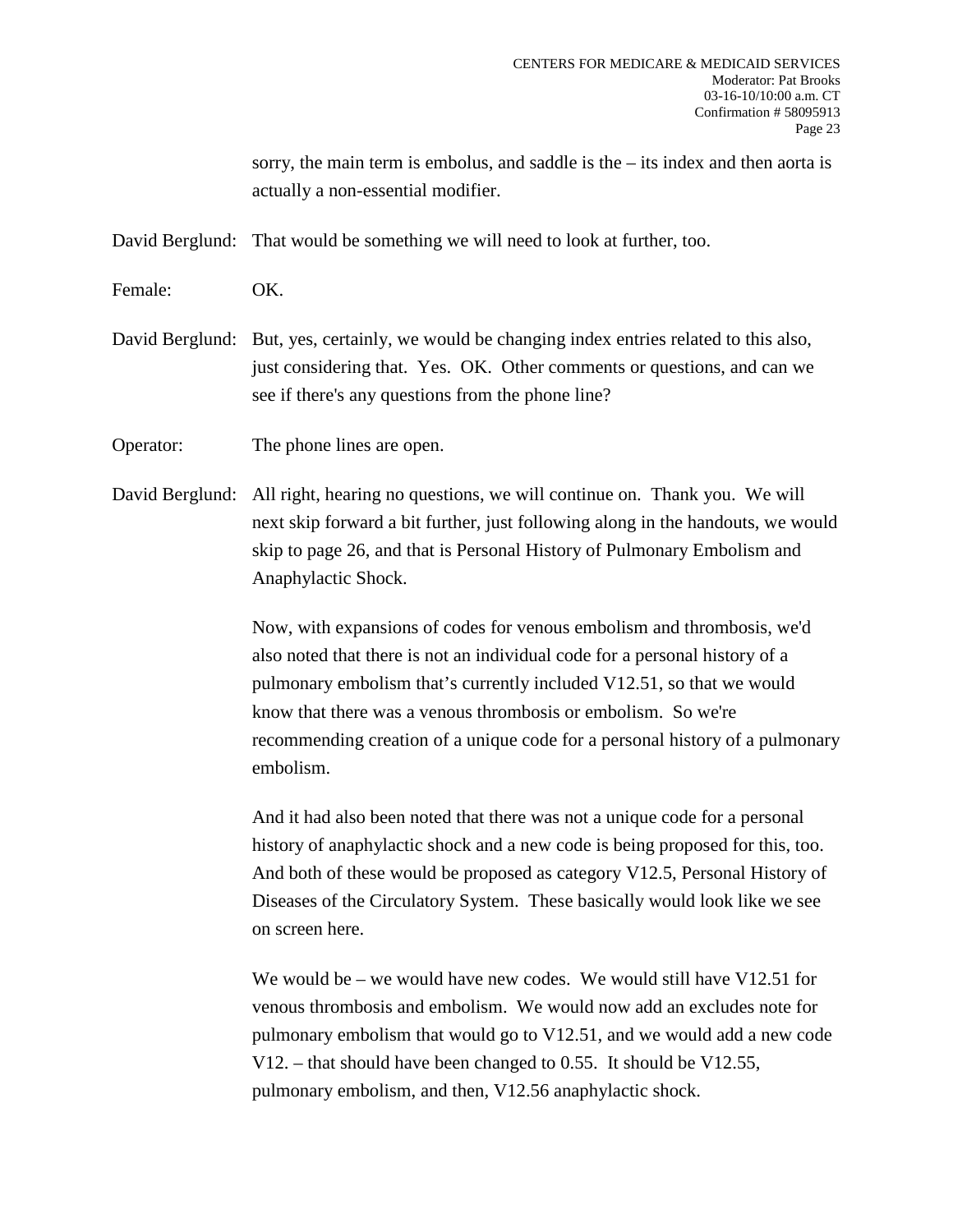And this would allow us to capture things such as pulmonary emboli history, such that we would note someone had had that history, and then, also it would let us capture that someone had a history of anaphylactic shock. Related to anaphylactic shock, clearly, people with that usually have allergies also. At this point, we're not proposing any sequencing here, although ordinarily, we would probably expect the allergies to be the more important thing and be coded first. Comments, or questions, or thoughts on these?

Jeffrey Linzer: Yes. David, on the anaphylactic shock, the term is really archaic and out of date, and I think that the Allergy Society has now has settled more on just the terminology, anaphylaxis because the patient does not have to be in shock in order to have anaphylaxis. Anaphylactoid reaction is also an inclusion term that some people will use for non-IgE mediated anaphylaxis. So I would suggest changing your terminology.

> This is something that we'll see where we will not know what the inciting agent is. The patient may come in with skin and respiratory symptoms. By definition, that's a two-organ systems and they can – that falls as anaphylaxis, and they'll never be in shock. Certainly, it puts them in a certain risk category where they should be having a home autoinjectors of epinephrine available and such. So our recommendation would be to only use anaphylactic shock as an inclusion term and use anaphylaxis as the current appropriate term.

- David Berglund: OK, we will certainly be considering that, and thank you for the comment. Any other comments, questions, or concerns? Yes, you.
- Female: Based on Jeffrey Linzer:'s comments, does this really belong in V12.5? It just doesn't seem like it's a circulatory disorder per se?
- David Berglund: We can look at the possibility of putting that somewhere else. There's not there is not necessarily other great places to put it under personal history, but we will look at that further and certainly take that under consideration also. I had taken something of a look at other places, but wasn't finding better locations, I'll have to admit. But if you have specific ideas on where else might be good, we'd be glad to hear that, too. Other comments?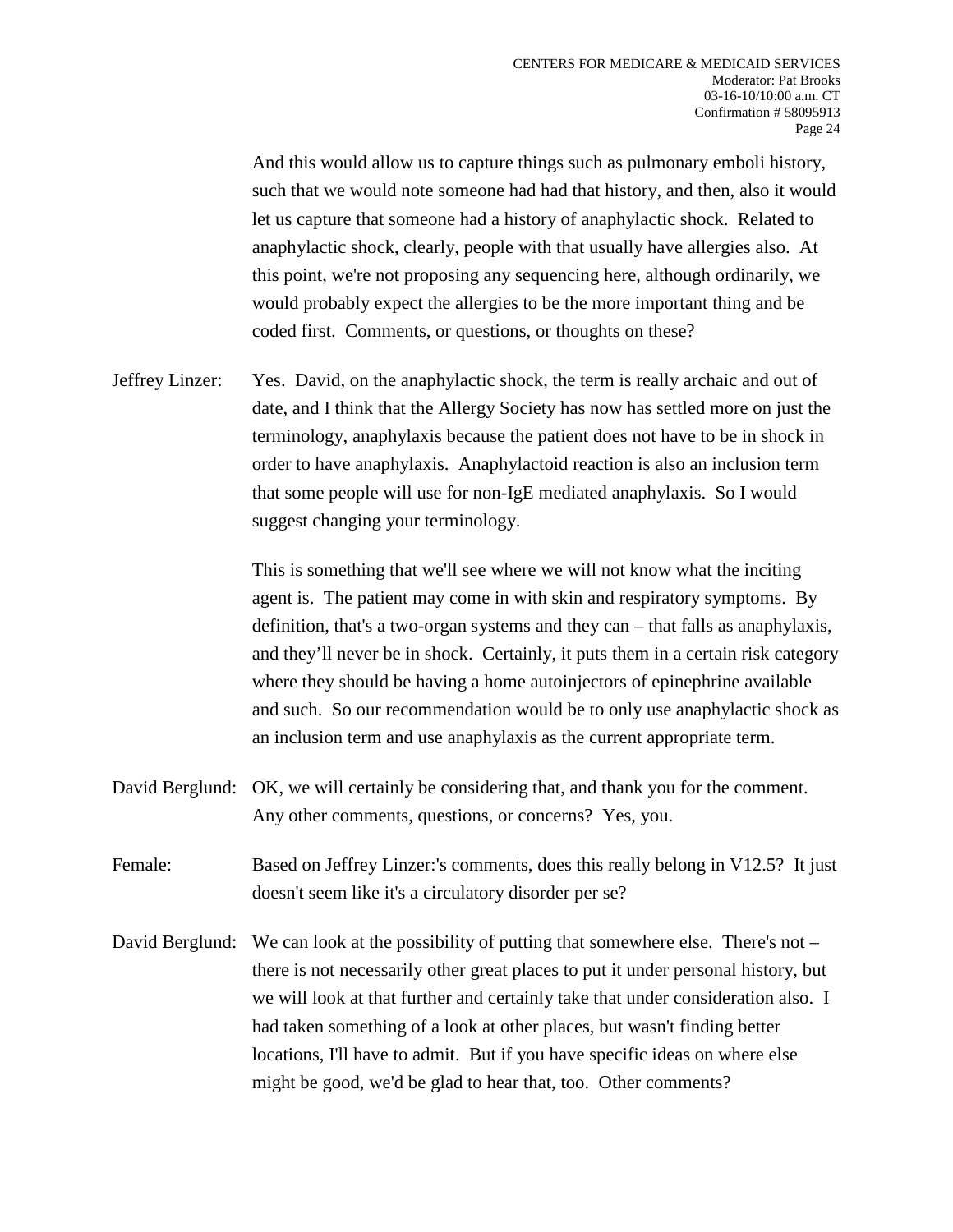Female: Just a minor point, but again, based on Jeffrey Linzer:'s comment, in the index, the main term is anaphylactic shock, and then, there are terms for anaphylactoid shock and anaphylaxis, but they refer you back that says, "See anaphylactic shock," you may want to put that. And make anaphylaxis the main term.

Female: We may put that down for a September agenda item.

Female: Oh, OK.

- David Berglund: That's something we'll certainly take in under consideration, and thank you for the suggestion. Yes, certainly, the shock does imply certain other things involving the circulatory system, which may not always be the case, as Jeffrey Linzer: has indicated, OK. Other comments? And can we take some comments from the phone line, if any.
- Operator: Certainly, the phone lines are open.
- David Berglund: Hearing no further comments, we'll go on. Thank you very much.

The next topic we'll be looking at is Post-operative Aspiration Pneumonia, which is on page 28. For those who have been looking at the – let's see here, page 28 in the handout and I don't seem to be able to advance my slides now for some reason. But we can always just take a look at it here, that'll work, OK.

OK, there we are. Post-operative aspiration pneumonia, there has been some confusion about how this should properly be coded when you have aspiration pneumonia following a procedure. We have code 997.39 for other respiratory complications and that includes aspiration pneumonia complicating a procedure. But there's a "Use additional code" note at the beginning of the category to identify the complication.

So the question can be raised whether the code 507.0, pneumonitis due to inhalation of food or vomitus should be used along with the code 997.39. Or since the aspiration pneumonia would seem to be an inclusion term, whether you don't need any additional code at all. But that instructional note at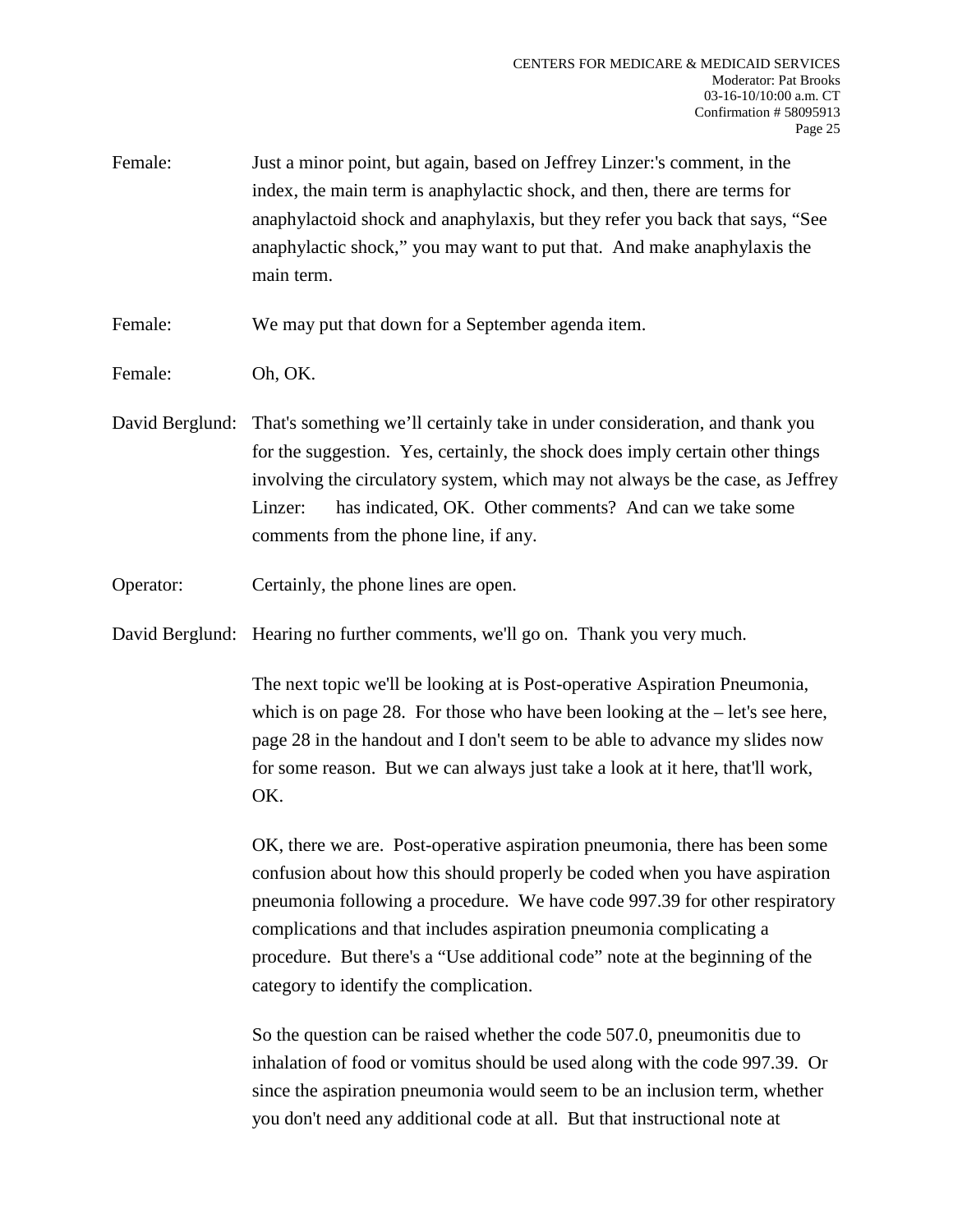category 997, should be thought to or interpreted to require the use of a secondary code with the complication code.

Now, since we had a question raised, we had a further review of these. We will need some future further review of these inclusion terms to sort out the best way of using them. But at this point in time, we'd like to improve the accuracy of coding for postoperative pneumonitis. One of these – one of the inclusion terms that we can use a lot here in ICD, which is an older term was Mendelson's syndrome.

Mendelson's syndrome indicates aspiration of stomach acid. It was originally from a study of obstetric anesthesia and involved, again, aspiration stomach acid during obstetric anesthesia in Mendelson's original study. But it has a broader meaning in essentially aspiration of the stomach acid at this time. They were proposing a new code to better capture that and modification of some of the other notes here. We would – let me roll down a little here just to show that.

We're proposing a new code, 997.32 for post procedural aspiration pneumonia. And this would include chemical pneumonitis resulting from a procedure and also Mendelson's syndrome resulting from a procedure. And we would also add an exclusion here to exclude aspiration pneumonia during labor and delivery to 668.0. And, in addition, at 997.39 here, we would add use additional code note to identify the complication. So questions or thoughts on these?

Female: Yes, a couple of questions. Right now, at the 997 level for the whole category, there's a note that says, "Use additional code to identify complication," are you suggesting to take out that note and then add it only at the specific subcategories where you would identify the separate complications? So, for example now, 997.32 would not require an additional code but you're only adding that note at 997.39, is that – am I reading that right? Or would you make the changes at each one of the 997 codes where you would allow a secondary code for that complication? It seems like, you know, you're making a change. (And want to knock the whole)…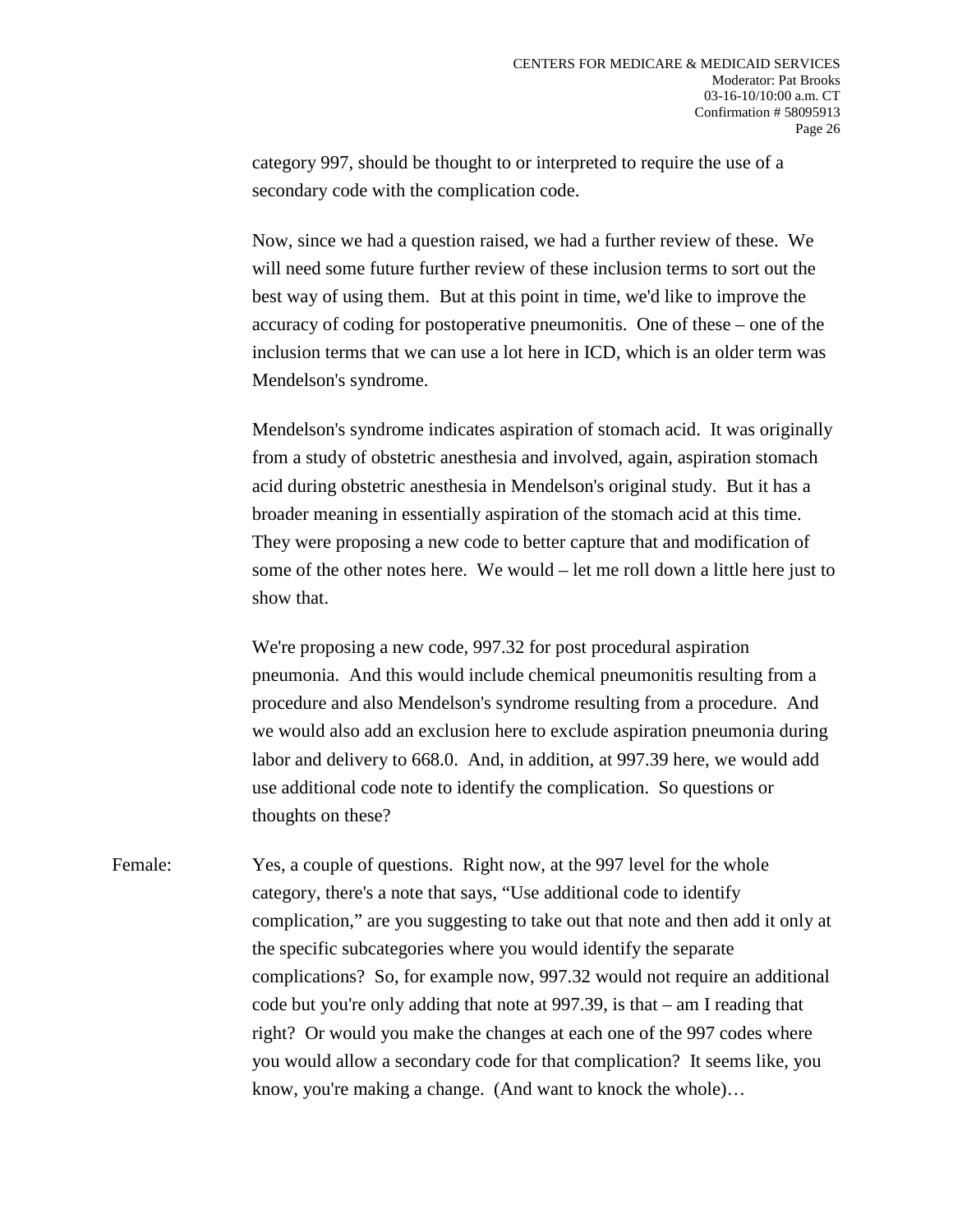- David Berglund: We may want to keep that note just as a full at the category level and that may make that additional note redundant. We'll review that.
- Female: Yes, OK. That's what I'm trying to figure out, if this note is redundant or if the note stays at the category level that means it would apply to 997.32. But, technically, there it's all captured in a single code.

David Berglund: Yes, all right. Other comments? We got Jeffrey Linzer:.

- Jeffrey Linzer: May, just for clarification, want to add an excludes note to 770.1X which is the aspiration of the newborn, so that somebody wouldn't think that the procedure of delivery and the baby having aspiration would fall into this complication code.
- David Berglund: That would be a thought, certainly to add an exclusion here at this proposed new code to do that. That's a reasonable thought. We will be looking at it. Yes, (Linda).
- (Linda): I just want to second (Nelly's) point. I don't think (this needs) additional code note, as necessary, since it's there for the entire category of 997. I'm also just concerned with removing the current inclusion note that says, "Pneumonia aspiration resulting from a procedure," because there's a "Use additional code" note at the 997 category level. It was always fairly clear to me that I would use 997.39 plus 5070, and I'm afraid that if we remove this inclusion note, people who haven't read these minutes might misunderstand what the intention is in removing the note, and might say, "Gee, does that mean I shouldn't use 997.39 anymore when someone has post-op aspiration pneumonia?" So, I'd like having the note there, but …
- Amy Blum: (Linda), are you talking about the excludes note at 507? We are we have on …

(Linda): (Inaudible).

Amy Blum: OK.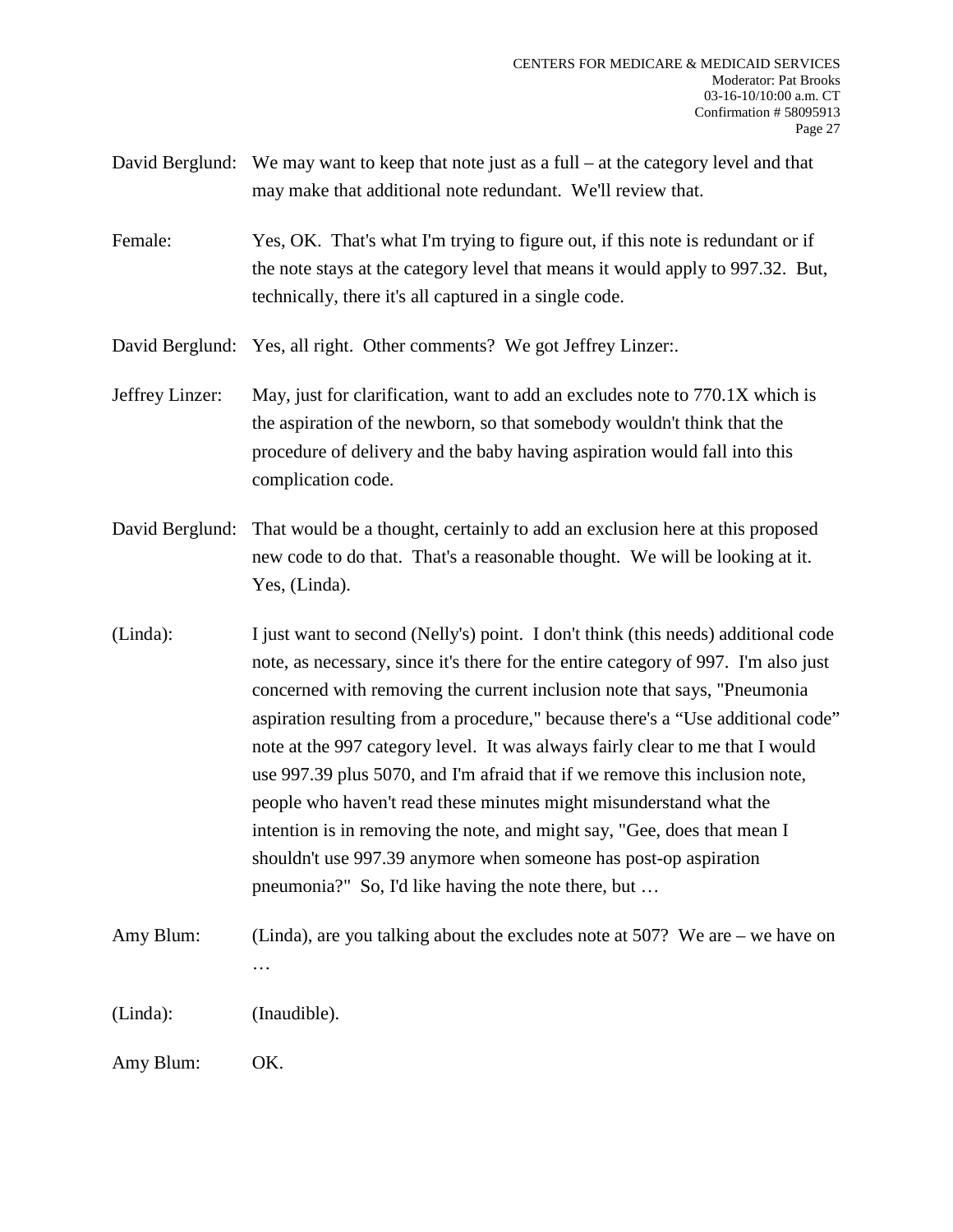- David Berglund: I think the issue is, we have a code title now that includes already the additional code. So perhaps, what we could consider is up at the category level, say, "Use additional code to identify the complication, if not already specified in the code title," or something like that.
- Amy Blum: Well, that's one of the global issue that we wanted to address as a topic in general. If we have, remembering that being – the ICD-9-CM is based on the ICD-9 and we were always limited to just using one code from the ICD-9. And so, a lot of inclusion terms were added under code, so that if you only use one code, they lumped a lot of things together.

But now that we have been telling people to use this secondary code in those cases, we were just – we would like some general comments about whether or not it's still a good idea to have some of these inclusion terms underneath this complication code. Or whether we should just have the title and either have a specific code identified or always have a secondary code for additional code note and not have these long list of things that are included in the complication code, so that you don't ever have the question, "Should I use the secondary code or not?"

I mean, if you look under digestive system complications, there's about five things that are included and about 20 things that are excluded. And I think, most of us follow along, "OK, well, we make use of the secondary code in some cases and not in other cases." But we're thinking maybe we should clean it up and not have an instruction that you use the secondary code. You always use the secondary code to specify the complication, unless, there is a specific code with a complication there. That would be a lot of cleaning up, but I think it's something we might want to consider.

David Berglund: Yes. I think it's definitely an issue for the 99 series complication codes. We want to know two things, that it is a complication, it wasn't expected and that's a target for reducing complications and patient safety and so on. And plus, we also want to know what is the complication and it's not completely the same as the inclusion term, but sort of – just for that category.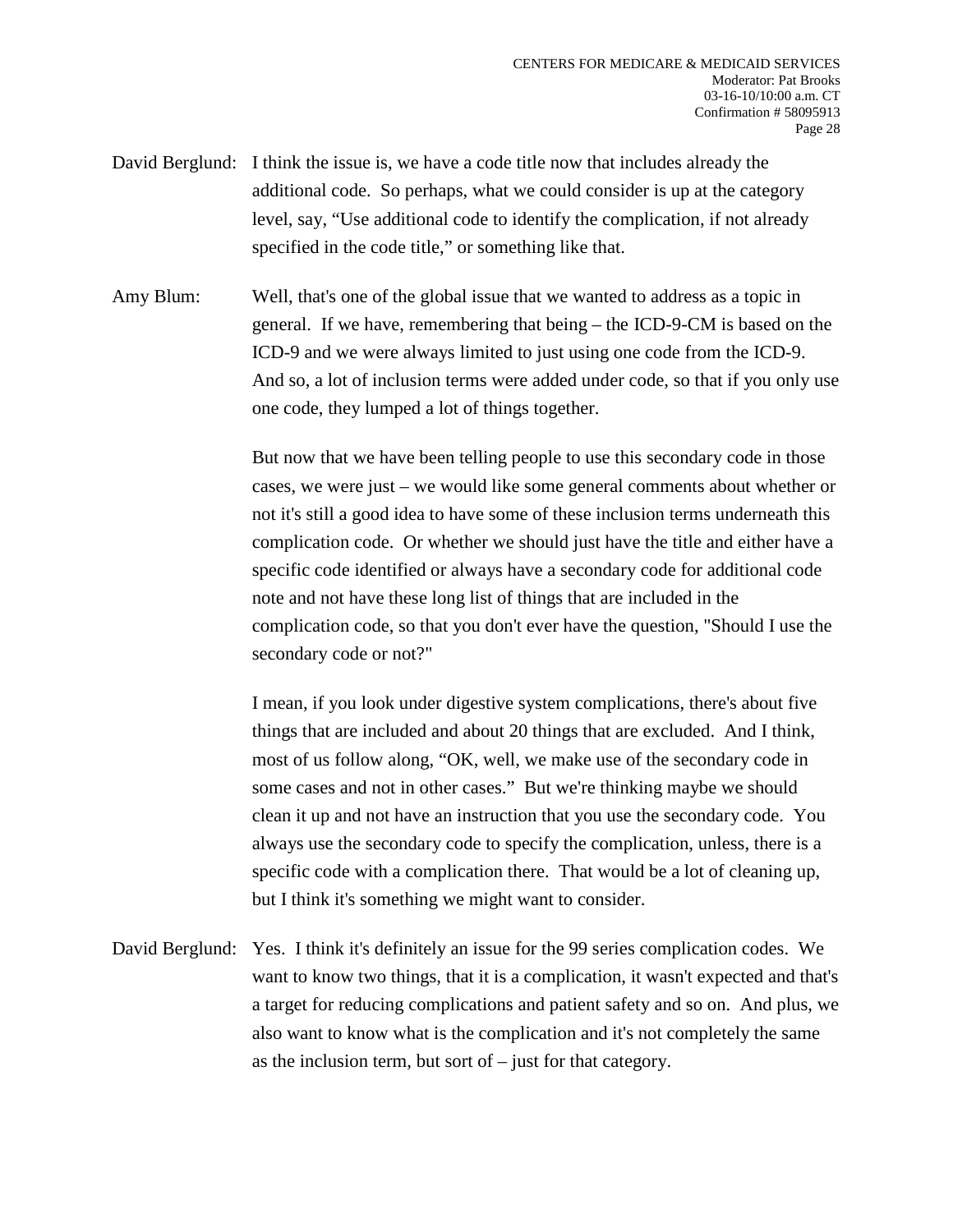I want to know what the complication that – it's a target. I want to know what it is, so that we can actually act on that to try to prevent it in the future. And the inclusion terms can just clarify some of that. But with having a modification up at the 99 series, maybe, a couple of sentences describe for the 99 series complication codes, we want to know that it's a complication and what the complication is. So use additional code to identify the specific complication if not already specified in the code title or something to that effect.

Amy Blum: OK. That's actually what I meant to say. Very good.

Male: All right. Nelly?

- Nelly Leon-Chisen: Perhaps, Amy's suggestion is something that we could take up with guidelines because I think, if you're actually cleaning up the tabular and the index, it's a lot of work, and you know, we're working with the system that we're going to retire soon. So I would rather have you conserve your resources to deal with ICD-10 issues. And it seems like, you know, it would be pretty easy to handle with a guideline to say that you would – you know, you would code two things, the complication and the specific complication except in situations where a single code includes specifically both pieces, like this 997.32 code would.
- Female: We are I, certainly, am looking at this more towards the 10-CM as a big overhaul in just addressing these small things here in 9-CM, and of course, in 10-CM, because the complication code is so popular with physicians, we have been moving them out of the – faster and into the body systems to sort of mitigate their unpopularity. And so, we have a lot more specific complication code within the body chapters already in 10-CM, and now, I think we just need to look to make sure that we don't have a lot of these inclusion terms, but – as this would be a staged procedure.

Female: OK. Thank you.

David Berglund: OK, thank you for all the comments here. We do have a number of things we'll be looking at further, and certainly, as Amy's indicated, we've got a lot of things where we are somewhat trying to sort out what general principles we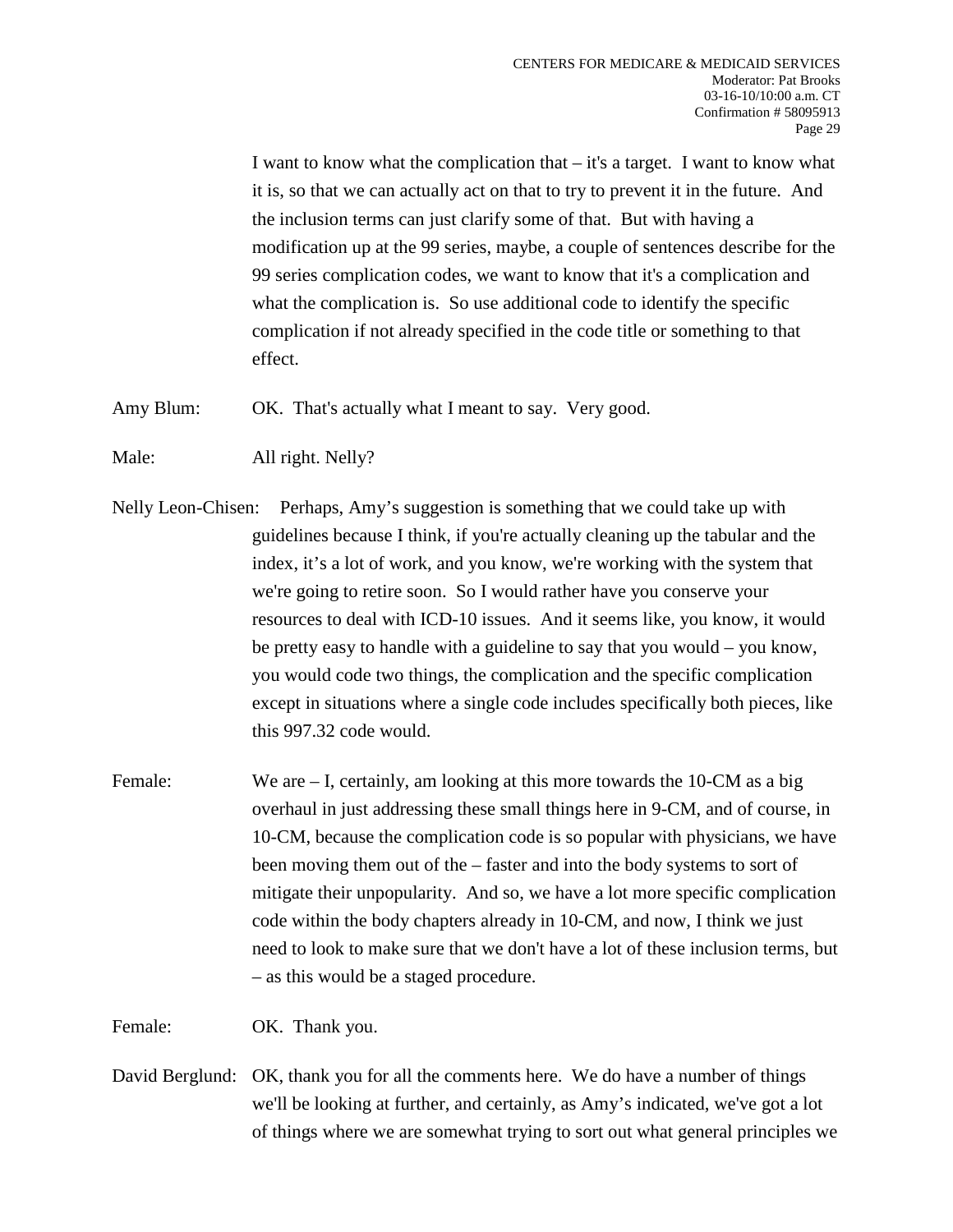should take in applying ICD-10-CM. We'd like to make everything perfectly clear, but also, make it as simple as possible to make it easy to understand. But we got to make sure we make it as simple as possible, but no simpler. Yes, we will not want to forget the online people.

Female: What did he say?

David Berglund: Donna was nodding at me and pointing upwards. So we will look upwards and we will see if there are any people on the phone line listening, if you have a comment or question to me. Are the phone line is open?

Operator: Yes, the phone lines are open.

David Berglund: And after everyone has looked upward and meditated briefly, we find that we are not hearing any further questions or comments there. So we will now proceed to the next question. Thank you for (thanks here).

> We'll look and our next topic is just the next page on page 29 for those following along. We're next looking at Pilar Cyst and Trichilemmal Cyst. We have a couple of different kinds of cyst here.

Pilar cysts are epidermal cysts, they have an outer wall of keratinizing epithelium without a granular layer. They are similar to the normal epithelium of the hair follicle. We – these are quite common and they may occur in up to five to ten percent of the population and occur more where there is dense hair follicles and most of the time on the scalp. The pilar cysts are the second most common type of cyst that's found on the head and the neck. And they are almost always benign, although there can be malignant transformation, very, very rare.

In a very small percent of pilar cyst, there may be a single or multiple foci of proliferating cells with proliferating tumors and these can be called proliferating trichilemmal cysts. And these can grow quite rapidly. They can arise de novo also. They're biologically benign, but locally, can get very aggressive and become large and ulcerated even.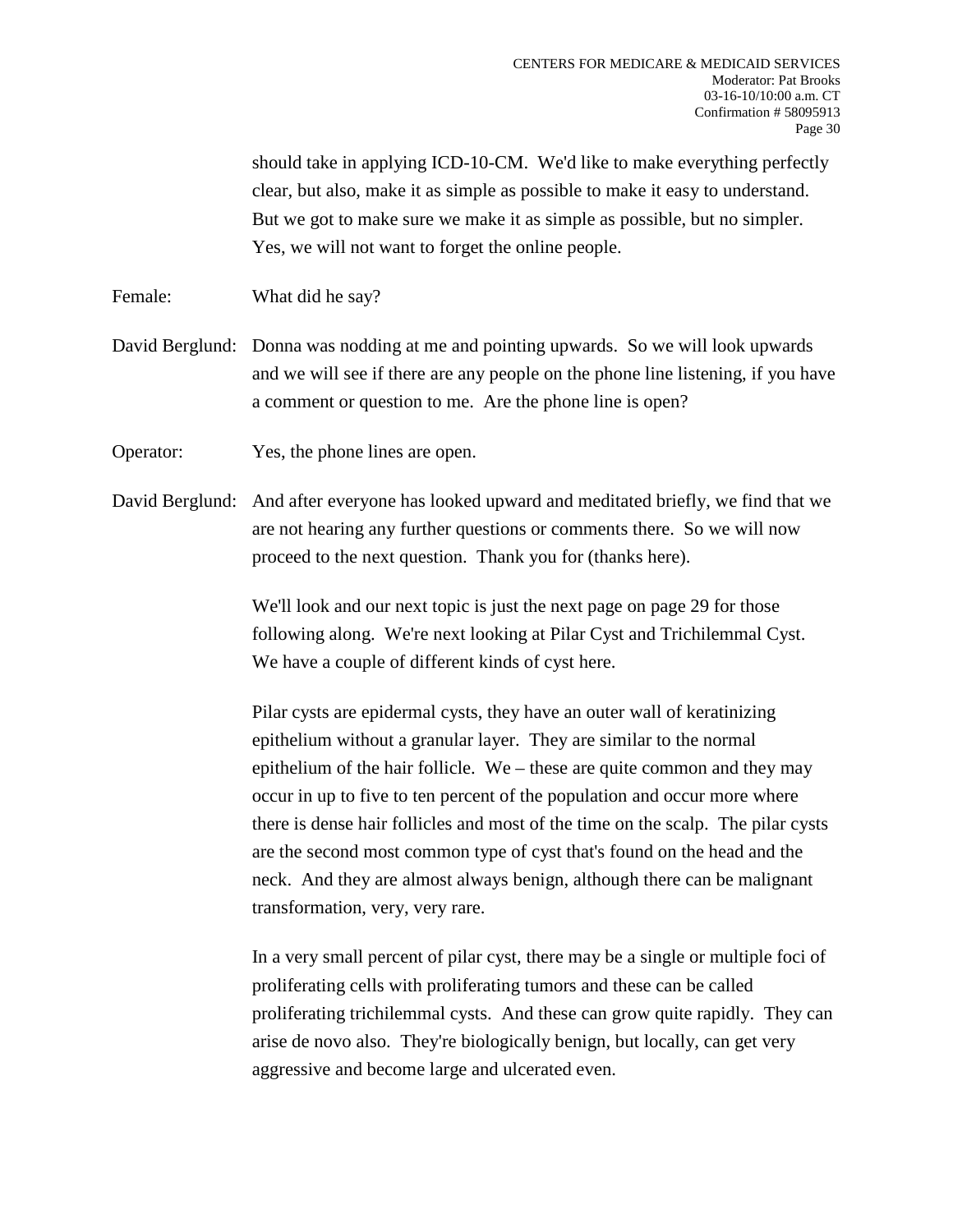Pilar cysts may sometimes be called sebaceous cysts, although sebaceous cysts really are different kind of cysts, so that would be erroneous. We have not, in the past indexed pilar cysts or trichilemmal cysts, so at this time, we're proposing new codes for these and we want to be able to differentiate these from sebaceous cysts also.

So we are proposing the new codes at 704 diseases of hair and hair follicles. We propose a new subcategory 704.4 for pilar and trichilemmal cysts. (Anyway, we have) two new codes, 704.41 pilar cyst and 704.42 for trichilemmal cyst, which would include trichilemmal proliferating cyst. And then, at the existing code, 706.2 sebaceous cysts, we would add exclude notes for this new code also.

This is a relatively simple proposal. Any comments, questions or thoughts on these? All right, no. We don't seem to have any comments here at this time. Let's see if we have any questions or thoughts on these from people on the phone line. Are the phone lines open?

- Operator: Yes, they are.
- David Berglund: OK. Do we have any type of support for this, from the audience? Do people think this is a good idea in general? I see at least some people nodding their heads here. This is a good idea. And no negative comments, certainly. If anyone had a negative comment, I want you to come up and let me know what it was. I do at least think we have some support for this, so we do have some general audience support. And again, we'll ask you to put all comments in writing, if you have comments on these.

And next, we'd move on to our next topic, which is on page 30, for those following along, and it's, Retained Gallstones Following Cholecystectomy. Now, it can happen after cholecystectomy especially in a laparoscopic cholecystectomy to – in attempting to remove gallstones for it, not to be fully removed. This can be – this can remain in the bile duct or they can also be lost essentially when – during an attempt to retrieve them.

If – probably more if someone was trying to laparoscopically remove a stone and had more than one stone captured at once and was pulling it out. If more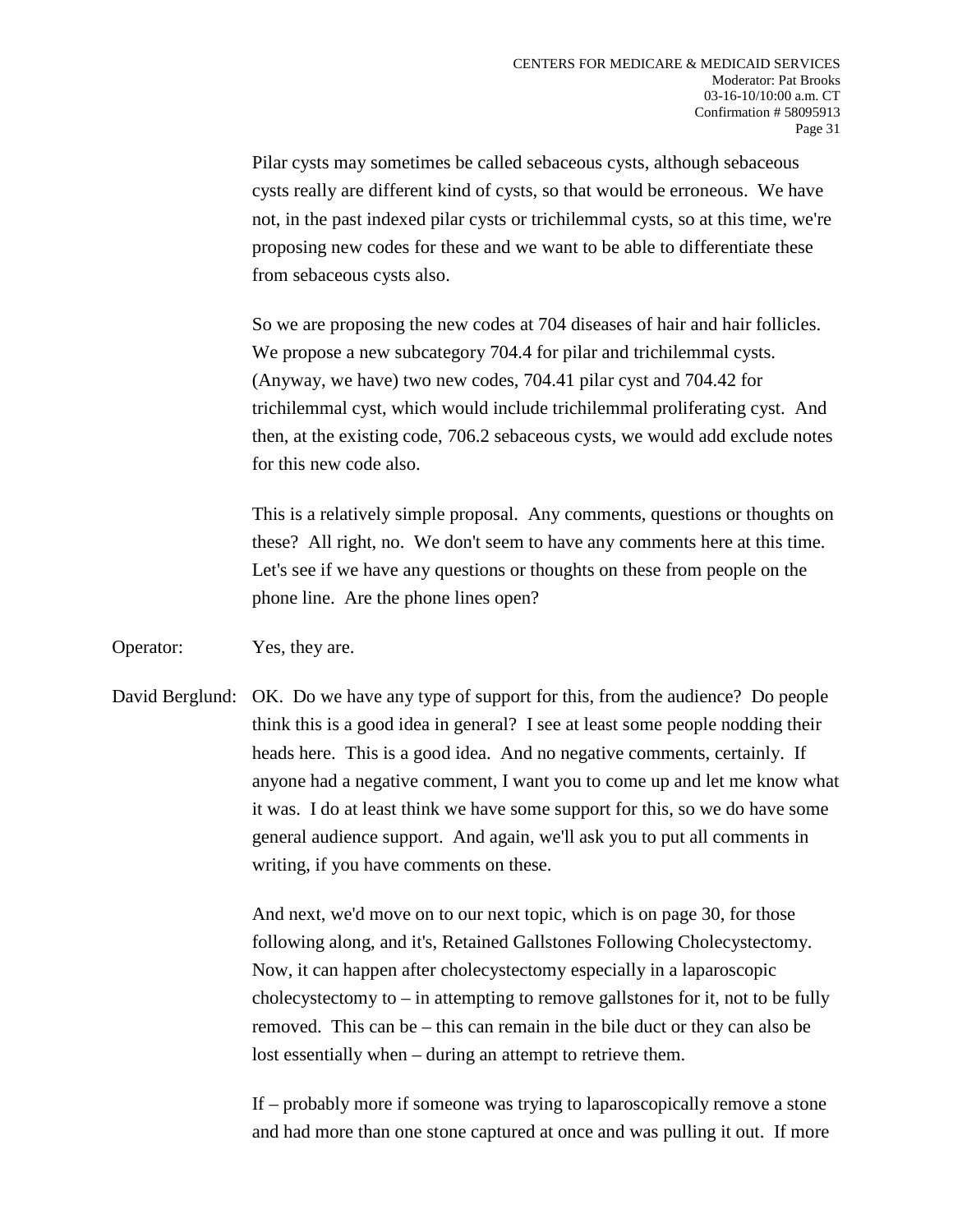than one stone was there, a smaller one might get left behind without knowledge.

I think that's actually quite rare and we'll certainly hope it remains rare, but in such a case, a stone could be left in the abdominal cavity or the abdominal wall even. And that could then later cause obstruction or infection or other problems.

Now, that is again a rare thing to occur. It's a kind of thing that we sometimes get questions about, that people send to (Nelly) to help us try to answer and we then scratched our heads about for a while because they weren't quite very clear. There hasn't really been a clear way to code that, let me just say.

So we are proposing some new codes that will let us capture that. So that's 997 – 997.4 digestive system complication, we're proposing a new code 997.41 for retained cholelithiasis following cholecystectomy. And at the same time, we would – in expanding, create an additional new code, 997.49, for other digestive system complication. And additionally, we would create some other notes in order to make it more clear how these were to be used. At 574 cholelithiasis, we would add an exclusion for routine cholelithiasis following cholecystectomy to the 997.41.

We would add an excludes note at 996 – the – well, the existing note there for excluding from the complications peculiar to certain specified procedures, we would exclude complications of internal anastomosis of the gastrointestinal tract now to that new code 997.49 instead of the 997.4 that it had been. And similarly, at 998.3, disruption of wound and 998.31 disruption of internal operation surgical wound, we would change the exclusion to go to complications of internal anastomosis of the gastrointestinal tract to go the new 997.49. So those are just the updates to allow us to be properly coded in the right place.

Comments or questions or thoughts on this proposed new code? You people think that it looks like a good idea, I see a thumbs up and I see people nodding. Yes, this looks likes a good idea. All right, thank you. And again,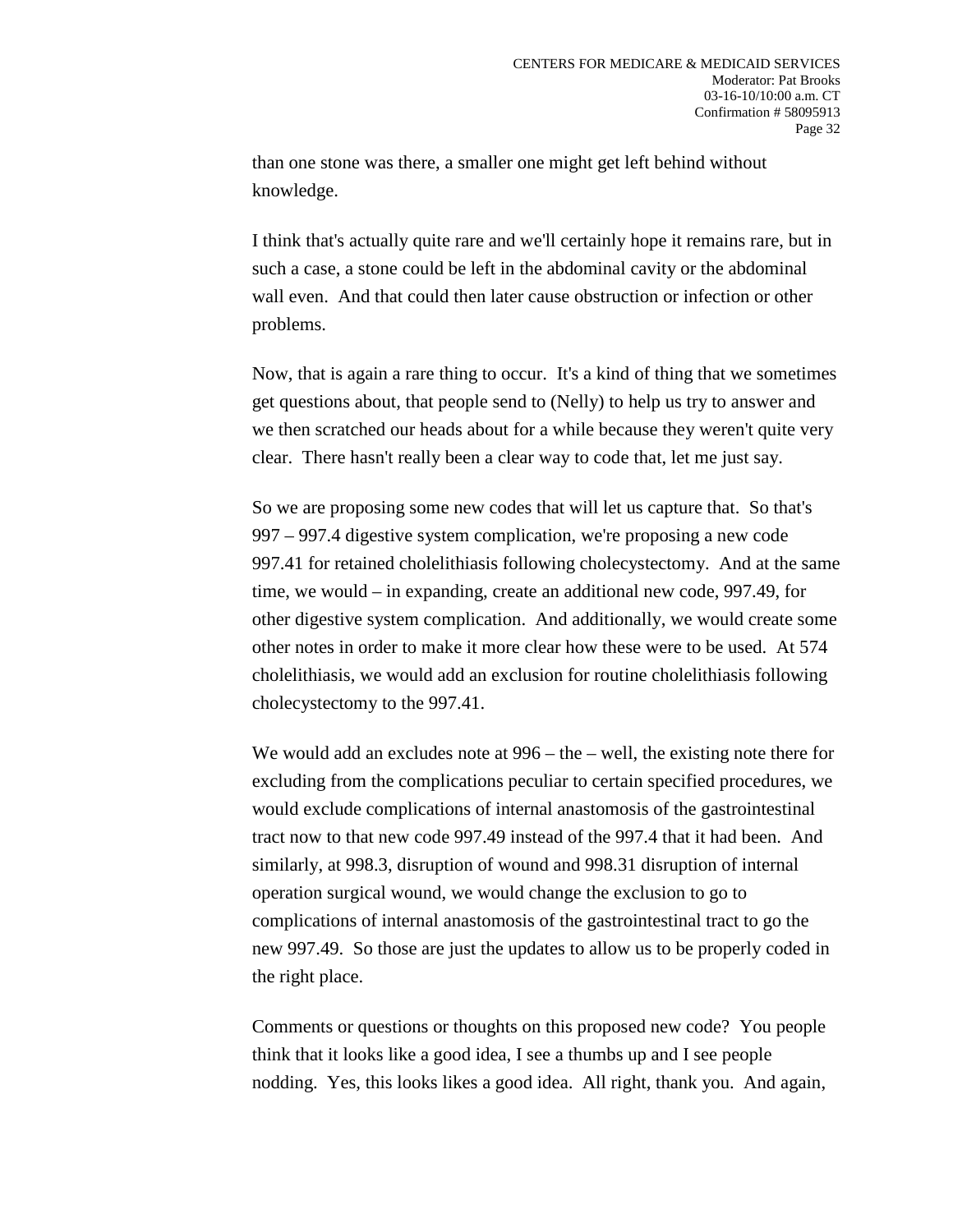we'll ask for comments in writing. Let's check and see if there's anyone on the phone line also. Are the phone lines open?

Operator: Yes, the phone lines are open.

- David Berglund: Any comments on this from the phone line? Hearing none, we will proceed onward. And at this point, I've completed the topics I was addressing and I will be passing it back to Amy Blum and we'll be moving onward. Amy, I'll leave it up to you to move back to where you want this.
- Amy Blum: And we're making very good time, OK. Back to page 19, Pelvic Fracture without Disruption of Pelvic Circles. Is (Pat Reilly) here? There's (Pat), this is for her. Oh, the keyboard's up here now, OK
- (Pat Reilly): Yesterday, we had 3.5 hours in the morning and two-point 2.25 hours in the afternoon, and I said …
- Amy Blum: OK.

(Pat Reilly): we're going to count that (insurance) said, "Let's just kind of fix that…

Amy Blum: At the last meeting, we proposed the modification to the index. It's an addenda change, because we had "with disruption of pelvic circle" as a nonessential modifier and we were going to just take that off and make the index entry "multiple pelvic fractures with disruption of pelvic circle" because it's not non-essential, it's part of the co-title. But then, of course, we realized that we didn't have a code for "without disruption of the pelvic circle."

> So we put this proposal together to create new codes for multiple pelvic fractures with disruption of pelvic circle and without disruption of pelvic circle. So that was the first step in making a new code, and then, we sent this off to the orthopedics community who said that, "Well, now you know, we use the word ring, not the word circle."

> So we decided to just, instead of changing the co-title at this point, to just adding the inclusion term, "multiple pelvic fractures with disruption of pelvic ring and multiple pelvic fractures without disruption of the pelvic ring."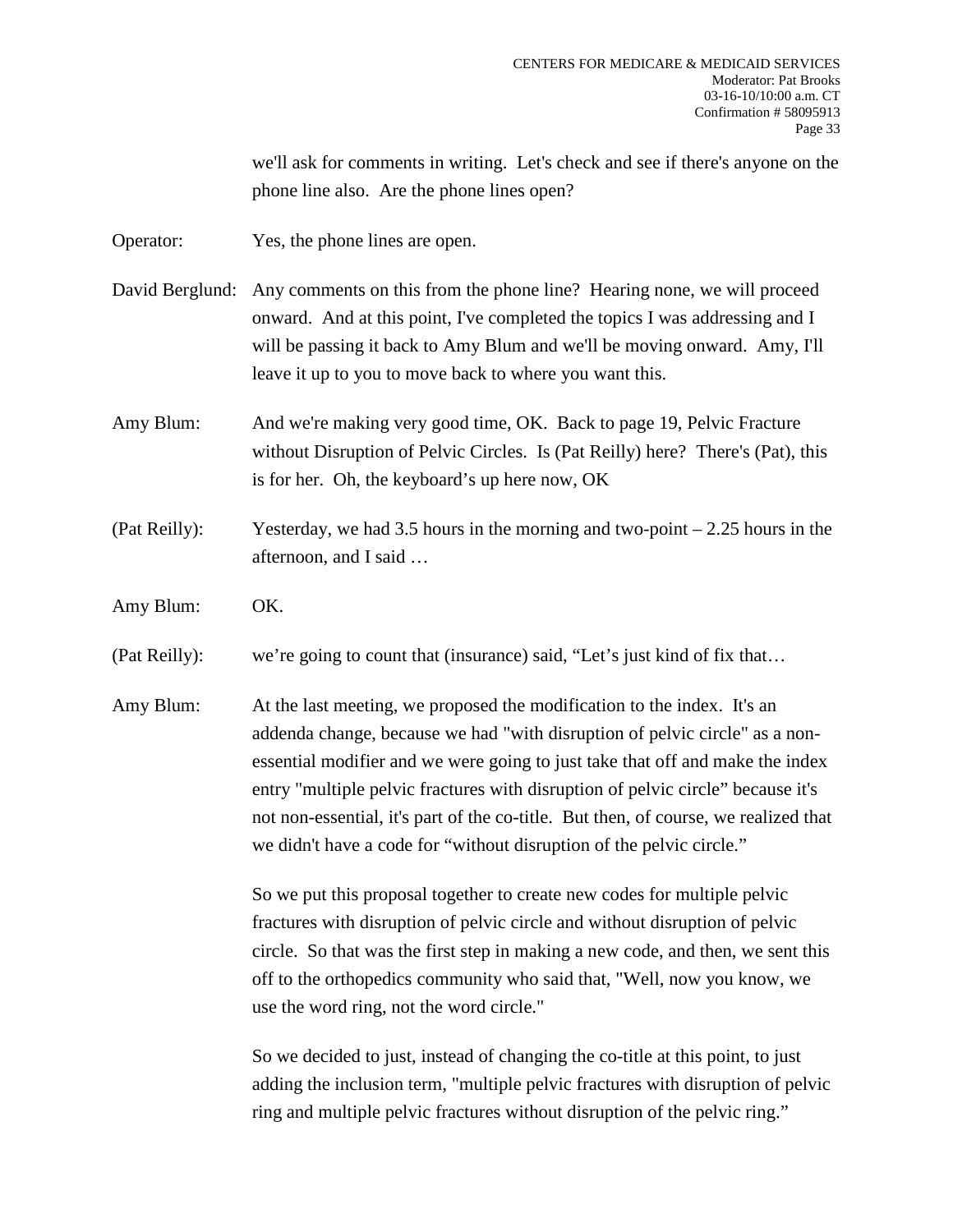Then we also got a note back. It's rather the eleventh hour from the orthopedist who said, "Oh, by the way, the pelvic ring actually has a left and a right side, so you didn't know that did you? That a ring has a left and a right side." But it does, so we didn't have time actually at this point to add that to this proposal. But I'm not sure at this late date with the way the codes are in 9-CM whether we're going to go ahead and try to modify the codes.

But for right now, we're going to propose this – the new codes for multiple pelvic fractures without disruption of pelvic circle, open and closed, with the inclusion terms for with pelvic ring. Any comment? Well, OK. Does anyone watch "The Office"? (Mary) just had a slight pelvic fracture.

- Jeffrey Linzer: Just a comment on your index modification code, you have indicated where you're going to remove the non-essential modifier and make it part of the term for multiple with disruption of pelvic ring for closed. But, you need to add the other three in the index as well.
- Amy Blum: That's we always add the, whatever changes we made in the tabular we do add to the index. We don't always show them all. This is the index modification that we're showing here independent of the tally changes. All of the new codes will be added to the index also.

OK, then on page 22, cystostomy complication. The classification has specific codes for complications of many artificial stoma, but not for cystostomy. A question was submitted as to how the code an infection of a cystostomy. In the current options, 997.5, urinary complications – oh, one moment, let me just change this, so you can see this. Here we go.

And, let's see and our 996.39 mechanical complications of other genitourinary device, implant, graft, don't really provide you with an accurate code. So, this question did come to us from (3M), I haven't noted that here, it was from (Aurora).

So we are proposing to create some new codes an infection of the cystostomy with the "Use additional code" note to specify the type of infection, a mechanical complication in cystostomy, and then, other complications. And because this is already within another specified subcategory, we would then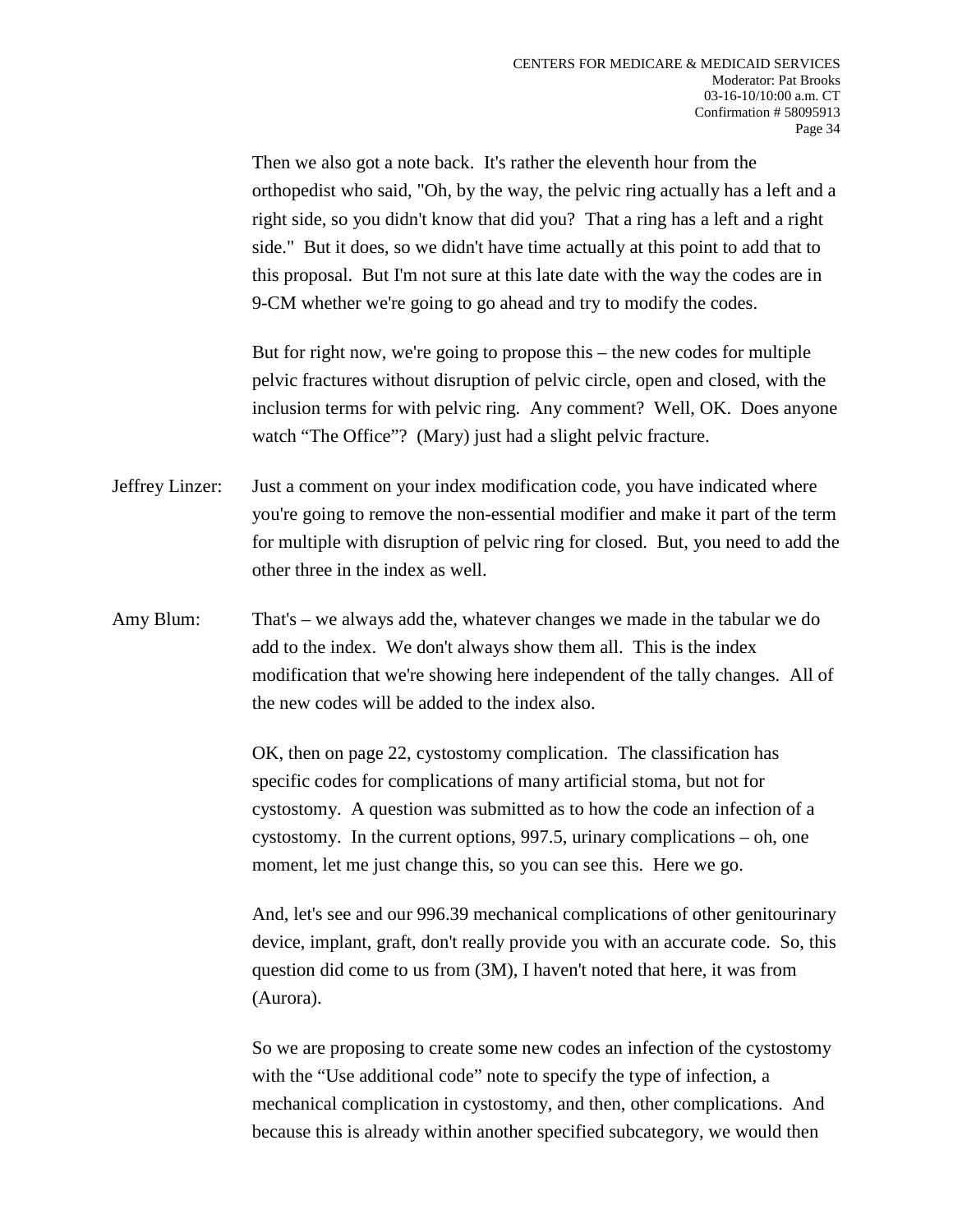have to have another code of 596.89 for other specified disorder of the bladder.

Female: (Inaudible)

Amy Blum: And then if you look on page 23, you'll see where within the rest of the classification 996.39 where we have our mechanical complication of cystostomy, we would exclude this new code, oops. And then, at 997.5, we would also exclude the new code for complications of cystostomy, and then, down at attention to artificial openings, we would just add the new range of new codes and delete the old 997.5 from that excludes note.

> Oh, I didn't ask the people in the audience if they had any, I mean, in the  $-$  if they had any questions about the pelvic fracture. So if anyone listening online has any comments about pelvic fractures or cystostomy, please let me know. And anyone in the audience have any? OK, so, all right. The bladder gets now equal attention (as to the colon). OK, very good.

> Now, our next one, hopefully, we'll get some comments on this next one, Smoke Inhalation. NCHS has received questions regarding the correct coding for smoke inhalation and how it relates to the coding of acute respiratory failure. The default code for the term smoke inhalation is 987.9, toxic effect of unspecified gas fume or vapor.

> OK, I have a critical update that we're going to ignore. Oh, I just love words, OK. However, at the tabular section 980 to 989, toxic effects of substances chiefly non-medicinal as to source, there's an exclude note for respiratory conditions due to external agents. So if you see here at this main heading, 988 to 989, there's the excludes notes there.

> Based on that excludes note, the default for smoke inhalation NOS should be changed to a code within category 506, respiratory conditions due to chemical fumes and vapors, or category 508, respiratory conditions due to other and unspecified external agents. The axis of classification for these categories aren't consistent. Categories 506 includes codes for specific types of respiratory conditions and category 508 is a broken out based on the external agent. Both categories require an E code to identify the cause.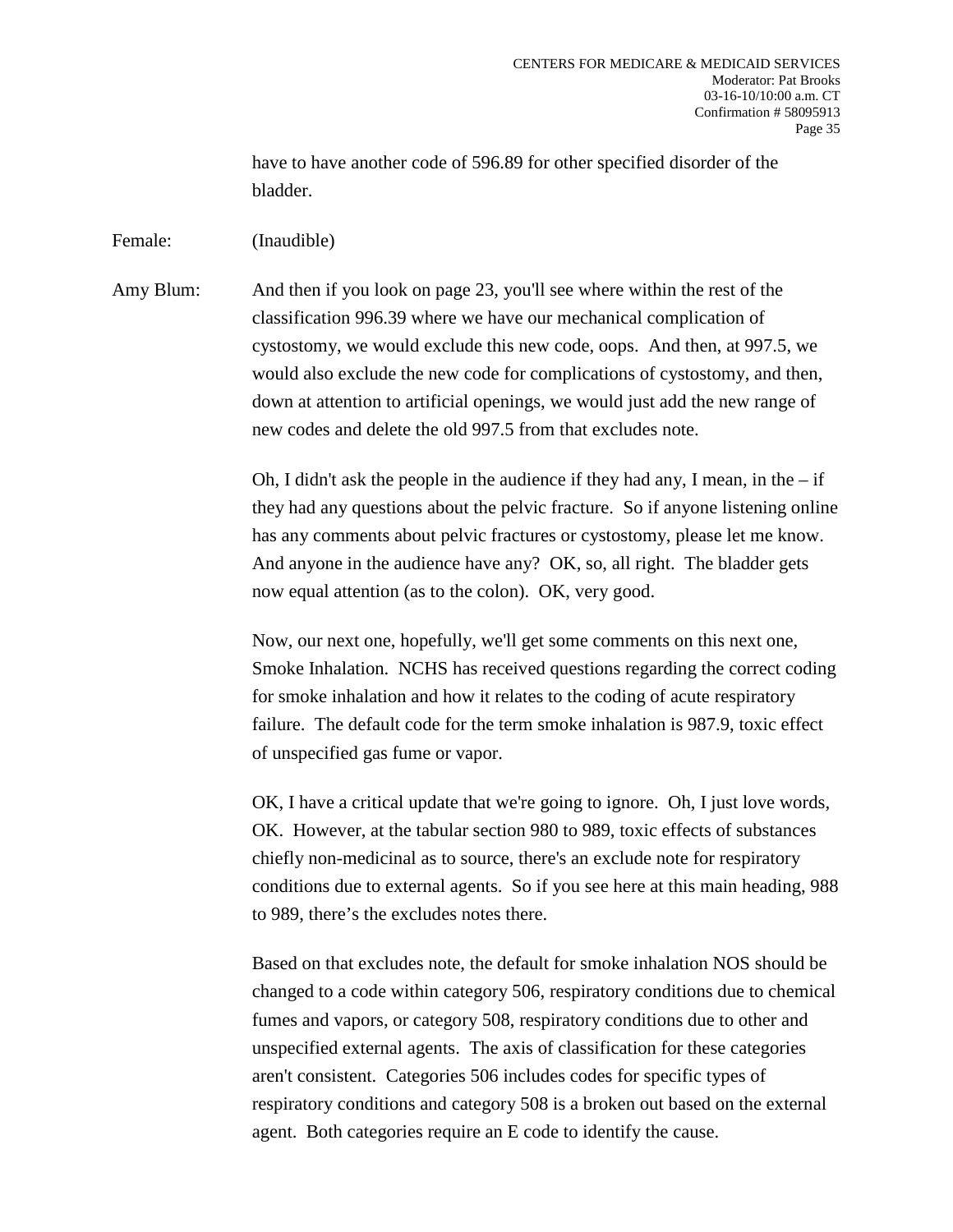We're asking for comments on which category you all feel would be best to assign the default for smoke inhalation NOS, 506 or 508, or another one if you feel there's another one that's even better and whether or not we should create a specific code for smoke inhalation NOS.

Additionally, there's also the question of sequencing of these codes in conjunction with the associated specific respiratory condition. To be consistent with the sequencing rules for other poisoning and toxic effect code, a "Use additional code" note should be added under category 506 and 508. This note would apply to all secondary respiratory codes including acute respiratory failure.

Finally, the term asphyxia is indexed to the same default as the term smoke inhalation and comments are requested as to whether or not the term asphyxia is equivalent to smoke inhalation NOS. And if you go to page 25, you'll see the different – these are the different index entries that now all go to the same default code for smoke inhalation 987.9. And we wanted your opinion on whether or not such things as asphyxia and gas asphyxia and vapor asphyxia should be considered synonymous with just smoke inhalation NOS.

But more importantly, we were just wanting to know whether or not we should create a new code for the term and whether we should exclude smoke inhalation from the 980 to 989. Now, this might take some thoughts. You might want to look this up and think about it, and get back to us with comments. This isn't being fast tracked. This is something that we're considering for October 2011 and you might think it's perfectly fine to leave everything as it is and perhaps change the excludes note at that section title.

So whatever comments you have, let us know when you have some time to think about it. And people in the phone-in line, does anyone have any thoughts on this now? OK, well, this is an important one. We hope to get some comments on that. No, all right then.

Next one on page 27, Complications of Weight Loss Procedures. And again, after we put this comment together, we got some additional comments from or someone I'm trying to remember, but in any case, I'll discuss those in just a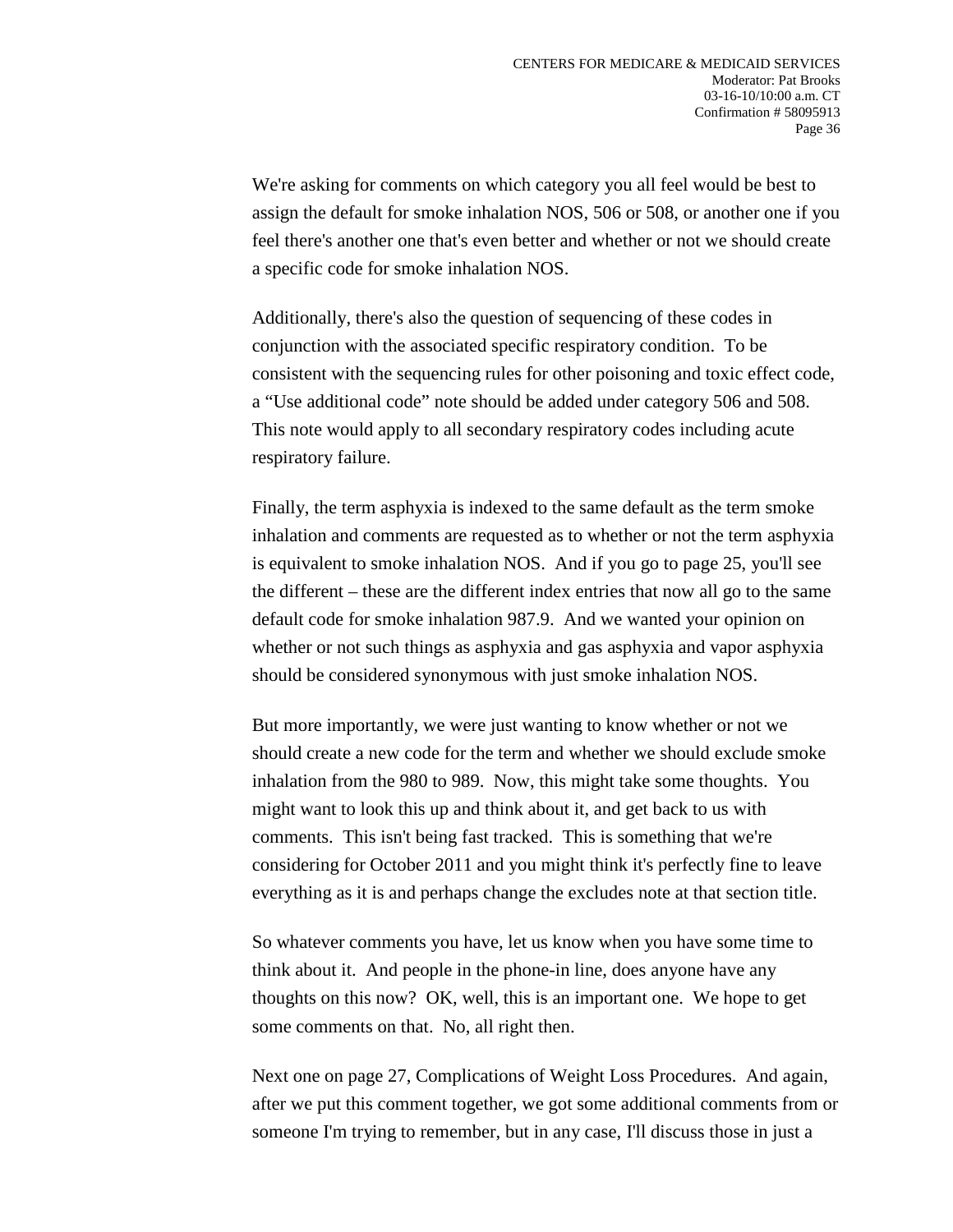moment. Bariatric surgery and gastric band procedures, while very successful in most cases for weight reduction do have associated complications such as infections and device malfunction.

Complications of bariatric surgery are now indexed to code 997.4, digestive system complications. NCHS is proposing that a new set of codes for the complications of these procedures be created. This is a case where we simply index the complication to a generic code titled, "digestive system complication," and we actually don't have any secondary code to use. So what we're proposing and that one of the questions is, "The term bariatric surgery, should that be the umbrella term with sub-terms for gastric banding, gastric bypass?"

So we do have to look at some of the terminology, but the fundamental idea is that we would have some specific code for infections due to the, actually, invasive bariatric surgeries where they do the Roux-en-Y, and actually, it's an open procedure and complication codes for the Lap-Bands, they just – those – the devices that they put in laparoscopically or, however, it's just a band and they don't actually cut. We'd make two separate sub-categories with specific codes for infections due to those procedures or other complications of those procedures. And these new codes would be excluded from code 997.4.

Any comment? No, OK. Anyone online have a comment? Oh, I have a little announcement, (Brenda McRae) you dropped your ID badge in the ladies' bathroom. It's at the guard's desk. Maybe she has even left the building. No, OK, so. So, no comments about this, all right. We are moving along. Is that a blip? No, OK, then.

On to page 31, Biochemical Pregnancy. OK, fertility clinics and physicians who specialize in assisted reproductive technologies have asked for a code to identify patients who have, what I refer to imprecisely as a false-positive pregnancy or a chemical pregnancy – biochemical pregnancy. These terms are not indicating that the pregnancy was conceived using hormonal stimulation or other such chemical method. This is for cases where a woman's pregnancy test comes back as positive indicating serum hCG level but when followed up with ultrasound, no fetus is present.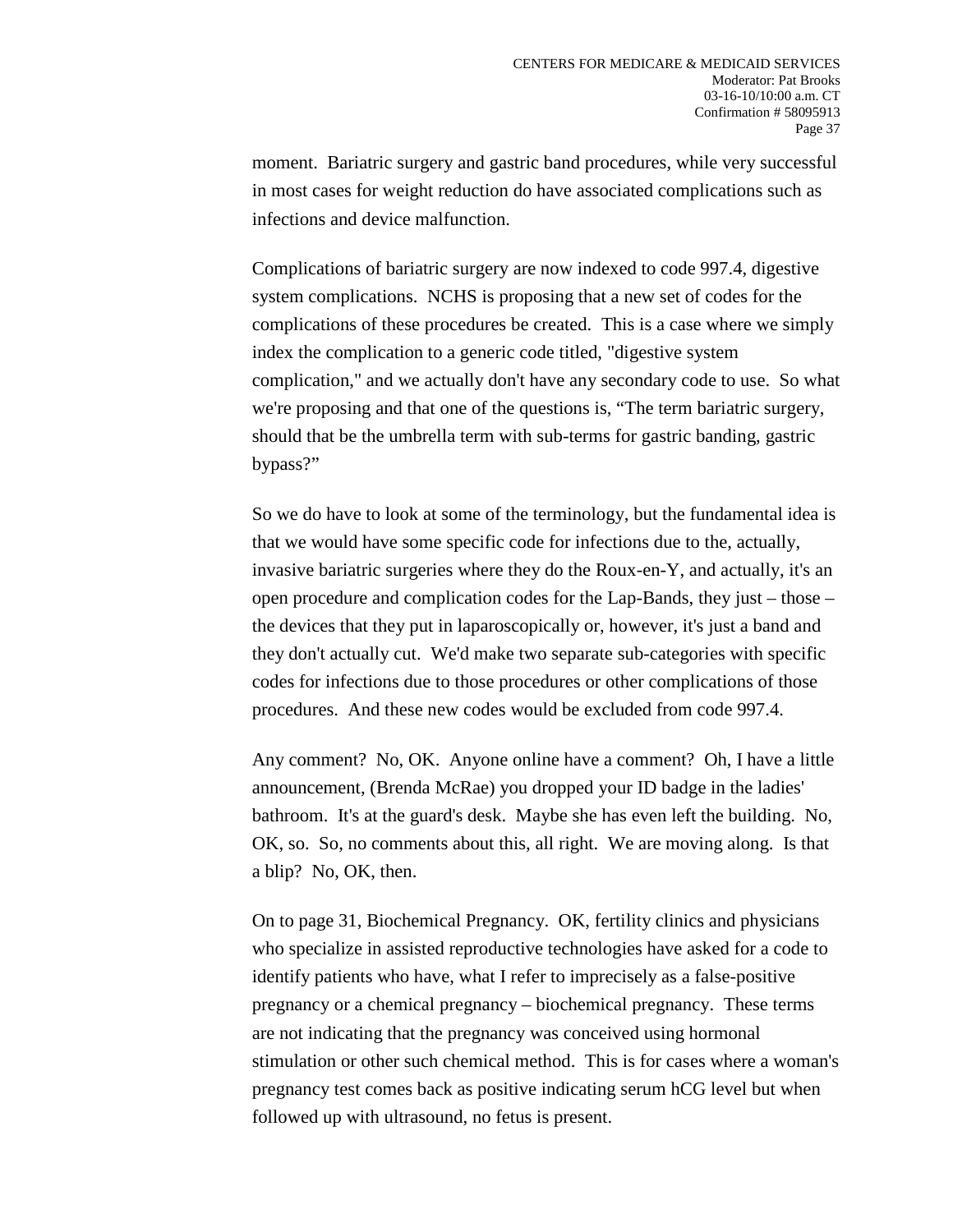These are in effect very early miscarriages. The positive test confirms that conception occurred, but when the ultrasound indicates no uterine pregnancy, an ectopic pregnancy must be ruled out. When no ectopic pregnancy is noted, then miscarriage is confirmed.

At the request of the American College of Obstetrics and Gynecology, the following expansion of code 631 is being proposed to address this situation. So we're just proposing to create one new code and this is a long title, "Inappropriate rise or decline of quantitative human chorionic gonadotropin in early pregnancy," which is a biochemical pregnancy. And then another 631.8 other abnormal products of conception.

Any comments or questions? No, OK. Anyone online have a question? Nelly.

- Nelly Leon Chisen: Do you know how this would be documented in the record because I'm a little confused, you know, how people would find this because it says that these patients has been referred to imprecisely as a false-positive pregnancy? Is that how you will be documenting on record a false-positive pregnancy?
- Amy Blum: I do think that in some cases, yes, it is referred to as a false-positive and I think we would have to have that in the index thing, false-positive meaning this or…

Nelly Leon-Chisen: OK.

- Amy Blum: Because we do have the V22 or 23 codes that are pregnancy test positive, negative, unspecified and so we want to exclude them from those codes.
- Nelly Leon-Chisen: So, they should not be going to those codes.

Amy Blum: No, exactly.

- Nelly Leon-Chisen: They will be going to this new one instead.
- Amy Blum: Right, yes.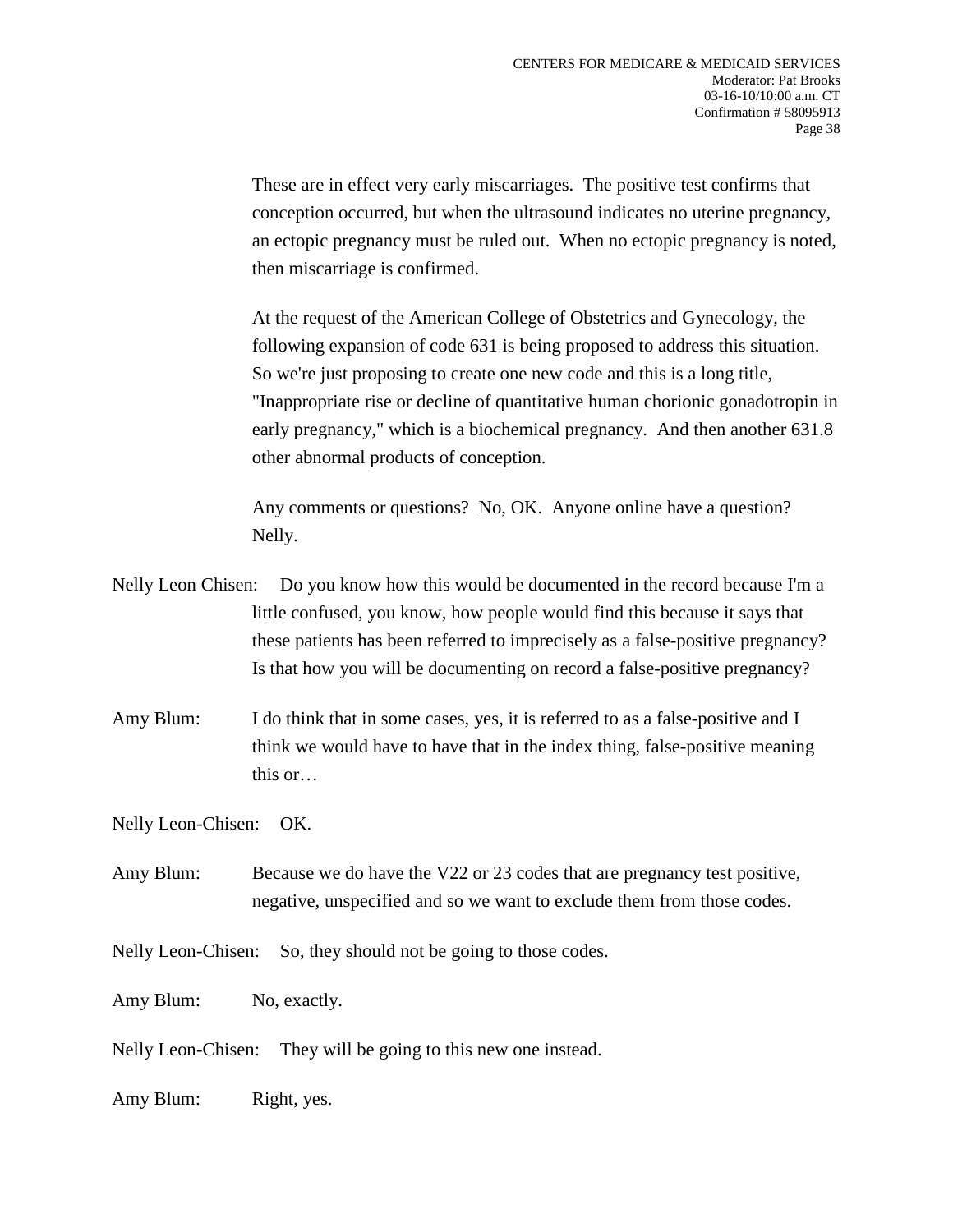Nelly Leon-Chisen: OK.

Amy Blum: Anything else? If you look on page 32, these are the other changes that we would make and if you can see that, it's a  $V0 - i$ t's a  $V72.4$  pregnancy examination or test. This new code would be excluded.

Male: Amy, while, it may be, stating the obvious, I'm just wondering if you need an excludes note for increase in hCG and non-pregnancy related conditions?

Amy Blum: OK, probably it couldn't hurt. They would have to figure out what codes we are sending you to. We have to ask them about that. OK, very good. And we're on to the addenda. We are almost done. Wow. OK.

> On page 33, these first entries on page 33 are all just cosmetic changes to the tabular that we are going to implement this October 1st at 225, 365, 737, 742 and 759, all of these entries. We expanded the code at 237.7 last year of the neurofibromatosis code and we did not update these ranges on the CD-ROM. So all this is – all we're saying is that we're just going to go back into the tabular and just make these updated changes in those places where we referenced a code, 237.7. We're going to take care of that this year. And that's everything that there is on page 33.

On page 34, a D15.89 on the CD-ROM at the excludes note, we just have a typographical error. We're going to correct that this year on the CD. At V55, the excludes note, 997.4 was supposed to have been deleted when we created the new codes, 569.60 to 569.69. We just forgot to do that, so we're going to just take that off now.

At V76.51, we had been asked by our own survey branch in NCHS to just have the inclusion term, screening colonoscopy, NOS, be added under the special screenings for malignant neoplasm so that in case they just see the term, screening neoplasm, they know which default code to use. So we're going to do that this year as well.

And at V90, we are creating this October 1, we're going to have some new codes for retained foreign body and there was just one more excludes note we meant to add to that topic that we've omitted and so we're going to add that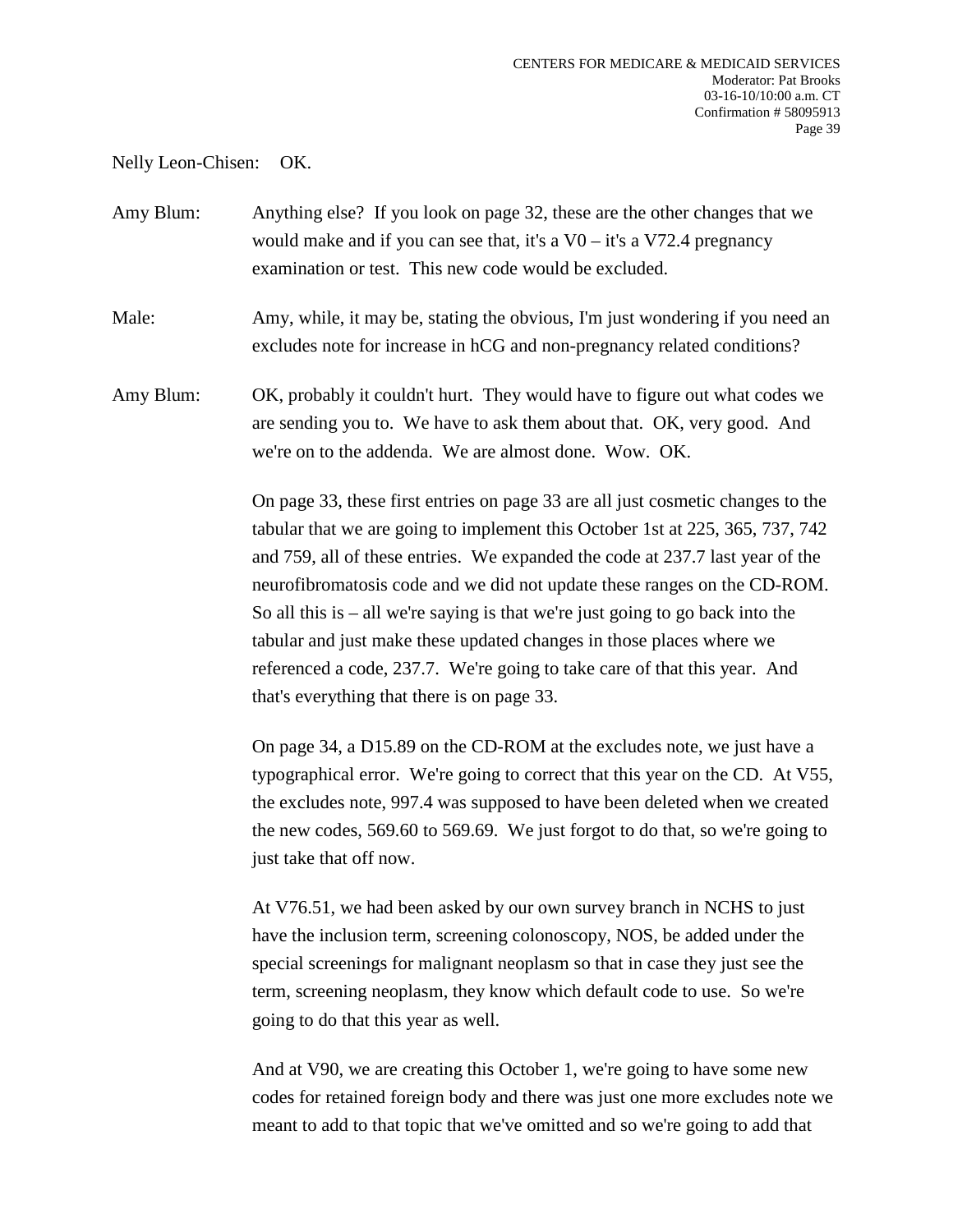now. So at V90, we're just going to have one more excludes note, a foreign body accidentally left during the procedure and this will be part of the full V90 proposal that's going to be implemented this October 1.

So those are all of the changes that we're considering to the tabular of – for this October that we will need comments on by April 2nd, but there's really not too much, it's just mostly a cleaning up thing.

So now, at the bottom of page 34, we are looking at tabular changes being considered for October 1, 2001. And the very first one, we were, excuse me, yes, 2011. I remember 2001 just like yesterday. I am getting old, OK.

We had a number of proposals at our last meeting having to do with complications of blood transfusions. And one of things that we've discussed was whether you – if you have an infection due to a blood transfusion – we talked about creating some codes for that. That proposal wasn't quite ready and we're still working on it a little bit, but one of the issues that was raised was, "If you have a blood transfusion and you know that you have gotten an infection, it's documented that you have an infection, the complication code should come first and the infection second."

But then the question was raised, "So what if you get HIV from a blood transfusion?" Now, you hope that doesn't happen, but it certainly can and we have in our guidelines that the 042 must always be first listed and all manifestations of HIV should come after. But there is that one exception that if it's a HIV infection that is because of a blood transfusion, coding guidelines do require and the instructional notes do require that the blood transfusion complication code come first.

So we're just proposing – I'm adding a code first note at HIV, a code first HIV disease due to blood transfusion, code the 999.39, first and the 042, second. And when we go further through the addenda changes that 999.39, there is a use additional code note where we would have use additional code to specify the infection and we'd add HIV.

Yes, Sue?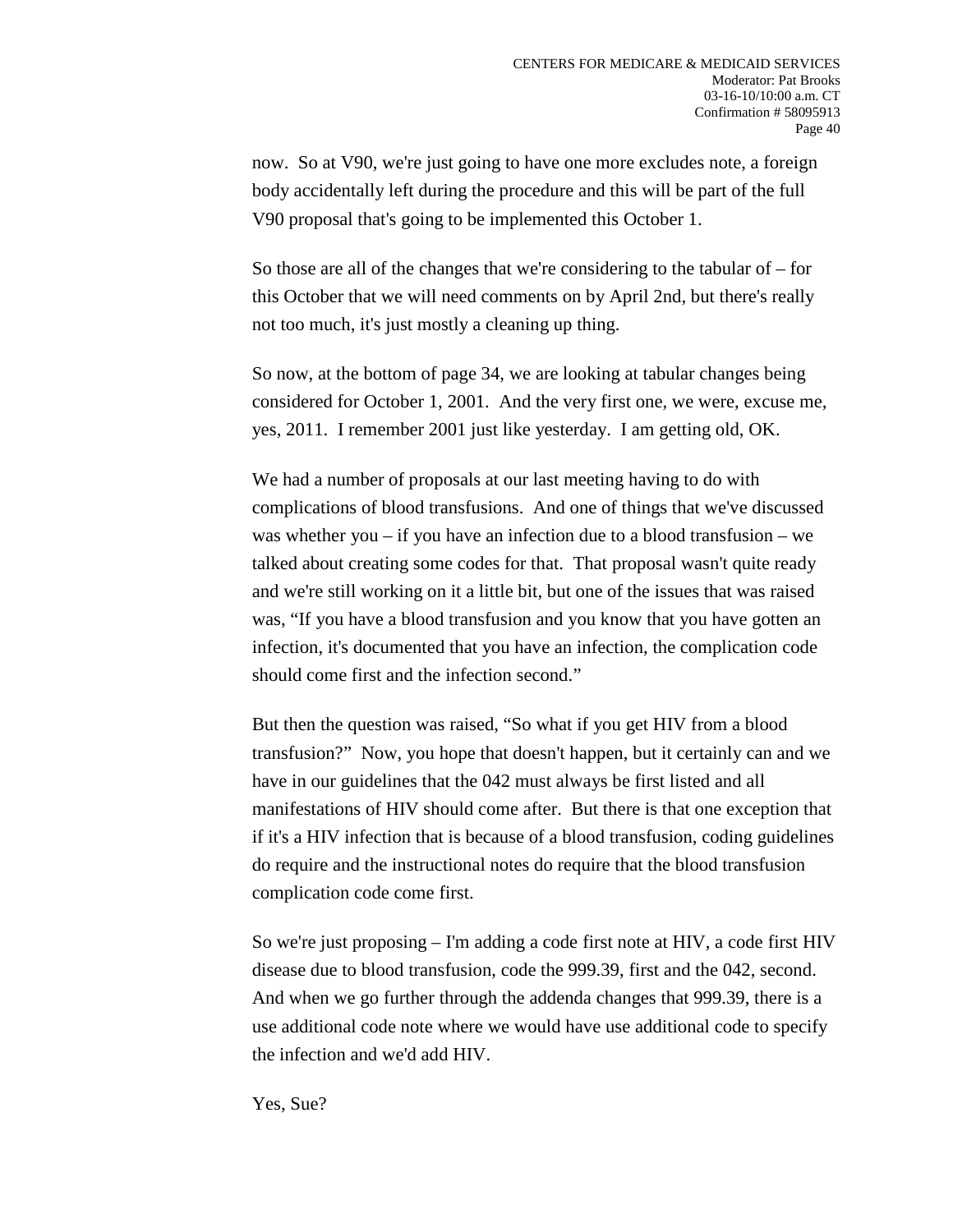| Sue Bowman: | Well, I would just suggest that you add, if applicable, because the way it's<br>worded now, it sounds like you always put HIV due to blood transfusion first.                                                                                                                                                                                                                                                                                                                                                                                                                                                                                         |
|-------------|-------------------------------------------------------------------------------------------------------------------------------------------------------------------------------------------------------------------------------------------------------------------------------------------------------------------------------------------------------------------------------------------------------------------------------------------------------------------------------------------------------------------------------------------------------------------------------------------------------------------------------------------------------|
| Amy Blum:   | Yes, that's a good idea. Yes, Tine?                                                                                                                                                                                                                                                                                                                                                                                                                                                                                                                                                                                                                   |
| Tine:       | Yes, I have to disagree with this instruction because oftentimes, the patient<br>come back, basically treat for (AIDS) and this particular do not reflect the<br>treatment of patients putting in 99 first, so $I$ – that's great instructions.                                                                                                                                                                                                                                                                                                                                                                                                       |
| Amy Blum:   | Do you say that that is correct even if they know that the infection is due to<br>the transfusion?                                                                                                                                                                                                                                                                                                                                                                                                                                                                                                                                                    |
| Tine:       | Yes, but the transfusion – but that 99 was not to be treated, the AIDS would<br>be treated.                                                                                                                                                                                                                                                                                                                                                                                                                                                                                                                                                           |
| Amy Blum:   | But the standard coding guidelines do require that a poisoning or a toxic effect<br>does have to be sequenced before the infection, so, you were saying that you'd<br>want this to be an exception?                                                                                                                                                                                                                                                                                                                                                                                                                                                   |
| Tine:       | That is correct.                                                                                                                                                                                                                                                                                                                                                                                                                                                                                                                                                                                                                                      |
| Amy Blum:   | OK.                                                                                                                                                                                                                                                                                                                                                                                                                                                                                                                                                                                                                                                   |
| Sue Bowman: | This type of thing ends up in questions where people ask which guideline is<br>more important than another guideline. And, I think, in the past, the $-$ our<br>HIV guidelines is sort of been one of the more important guidelines that, you<br>know, the 042 would always go first. And so, what you're doing here, you're<br>really changing the data that, you know, where the 042 has always come first.<br>So it's $a$ – you know, I'm not sure people really want to do that. I need to sort<br>of think about what it means because I have a feeling that we probably would<br>not want to change the data for the last 30 some years on HIV. |
| Amy Blum:   | OK. Well, first of all, we are fortunate to be able to say that HIV infections<br>from blood transfusions are very rare, and hopefully, we would never have the<br>actual situation where the guidelines are being questioned that's the first thing<br>to think about. And then I'd think we do have to think overall for continuity;                                                                                                                                                                                                                                                                                                                |

if you want consistency, if you have your complication or your late effect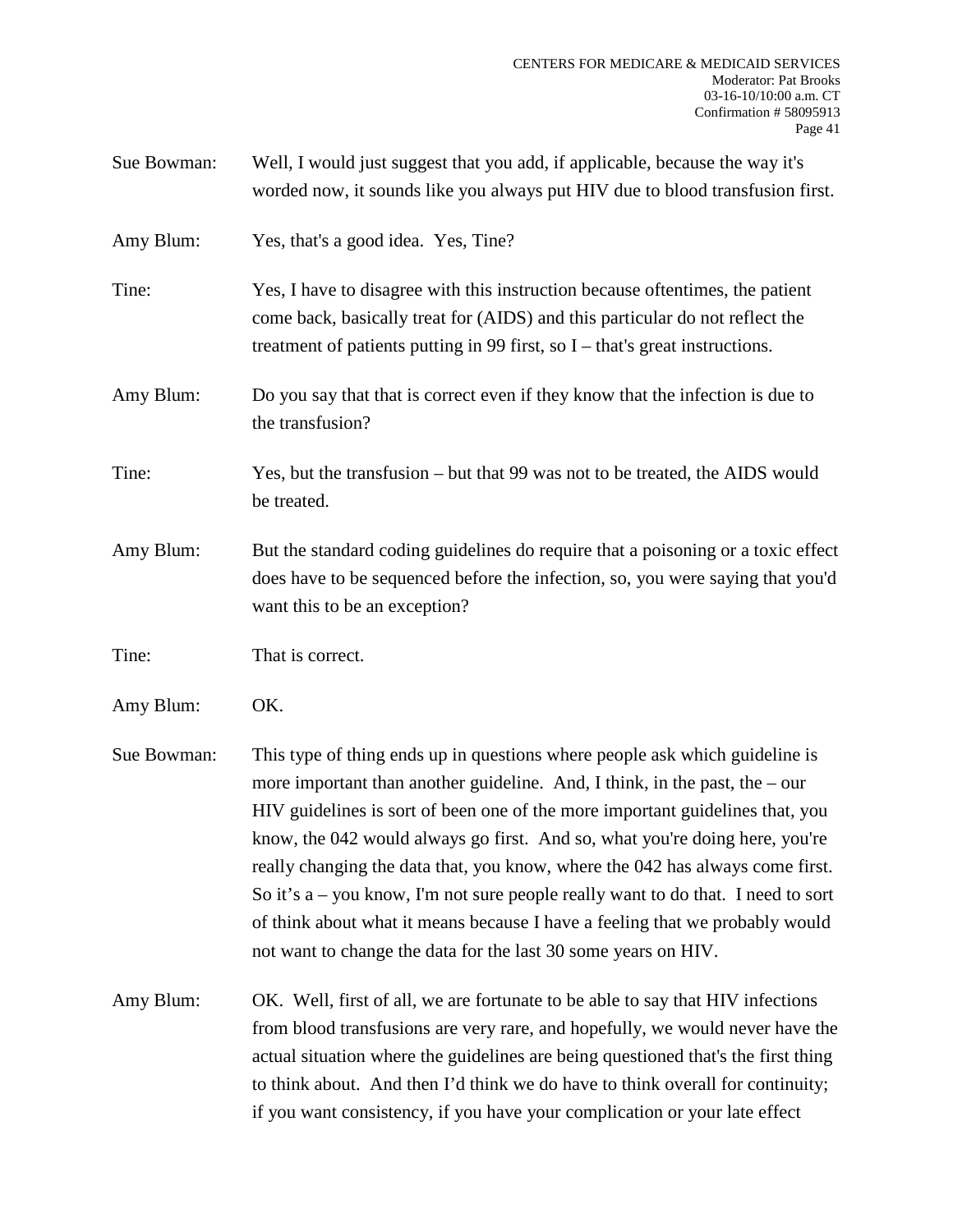first, whether or not you want to have an exception, so that's something to consider.

But again, you know, I've made note of all this and I think we do – we'll probably go back to this again when we revisit the whole transfusiontransmitted infections. But this is something we wanted people to think about that there is this one situation where HIV can be transmitted and how we wanted to sequence that. OK. Any comments on this particular entry from those folks on line?

OK. At – just moving on down at 236.1, there's just a typo that we want to correct. We want to revise the line under 236.1. It's not actually a typo, but the computer system doesn't really like words that are truncated like that. So we're going to just get rid of those parentheses and write the word out. Yes, right there. OK?

Moving on to page 35, at 323.0, one of the questions that came to us was, "How do you code HIV-associated encephalitis?" So to assist coders in knowing which is the correct HIV code to use, we are proposing, under 323.0, a code-first note to code first the underlying disease such as HIV. But then, we were also noticing when we were working on this proposal that the title of 323.4, 323.41 and 323.42, were not proper code titles, we didn't have due to other infections classified elsewhere and this is in other category. So we're just modifying the code titles to match the structure of other subcategory.

At the 346 migraine, we had a request, we went ahead and made all these six digits for with and without intractable migraine. And we now, we had been told that intractable is not the term that they use anymore, now, they use refractory. So instead of changing all of the existing titles, we are just proposing to add some inclusion terms for – under each one of these six digits for with and without mention of intractable migraine to add with and without refractory migraine. So we would just index the term refractory to be equivalent to intractable in (intensium), we can't update the terminology.

OK. At 646.7, we just want to modify the existing title. Let's see. Here's migraine and here's 646.7. In the digestive system chapter, some conditions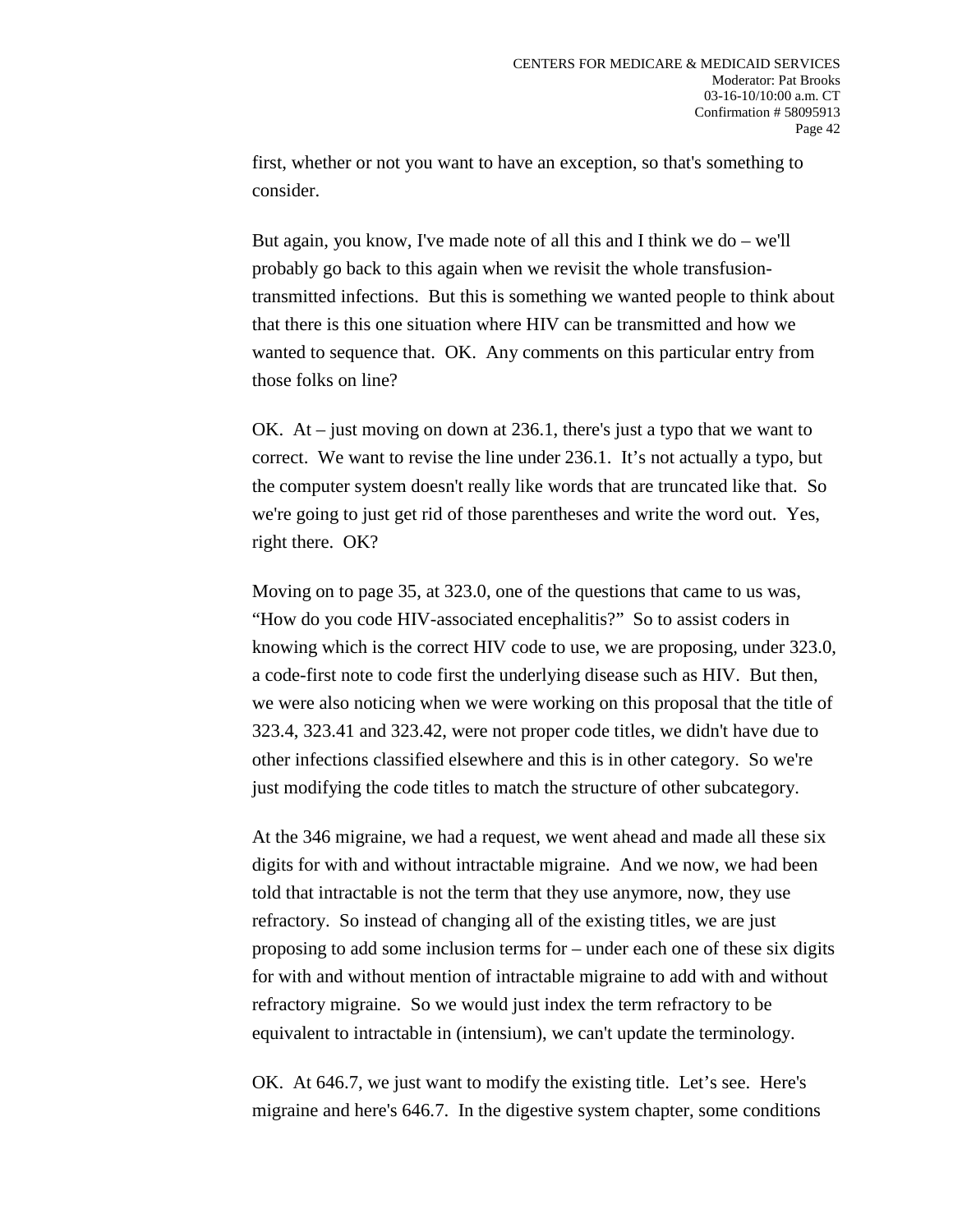are listed as problems of the liver and some conditions are listed as problems of the biliary tract. In the OB chapter, a lot of those were lumped together and just liver disorders in pregnancy. And people have questioned, "Well, it's in the digestive system chapter, something is listed as a biliary tract problem, why are we coding it to a liver disorder in pregnancy?" So we're just going to modify the title as 646.7 to include liver and biliary tract and then we've got this all taken care of. OK?

At 968.5, I believe this came to us from (Tine). We had a question, "What is the difference between the cocaine that is mentioned at code 968.5, poisoning by surface and infiltrative anesthetics and the other poisoning code we have for cocaine use is a central nervous system stimulant?"

So what we are proposing to do to help people understand the difference is that code 968.5 that the inclusion term, cocaine, just put in brackets  $a - an$ instructional note, shall we say of the word topical and exclude poisoning by cocaine use as a central nervous system stimulant and excluding the 970.81 from the 968.5. So the 968.5 is for those kind of things that the dentist uses and that the 970.81 are those other uses of cocaine, off-label uses of cocaine, which is probably, the most – more likely place – more likely code that you'll be ending up using.

OK. On page 36, going back to what we were talking about at the 042. We do have the corresponding use additional code note to specify the infection of HIV at the 999.3, so, I do have your comment already about that sequencing. At V58.69, the – just – people wanted a little bit more clarification that the V58.69, the long-term current use of methadone is for pain control. But the default that we decided on last year was just the term methadone use, NOS, or methadone maintenance, NOS would default to the 304.00 abuse or dependence, I can't remember.

OK. At D84, genetic susceptibility disease, we're trying to make sure people understand the difference between genetic susceptibility and chromosome anomalies. We're proposing an exclude note here, but this is just a suggestion that might not be the best way of handling it. We just want people to let us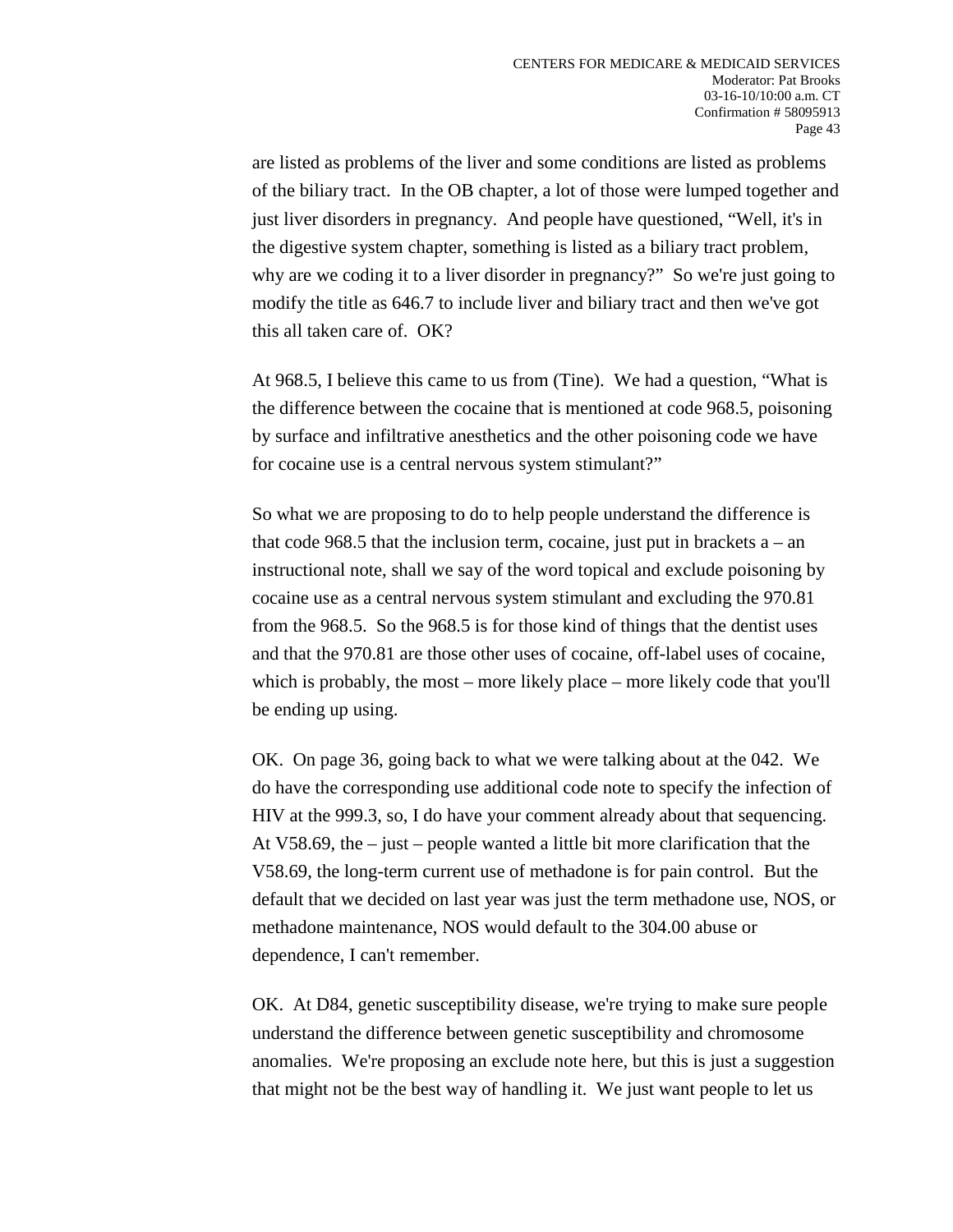know how they think best that we explain the best use of the V84 code, the genetic susceptibility code.

Likewise, that V84.81, where we have the code, genetic susceptibility to the multiple endocrine neoplasia, we're proposing to exclude the actual MEN codes themselves because if you've already got the multiple endocrine neoplasia, it's obvious that you have the genetic susceptibility and you don't need to use both codes together.

Now, for the E codes – did anybody have any comments on this before we move on, any comments about any of the addenda items? Online? No.

OK. Then moving to the E codes, at E917, we are proposing to strike out at the excludes note at E917, Injury Caused by Assault. The E967.0 through E967.9 are only the perpetrator codes and they're not supposed to really be used with the assault codes and even though we're excluding them so that we've been confusing people that, "Well, are you supposed to use the perpetrator code for any kind of assault?" And no.

So in addition to excluding the perpetrator code from the E917 at the E967 perpetrator of child and adult abuse, we are proposing to add a note, codes from category E967, correspond only to codes under category 995, Child Maltreatment Syndrome and codes 995.80 through 995.85, Adult Maltreatment and Abuse. They are not to be used to identify the perpetrator of other types of assault that's just a long instructional note that we're thinking of adding there. OK?

And so that's everything that we have for our tabular addenda. Now, for our index addenda. So for anyone who doesn't have the pages, here's what the note looks like, at E967.

And then, the index changes that we're going to consider for this October 1, we just have in our neoplasm table, the one line neoplasm colon, see also neoplasm, intestine, large and rectum. That line got put together. And it's really supposed to be two separate lines for "See also neoplasm, intestine, large," and then another sub-line with rectum. So we're just going to add that – correct that on the neoplasm table now.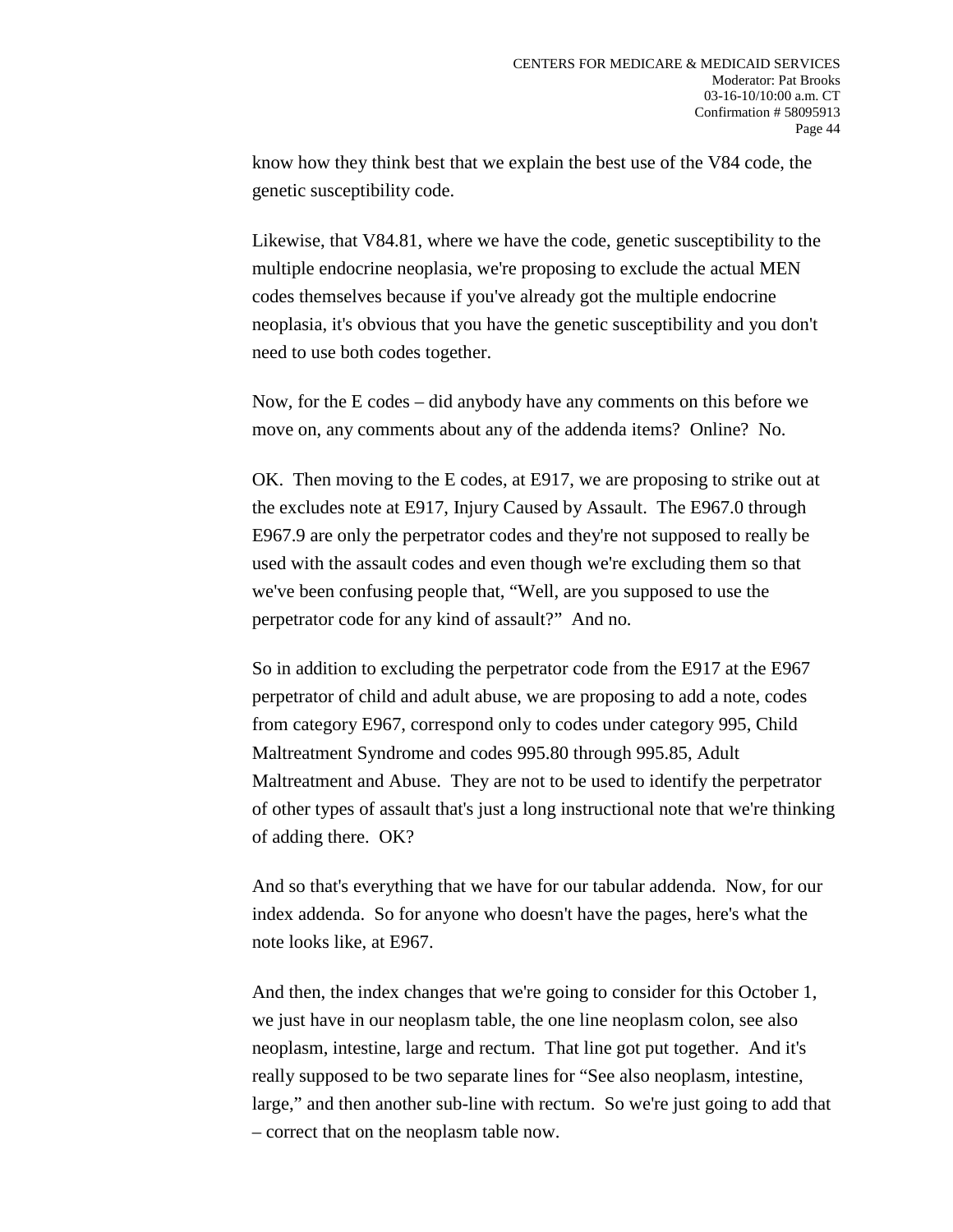We are still debating – we made the – some pain codes, a jaw pain, NOS and we were defaulting it to  $- I$  do not recall at this time, something within  $- I$ where the rest of the jaw things are. But then we still have the question of what to do with pain in the maxilla. And that currently goes to the same default code that we had for pain in the jaw, but most of the things that referred to pain in the maxilla are going – are defaulting to problems of the temporomandibular joint.

That's what we're proposing here, but we're not sure that everybody would agree with that, and so, we just want to know what you think would be the best default for pain, maxilla, NOS.

We are also going to add to the pneumonia line, under pneumonia, basal, basic basilar, see pneumonia by type, because right now, it says, "See pneumonia, lobar" or something like that. And so that we want people to just basal pneumonia or basilar pneumonia is just a generic term for pneumonia, and so, we want you to code it to type.

We are going to change the entry for puerperal fever to 672 that was a change that we were supposed to have made – we've made some new codes for major puerperal infections a while back and this is one entry that we didn't update.

Adding an entry for screening colonoscopy and that goes along with the entry we're making in the tabular to include the term, screening colonoscopy under V76.51.

And we traded in a lot of new codes for stromal tumor a few years ago, and we indexed them, but the site endometrium wasn't added and the group that asked for those – I can't remember who asked for it, but they also wanted endometrium, Andy Anderson asked for the stromal tumor (combs), but someone asked us to, please also add endometrium to the stromal tumor entry, so we're proposing that now.

And the last couple of changes that we're proposing for this October are to the table of drugs and chemicals and they are basically just two typographical errors. We have a line for DeKalin, where the "K" should be lower case, not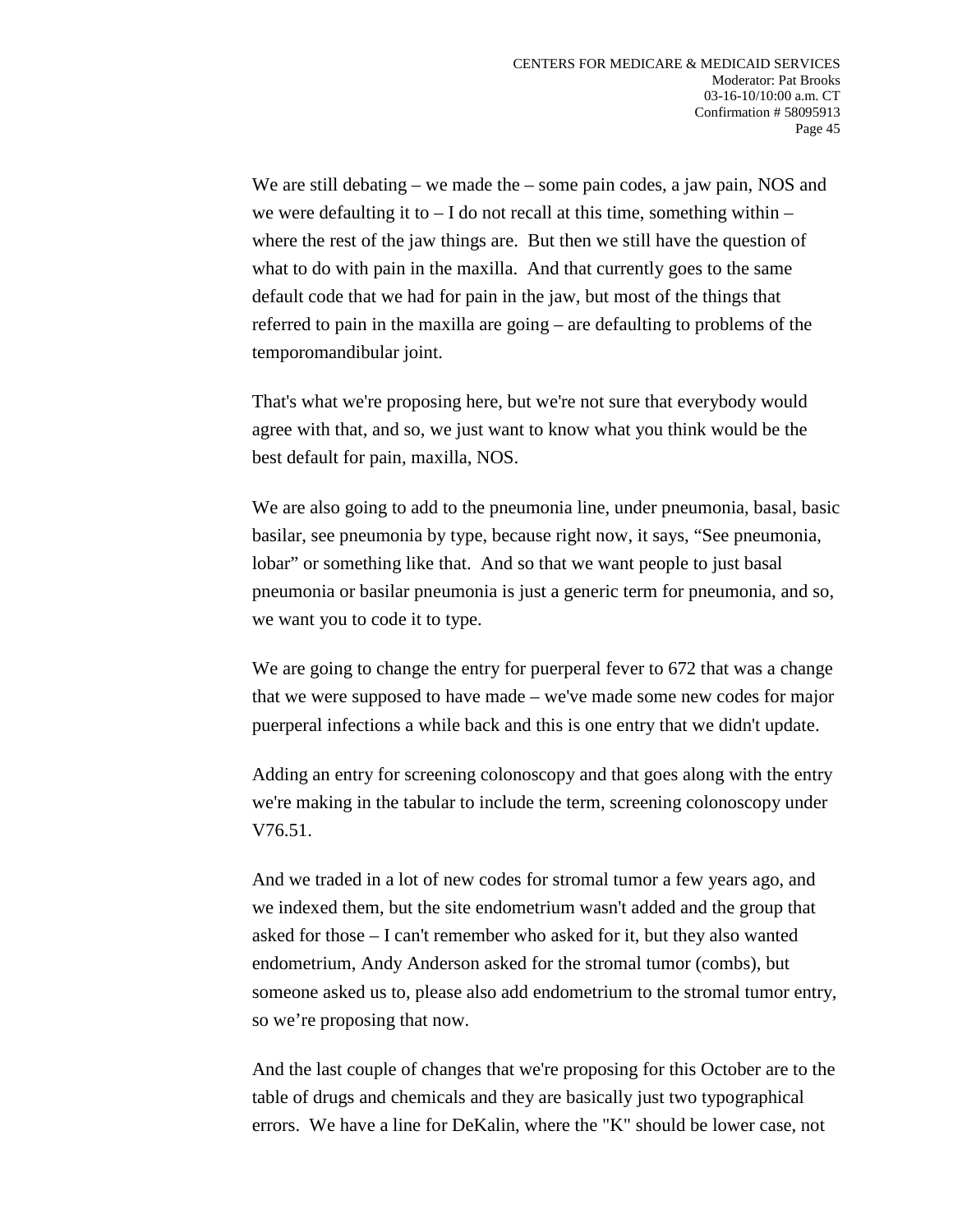upper case. And we have the word utility, spelled wrong on the table of drugs and chemicals. So that's everything we're proposing for the index for this October 1. Any comments? Online?

OK, then. The – they were considering the following changes for October 1, 2011 for the index, adding the term acroangiodermatitis to code 448.9, adding an entry for chronic anemia. We had the question on, "How you code chronic anemia?" We had simple chronic, but we don't have just plain chronic.

Yes, Linda?

Linda Holtzman: And just a quick comment on the chronic. I'm just wondering  $-I$  mean  $-I$ know that'll send people to 285.9, I know there's an exclusion there on 285.9 for like chronic blood loss anemia and things like that. But I'm wondering if we need some additional exclusion notes elsewhere, like, I assume what you're trying to do is to make sure that chronic anemia so stated go to 285.9 as opposed to 285.29, which is anemia of unspecified chronic disease.

> So maybe we need an exclusion note on 285.29 for – excludes anemia, chronic, not otherwise specified. And that – and then, send people to 285.9 and maybe some other notes on 285.9 to remind people that, you know, of the reverse.

Amy Blum: OK. I've made note of that. And we're also proposing – let's see, to add the term, "borderline" to high blood pressure and diabetes. So under all of the entries for high blood pressure, we would default the term, borderline high blood pressure to 796.2, which is Elevation of Blood Pressure without Diagnosis. So where we would not send the term borderline to 401.9, we would send it to the symptom code for elevated blood pressure.

> And for borderline diabetes, again, we wouldn't send it to a diabetes mellitus code, we'd send it to the abnormal blood glucose. So the term borderline would not be equivalent to the condition that would be considered equivalent to the symptom code. So under borderline, we'd add these sub-terms diabetes mellitus and hypertension. Under diabetes, we'd add this sub-term borderline.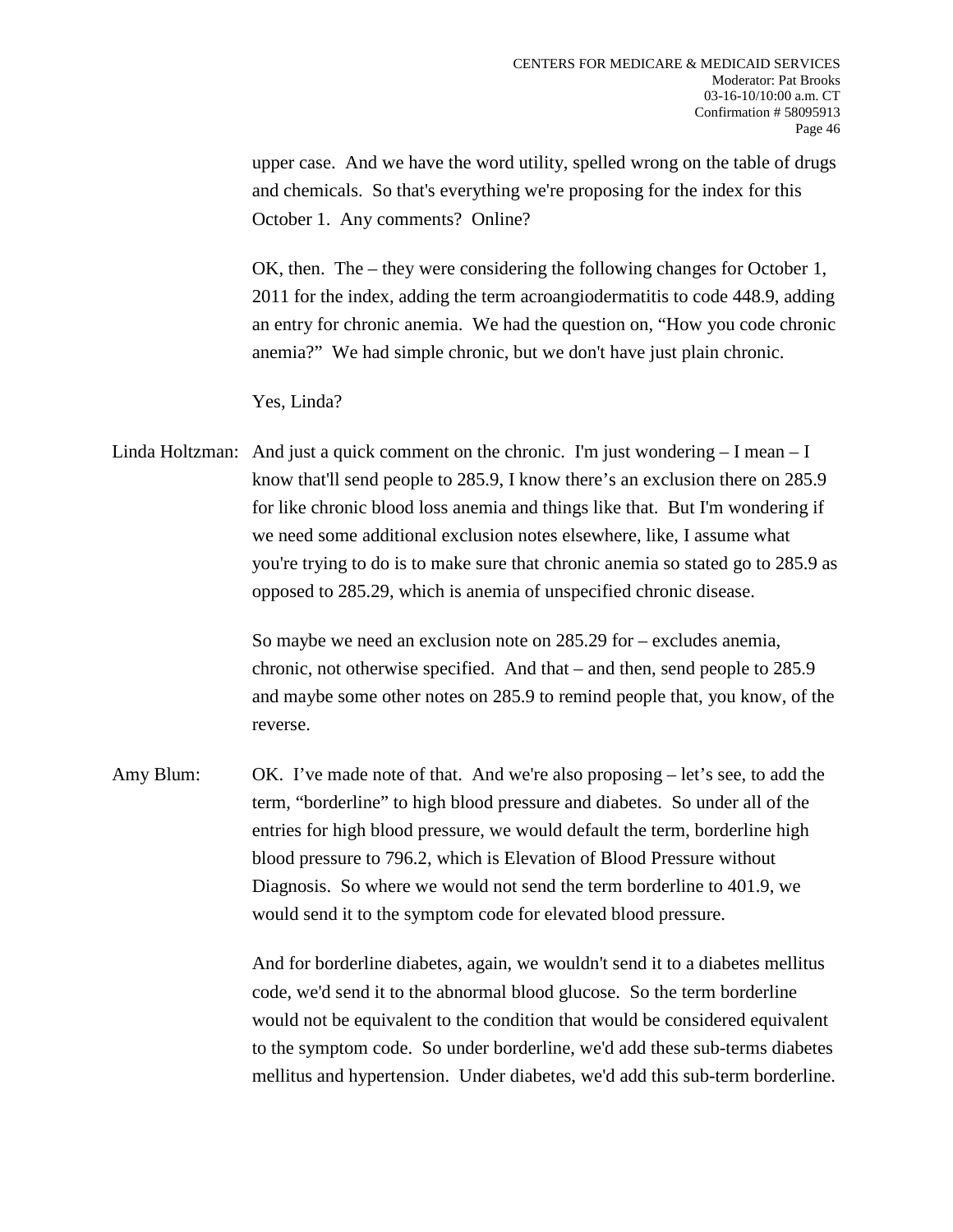And then, we had a question about, "How to code, X-linked lymphoproliferative disease?" And we're going to index that to 759.89, add under – we have all the entries for methadone use, NOS. We're going to add them also under drugs, therapy, maintenance status, methadone to go to the default for methadone use.

Under encephalitis, we will add an entry for – due to HIV, to show people how that it to be – what the secondary code is that you would use with HIV to code encephalitis. And we do have a corresponding – we had those changed in the tabular also that correspond to this.

We have a request to index encephaloduroangiomyosynangiosis, EDAMS, which I'm sure you see all the time, right, to 437.5. We have a request to index eosinophilia with (angiomyeloid) hyperplasia and we're proposing to send that to 228.01.

Most of these index changes have come from the editorial advisory board, questions that have come into the central office. And these are the suggested the codes that the EAB has recommended for these terms.

Under aortic intramural hematoma, would have a "See dissection, aorta." Down here. OK. And then another entry for the borderline high blood pressure, another entry for the amyloid – hyperplastic (amyloid) with eosinophilia. Another entry for hypertensive borderline.

We had a request to index the term, Interrogation of a Cardiac Pacemaker. And so, we would add that and we'll send that to the term – to the code for Fitting and Adjustment.

Female: Two comments. First, I like this. I think it's a good idea to add interrogation of the – a term. But of course, you can also interrogate an ICD, a defibrillator as well. So it seems you should also have an entry – a sub-entry for defibrillator to V53.32.

Amy Blum: OK.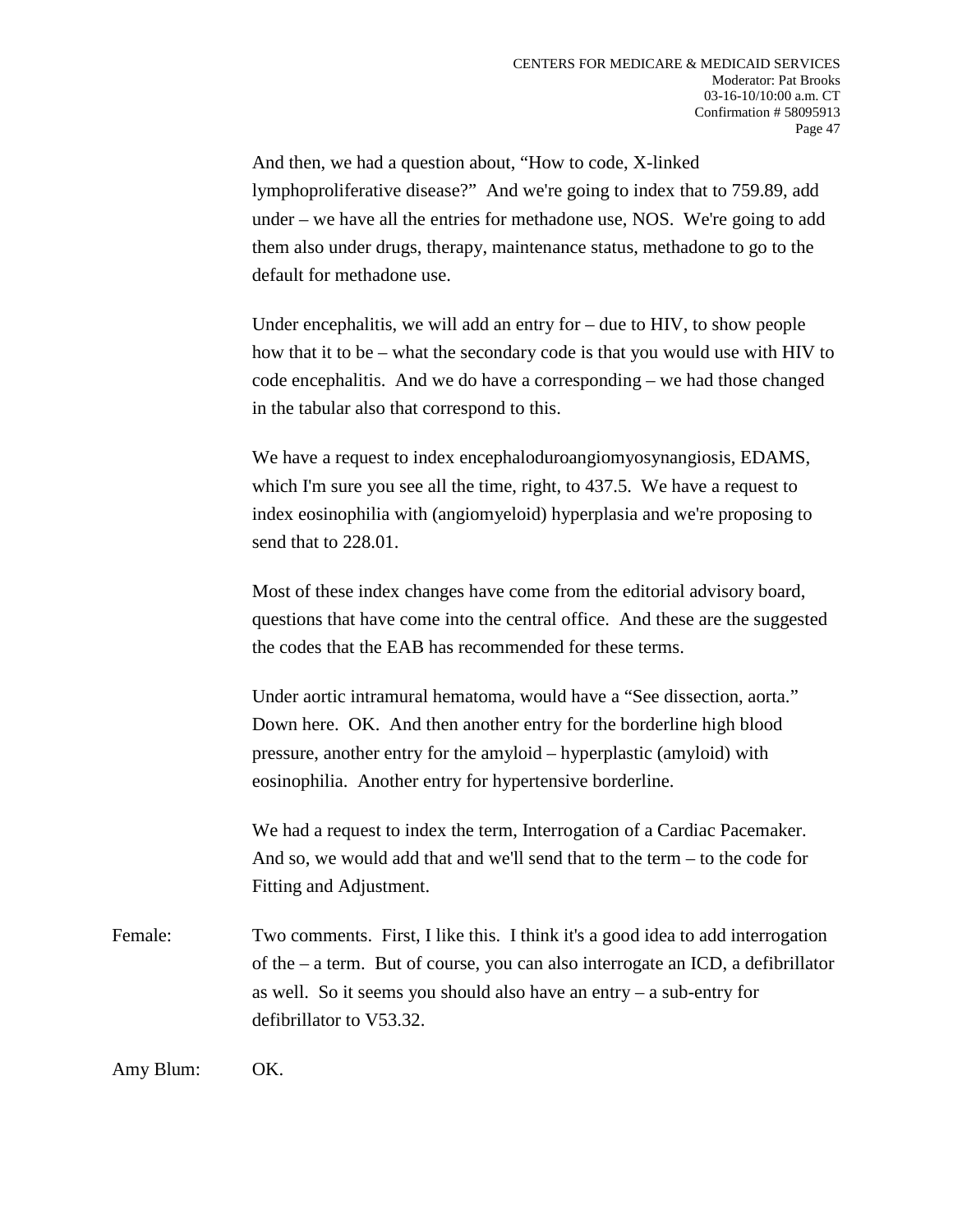| Female:   | Also, (Dr. Paller), pardon me. Am I correct you can also interrogate a<br>neurostimulator? So maybe we should have neurostimulator as well. And I<br>think that's V53.02.                                                                                                                                                                                                                                                                                                                                                                |
|-----------|------------------------------------------------------------------------------------------------------------------------------------------------------------------------------------------------------------------------------------------------------------------------------------------------------------------------------------------------------------------------------------------------------------------------------------------------------------------------------------------------------------------------------------------|
| Amy Blum: | OK. Very good. Since, we're adding the main term interrogation, we can add<br>whatever sub-term that work. We have another question coming up?                                                                                                                                                                                                                                                                                                                                                                                           |
| Female:   | Actually, we've just had a conversation.                                                                                                                                                                                                                                                                                                                                                                                                                                                                                                 |
| Amy Blum: | OK.                                                                                                                                                                                                                                                                                                                                                                                                                                                                                                                                      |
| Female:   | You can also interrogate a loop recorder, which would be V53.09, I guess, or<br>V53.39, other cardiac device loop recorder. Thanks.                                                                                                                                                                                                                                                                                                                                                                                                      |
| Amy Blum: | OK. I don't think we have it indexed as loop recorder, do we?                                                                                                                                                                                                                                                                                                                                                                                                                                                                            |
| Female:   | (Inaudible)                                                                                                                                                                                                                                                                                                                                                                                                                                                                                                                              |
| Amy Blum: | OK, I'll have to look that up. OK. All right. Also, we're proposing to index<br>the term IRIS, Immune Reconstitution Inflammatory Syndrome and that's -<br>we're saying it's basically the same thing as (SARS) to just code that to<br>995.90.                                                                                                                                                                                                                                                                                          |
|           | Another entry for methadone maintenance, and I don't know if anyone has<br>noticed, but when you go to the main term pneumonia, there are a very large<br>number of non-essential modifiers, which have been in the classification since<br>I think ICD-01 and – or ICD-1. We are proposing to get rid of the bulk of<br>them because we think most of them are not valid.                                                                                                                                                               |
|           | So we have struck out quite a few of them that we think are no longer<br>necessary, leaving in some. We're happy to strike out any others or keep<br>some that may be considered important. But what we are proposing is that for<br>October 1, 2011, the main term, pneumonia, will have a much cleaner look.<br>So if anybody has any particular other thing that $-$ if you think we are not<br>removing some appropriate ones, so that there are some we should leave, let<br>us know. And of course, the default would still be 46. |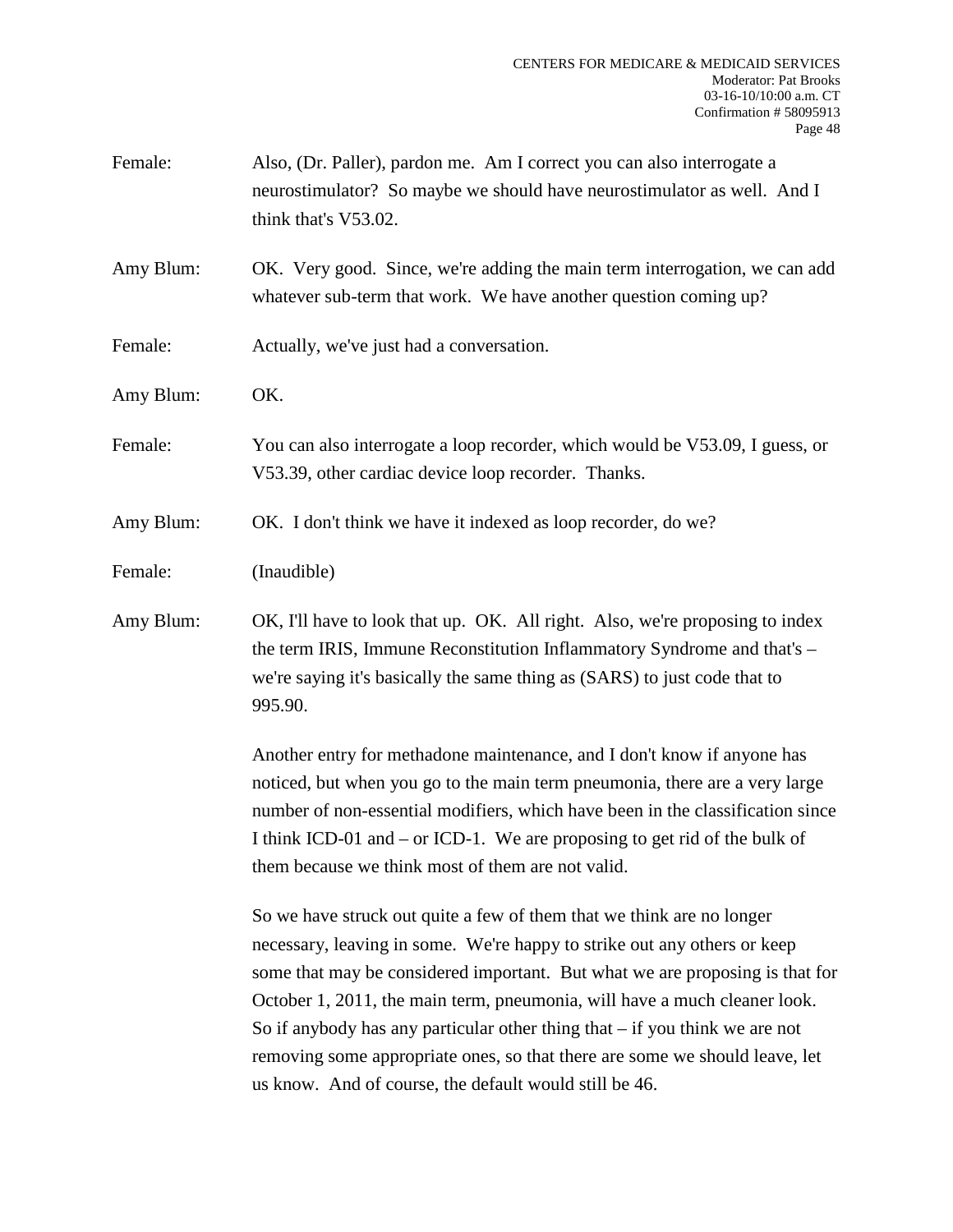We are proposing a few new entries under pregnancy or complicated by cholestasis and insulin resistance. And then another entry for resistant insulin complicated pregnancy. If you go up to the Pregnancy Complicated by Cholestasis, the 646.7, if you remember on the tabular changes, we wanted to change the title of 646.7 to Liver and Bile Duct because that right now, cholestasis in the digestive system is a disorder of the bile duct, not of the liver, but they go to the same place in the pregnancy chapter. So that's why we are modifying the title in the tabular, so that this entry works in the index.

We're proposing and entering an index term for saddle injury and just saying, "See contusion by site." And here comes Dr. Linzer.

- Dr. Linzer: Problem is saddle injury can also be a laceration or open wound. It doesn't always imply a contusion.
- Amy Blum: So we should just see, "See injury by type?"
- Dr. Linder: Yes.

Amy Blum: OK. We had the question of, "How to code localized or intra-abdominal sepsis?" So we're proposing adding a couple of new entries under the index entry for sepsis that intra-abdominal sepsis would go to 567.22 Peritonitis and Localized Sepsis. If you happen to see that term, you would code that to the specific localized infection and move that up here.

> Stent Jail would be indexed to 996.72 that's a complication of  $a - y$  have that device in you and the – it gets clogged or something.

And finally, under syndrome, we would add Immune Reconstitution Inflammatory Syndrome and Post Chemoembolization Syndrome. And that is it. If anyone have any comments about any of these addenda items. Anyone online? Are the lines open?

Operator: Yes, they are.

Amy Blum: Great. So we are done. I think we might actually beat the traffic today. So any other comment? Oh, wait, (Donna) has some – OK. And …